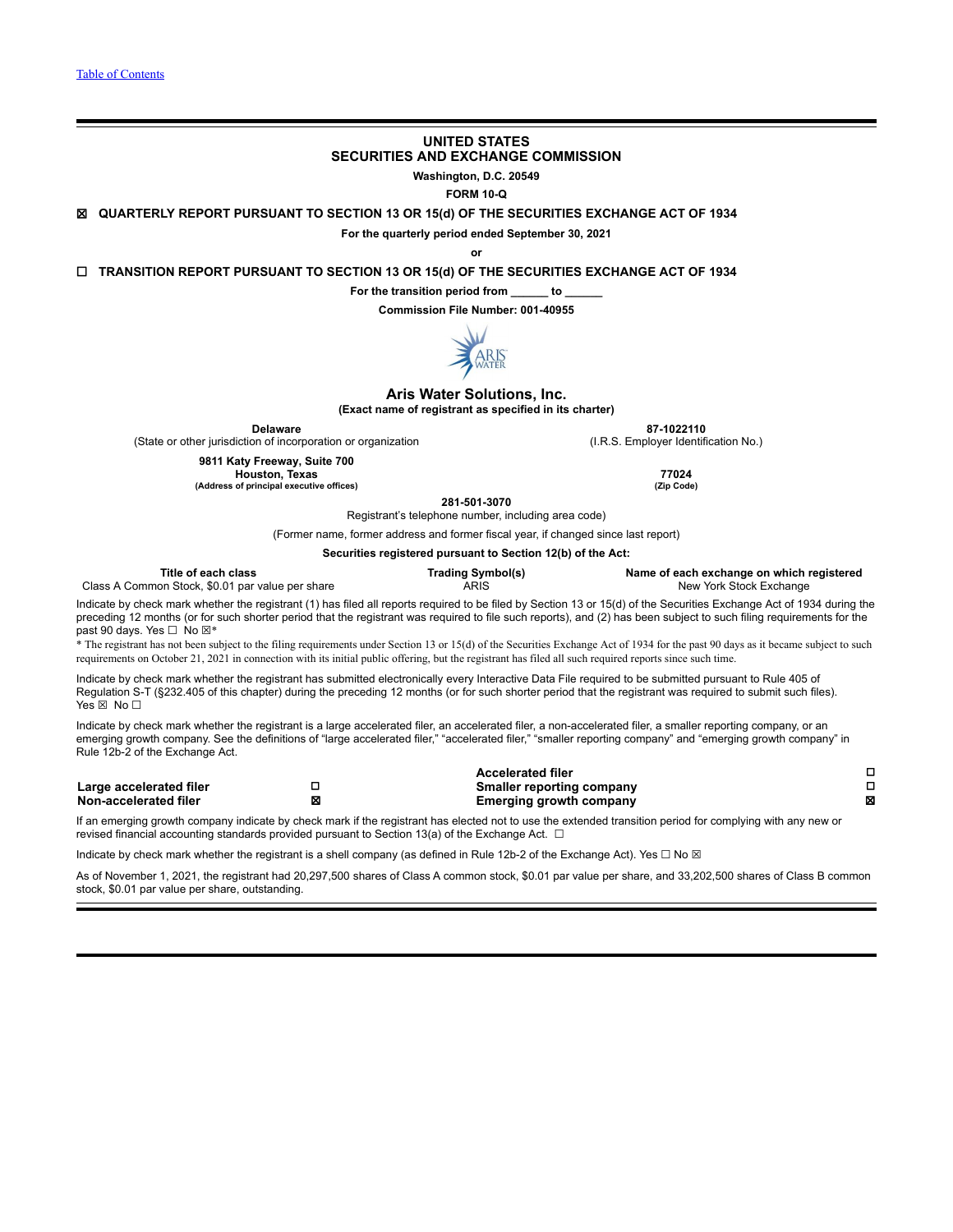## **TABLE OF CONTENTS**

# **PART I FINANCIAL [INFORMATION](#page-4-0)**

<span id="page-1-0"></span>

| <b>Cautionary Note Regarding Forward Looking Statements</b>                                   | 3  |
|-----------------------------------------------------------------------------------------------|----|
| <b>Item 1. Financial Statements (unaudited)</b>                                               | 5  |
| <b>Aris Water Solutions, Inc.</b>                                                             | 5  |
| <b>Balance Sheet</b>                                                                          | 5  |
| <b>Notes to Balance Sheet</b>                                                                 | 6  |
| <b>Solaris Midstream Holdings, LLC and Subsidiaries</b>                                       | 9  |
| <b>Condensed Consolidated Balance Sheets</b>                                                  | 9  |
| <b>Condensed Consolidated Statements of Operations</b>                                        | 10 |
| <b>Condensed Consolidated Statements of Cash Flows</b>                                        | 11 |
| <b>Condensed Consolidated Statements of Members Equity</b>                                    | 12 |
| <b>Notes to Condensed Consolidated Financial Statements</b>                                   | 13 |
| Item 2. Management's Discussion and Analysis of Financial Condition and Results of Operations | 30 |
| Item 3. Quantitative and Qualitative Disclosures about Market Risk                            | 44 |
| <b>Item 4. Controls and Procedures</b>                                                        | 45 |
| <b>PART II. OTHER INFORMATION</b>                                                             | 45 |
| Item 1. Legal Proceedings                                                                     | 45 |
| <b>Item 1A. Risk Factors</b>                                                                  | 46 |
| <b>Item 2. Unregistered Sales of Equity Securities and Use of Proceeds</b>                    | 46 |
| <b>Item 3. Defaults upon Senior Securities</b>                                                | 46 |
| <b>Item 4. Mine Safety Disclosures</b>                                                        | 47 |
| Item 5. Other Information                                                                     | 47 |
| Item 6. Exhibits                                                                              | 48 |
| <b>Signatures</b>                                                                             | 50 |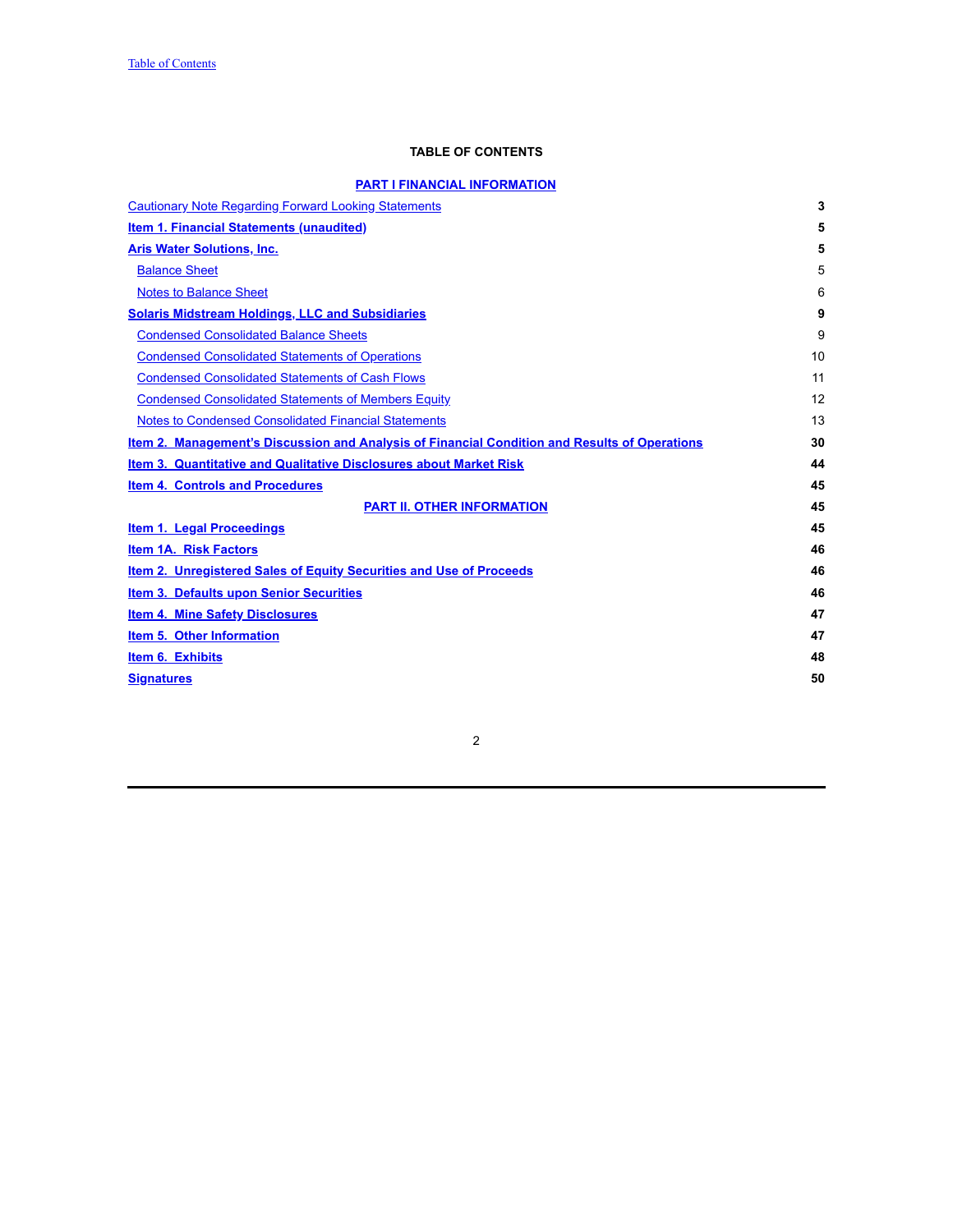## **Introductory Note Regarding Definitions**

The registrant, Aris Water Solutions, Inc. ("Aris"), was incorporated on May 26, 2021 as a Delaware corporation. Aris was formed to serve as the issuer in an initial public offering of equity, which was completed on October 26, 2021. Concurrent with the completion of the initial public offering, Aris became the new parent holding company of Solaris Midstream Holdings, LLC, a Delaware limited liability company. Except as otherwise indicated or required by the context, all references to "Solaris," the "Company," "we," "our," and "us" or similar terms refer to (i) Solaris Midstream Holdings, LLC ("Solaris LLC") and its consolidated subsidiaries before the completion of the corporate reorganization in connection with the initial public offering and (ii) Aris and its consolidated subsidiaries as of the completion of the corporate reorganization and thereafter.

### **Cautionary Note Regarding Forward-Looking Statements**

<span id="page-2-0"></span>This Quarterly Report on Form 10‑Q (the "Quarterly Report") includes "forward-looking statements" within the meaning of Section 27A of the Securities Act of 1933, as amended (the "Securities Act"), and Section 21E of the Securities Exchange Act of 1934, as amended (the "Exchange Act"). All statements other than statements of historical fact contained in this Quarterly Report, including, without limitation, statements regarding our future results of operations or financial condition, business strategy and plans and objectives of management for future operations, are forward-looking statements. In some cases, you can identify forward-looking statements by terminology such as "anticipate," "guidance," "preliminary," "project," "estimate," "expect," "continue," "intend," "plan," "believe," "forecast," "future," "potential," "may," "possible," "could" and variations of such words or similar expressions.

You should not rely on forward-looking statements as predictions of future events. We have based the forward-looking statements contained in this Quarterly Report primarily on our current expectations and projections about future events and trends that we believe may affect our business, financial condition and operating results. The outcome of the events described in these forward-looking statements is subject to risks, uncertainties and other factors described in the section titled "Risk Factors" and elsewhere in this Quarterly Report, including, but not limited to, the following:

- the severity and duration of global adverse health events, including the novel coronavirus ("COVID-19") pandemic, which has caused reduced demand for oil and natural gas, economic slowdowns, governmental actions, stay-at-home orders, and interruptions to our operations or our exploration and our production ("E&P") customers' operations;
- operational challenges relating to the COVID-19 pandemic and efforts to mitigate the spread of the virus, including logistical challenges, protecting the health and well-being of our employees, remote work arrangements, performance of contracts and supply chain disruptions;
- the potential deterioration of our customers' financial condition, including defaults resulting from actual or potential insolvencies;
- the level of capital spending and development by oil and gas companies, including significant recent reductions and potential additional reductions in capital expenditures by oil and gas producers in response to lower commodity prices and dramatically reduced demand;
- the impact of current and future laws, rulings and federal and state governmental regulations, including those related to hydraulic fracturing, accessing water, handling of produced water, carbon pricing, taxation of emissions, seismic activity, drilling and right-of-way access on federal lands and various other matters;
- the degree to which consolidation among our customers may affect spending on U.S. drilling and completions in the near-term;
- our reliance on a limited number of customers and a particular region for substantially all of our revenues;
- our ability to successfully implement our business plan;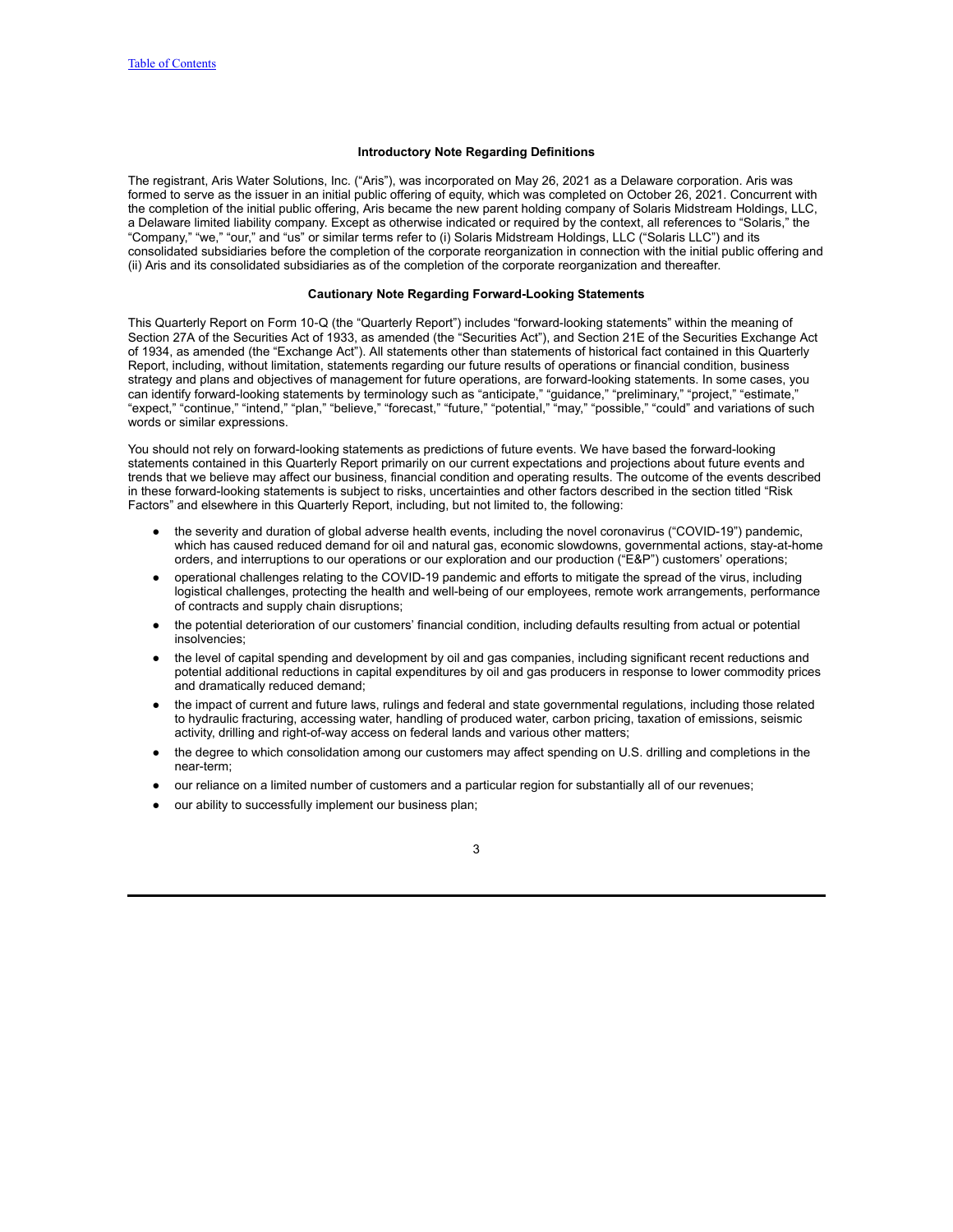- regional impacts to our business, including our infrastructure assets within the Delaware Basin and Midland Basin formations of the Permian Basin;
- our access to capital to fund expansions, acquisitions and our working capital needs and our ability to obtain debt or equity financing on satisfactory terms;
- our ability to renew or replace expiring contracts on acceptable terms;
- our ability to comply with covenants contained in our debt instruments;
- changes in general economic conditions and commodity prices;
- our customers' ability to complete and produce new wells;
- risks related to acquisitions and organic growth projects, including our ability to realize their expected benefits;
- capacity constraints on regional oil, natural gas and water gathering, processing and pipeline systems that result in a slowdown or delay in drilling and completion activity, and thus a slowdown or delay in the demand for our services;
- our ability to retain key management and employees and to hire and retain skilled labor;
- our health, safety and environmental performance;
- the impact of competition on our operations;
- the degree to which our E&P customers may elect to operate their water-management services in-house rather than outsource these services to companies like us;
- delays or restrictions in obtaining, utilizing or maintaining permits by us or our customers;
- constraints in supply or availability of equipment used in our business;
- advances in technologies or practices that reduce the amount of water used or produced in the oil and gas production process, thereby reducing demand for our services;
- changes in global political or economic conditions, both generally, and in the specific markets we serve;
- physical, electronic and cybersecurity breaches;
- accidents, weather, seasonality or other events affecting our business;
- changes in tax laws, regulations or policies;
- the effects of litigation; and
- plans, objectives, expectations and intentions contained in this report that are not historical.

Many of the factors that will determine our future results are beyond the ability of management to control or predict. Should one or more of the risks or uncertainties described in this Quarterly Report occur, or should underlying assumptions prove incorrect, our actual results and plans could differ materially from those expressed in any forward-looking statements. All forward-looking statements, expressed or implied, included in this Quarterly Report are expressly qualified in their entirety by this cautionary statement.

The forward-looking statements made in this Quarterly Report relate only to events as of the date on which the statements are made. We undertake no obligation to update any forward-looking statements made in this Quarterly Report to reflect events or circumstances after the date of this Quarterly Report or to reflect new information or the occurrence of unanticipated events, except as required by law. We may not actually achieve the plans, intentions or expectations disclosed in our forward-looking statements, and you should not place undue reliance on our forward-looking statements. Our forward-looking statements do not reflect the potential impact of any future acquisitions, mergers, dispositions, joint ventures or investments.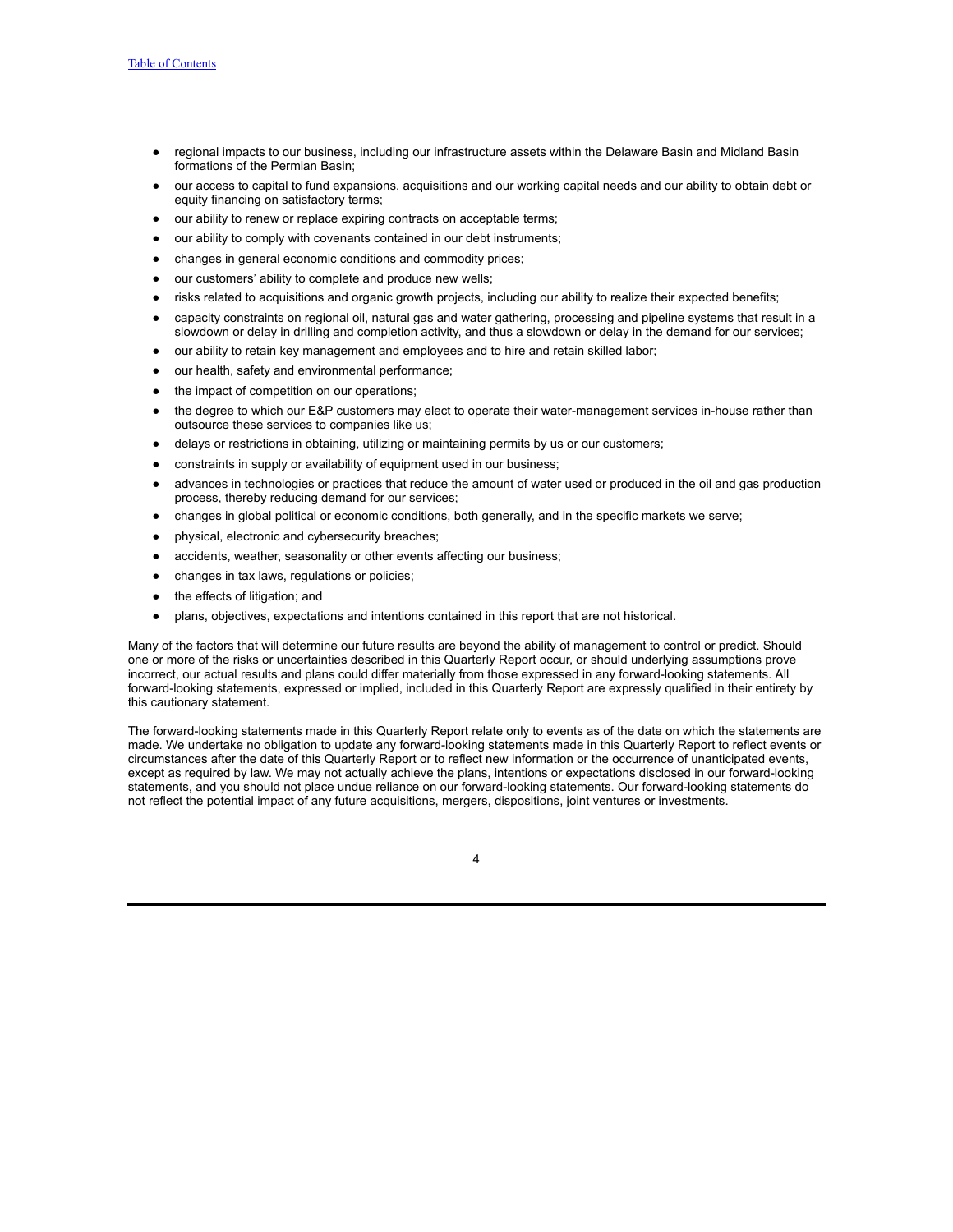## **PART 1 FINANCIAL INFORMATION**

# <span id="page-4-2"></span><span id="page-4-1"></span><span id="page-4-0"></span>**Item 1. Financial Statements**

**Aris Water Solutions, Inc. Balance Sheet** (unaudited)

<span id="page-4-3"></span>

| (in whole dollars)                                                   | September 30, 2021 | June 30, 2021 |
|----------------------------------------------------------------------|--------------------|---------------|
|                                                                      |                    |               |
| <b>Assets</b>                                                        |                    |               |
| <b>Total Assets</b>                                                  |                    |               |
| <b>Liabilities and Stockholder's Equity</b>                          |                    |               |
| <b>Total Liabilities</b>                                             |                    |               |
| <b>Commitments and Contingencies</b>                                 |                    |               |
| Stockholder's Equity:                                                |                    |               |
| Receivable from Solaris Midstream Holdings, LLC                      | \$<br>(10) \$      | (10)          |
| Common Stock, \$0.01 Par Value; 1,000 Shares Authorized, Issued, and |                    |               |
| Outstanding at September 30 and June 30, 2021                        | 10                 | 10            |
| <b>Total Stockholder's Equity</b>                                    |                    |               |
| Total Liabilities & Stockholder's Equity                             |                    |               |

*The accompanying notes are an integral part of these balance sheets*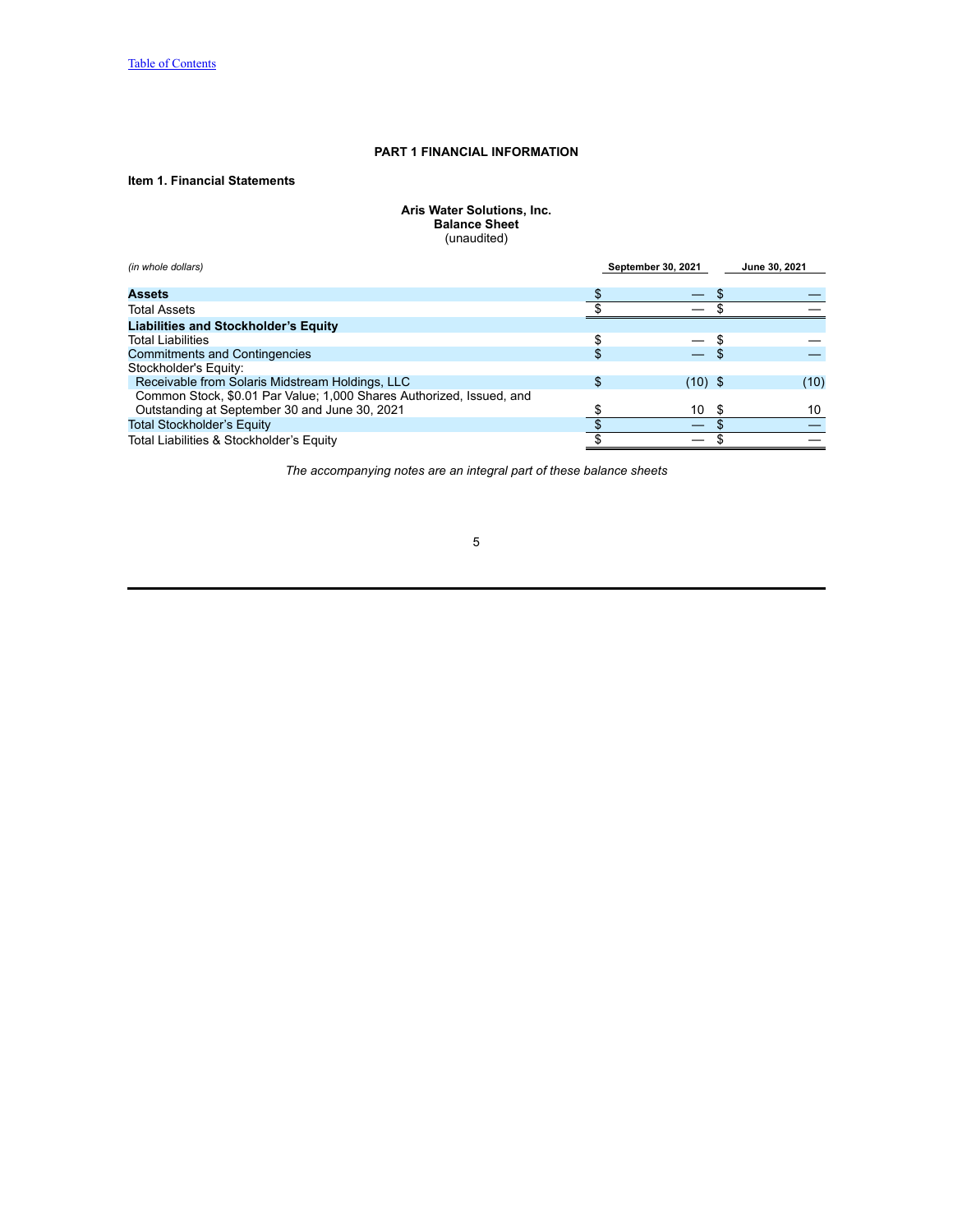### **Aris Water Solutions, Inc. Notes to Balance Sheet (Unaudited)**

### <span id="page-5-0"></span>**1. Organization and Background of Business**

Aris Water Solutions, Inc. ("Aris"), was incorporated on May 26, 2021 as a Delaware corporation.

Aris was formed to serve as the issuer in an initial public offering of equity ("IPO" or the "Offering"). Concurrent with the completion of the IPO, Aris became the new parent holding company of Solaris Midstream Holdings, LLC, a Delaware limited liability company ("Solaris LLC").

As described in more detail in *Note 4 – Subsequent Events*, on October 26, 2021, Aris completed the Offering of 20,297,500 shares of its Class A common stock, par value \$0.01 per share ("Class A common stock"), which includes 2,647,500 shares of Class A common stock issued and sold pursuant to the underwriters' exercise of their option in full to purchase additional shares of Class A common stock, at a price to the public of \$13.00 per share (\$12.22 net of underwriting discounts and commissions). After deducting underwriting discounts and commissions and offering expenses payable by Aris, Aris received net proceeds of approximately \$246.1 million. Aris contributed all of the net proceeds of the IPO received to Solaris LLC in exchange for Solaris LLC Units. Solaris LLC distributed approximately \$213.3 million of the net proceeds to the existing owners of Solaris LLC and retained the remaining \$32.8 million of the net proceeds for general corporate purposes, which may include capital expenditures, working capital and potential acquisitions and strategic transactions.

Aris is a holding company and its principal asset is a membership interest in Solaris LLC. As the managing member of Solaris LLC, Aris operates and controls all of the business and affairs of Solaris LLC, and through Solaris LLC and its subsidiaries, conducts its business. As a result, beginning in the fourth quarter of 2021, Aris will consolidate the financial results of Solaris LLC and report noncontrolling interest related to the portion of Solaris LLC Units not owned by Aris, which will reduce net income attributable to Aris' Class A common stockholders.

As a company with less than \$1.07 billion in revenue during our last fiscal year, Aris qualifies as an "emerging growth company" as defined in the Jumpstart Our Business Startups Act of 2012 (the "JOBS Act"). The JOBS Act provides that an emerging growth company may take advantage of an extended transition period for complying with new or revised accounting standards. This provision allows an emerging growth company to delay the adoption of accounting standards until those standards would otherwise apply to private companies. We have elected to take advantage of this extended transition period, and as a result, we will comply with new or revised accounting standards on the relevant dates on which adoption is required for private companies.

### **2. Summary of Significant Accounting Policies**

#### *Basis of Presentation*

The balance sheet has been prepared in accordance with accounting principles generally accepted in the United States of America ("GAAP"). Separate Statements of Operations, Changes in Stockholder's Equity and Statements of Cash Flows have not been presented because we have not had any business transactions or activities since May 26, 2021, other than our initial capitalization, which was funded by an affiliate. In this regard, we have determined that general and administrative costs associated with the formation and daily management of Aris is not significant.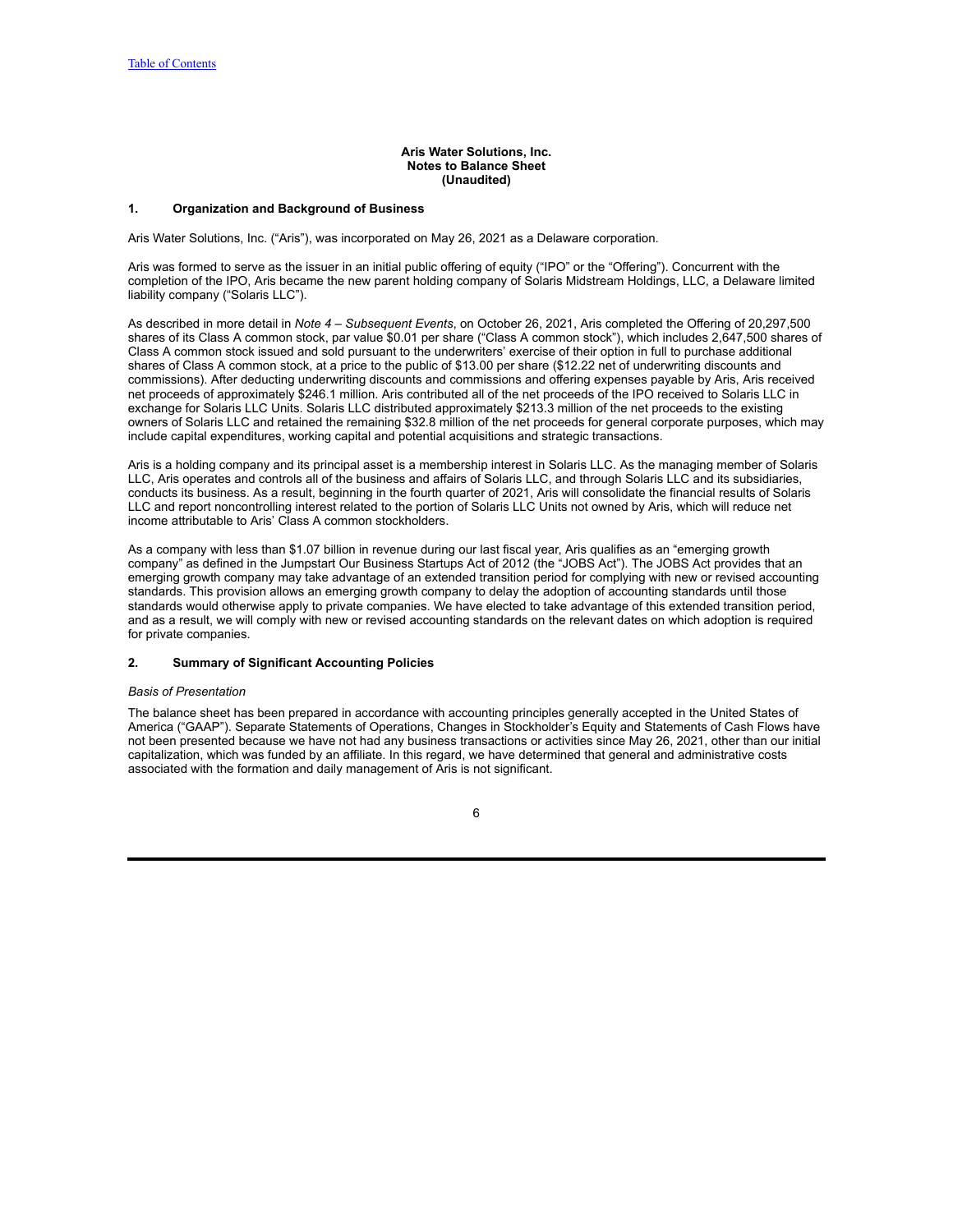### *Estimates*

The preparation of the balance sheet, in accordance with GAAP, requires management to make estimates and assumptions that affect the amounts reported in the balance sheet and accompanying notes. Actual results could differ from those estimates.

### *Income Taxes*

Aris is a corporation and is subject to U.S. federal and state income taxes. We recognize deferred tax assets and liabilities for the future tax consequences attributable to differences between the financial statement carrying amounts and income tax basis of assets and liabilities and the expected benefits of utilizing net operating loss and tax credit carryforwards, using enacted tax rates in effect for the taxing jurisdiction in which we operate for the year in which those temporary differences are expected to be recovered or settled. As of September 30, 2021 and June 30, 2021, there are no income tax related balances reflected in our balance sheets.

### **3. Stockholders' Equity**

As of September 30, 2021, Aris had an authorized share capital of 1,000 common shares with a \$0.01 par value. On May 26, 2021, all 1,000 shares were issued and acquired by an affiliate for consideration of a \$10.00 note receivable from that affiliate. Each share has one voting right.

On October 16, 2021, Aris' certificate of incorporation was amended and restated under which Aris is authorized to issue up to 830,000,000 shares of stock, classified as follows:

- 50,000,000 shares of preferred stock, par value of \$0.01 per share
- 600,000,000 shares of Class A common stock, par value \$0.01 per share, and
- 180,000,000 shares of Class B common stock, par value \$0.01 per share.

The Class A common stock and Class B common stock each provide holders with one vote on all matters submitted to a vote of stockholders.

### **4. Subsequent Events**

### *Initial Public Offering*

On October 26, 2021, we closed the Offering of 20,297,500 shares of Class A common stock (including 2,647,500 shares of Class A common stock issued and sold pursuant to the underwriters' exercise of their option in full to purchase additional shares of Class A common stock), at a price to the public of \$13.00 per share (\$12.22 per share net of underwriting discounts and commissions), resulting in gross proceeds of \$263.9 million, or net proceeds of \$246.1 million after deducting underwriting discounts and commissions pursuant to the Offering.

We contributed all the net proceeds of the IPO, including the net proceeds from the underwriters' exercise of their option in full to purchase additional shares of Class A common stock, to Solaris LLC in exchange for 20,297,500 units of Solaris LLC.

### *Equity Incentive Plan*

Effective October 26, 2021, our Board of Directors adopted the Aris Water Solutions, Inc. 2021 Equity Incentive Plan. The 2021 Plan will allow for the grant of stock options, both incentive stock options and "non-qualified" stock options; stock appreciation rights, restricted stock and restricted stock units; incentive bonuses, which may be paid in cash, stock, or a combination thereof; and other stock-based awards. A total of 5,350,000 shares of Class A common stock are issuable under our 2021 Equity Incentive Plan.

|  | I |  |
|--|---|--|
|  |   |  |
|  |   |  |
|  |   |  |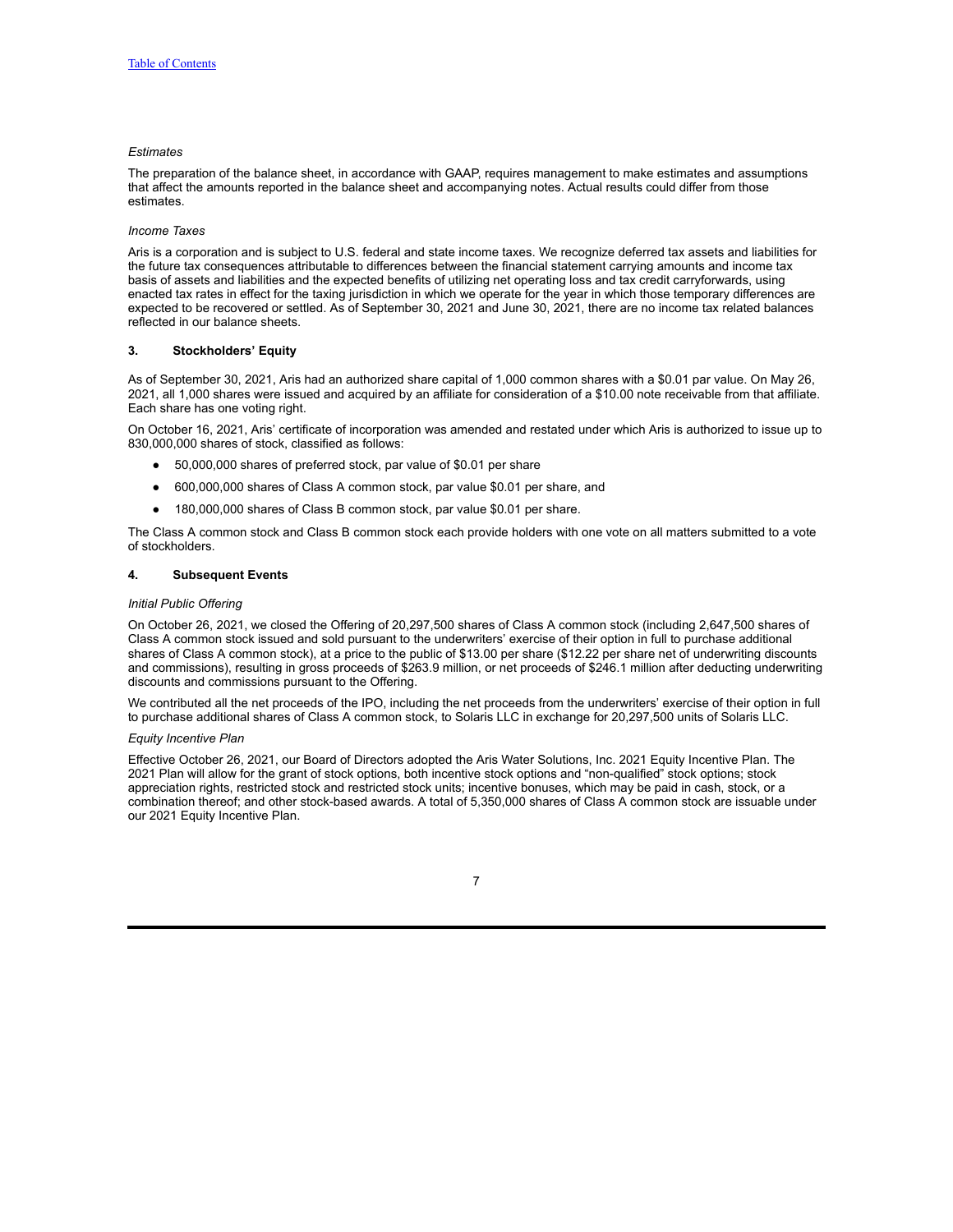## *Tax Receivable Agreement*

On October 26, 2021, in connection with the initial public offering, we entered into a Tax Receivable Agreement ("TRA") with the existing owners of Solaris LLC. The TRA generally provides that we pay 85% of the net cash savings, if any, in U.S. federal, state and local income tax and franchise tax that we realize from certain increases in tax basis that occur as a result of our acquisition of the existing owners' tax attributes. Additionally, the TRA contains terms that in the event we experience a change of control or there is an early termination under the TRA, we could be required to make an immediate payment to the existing owners.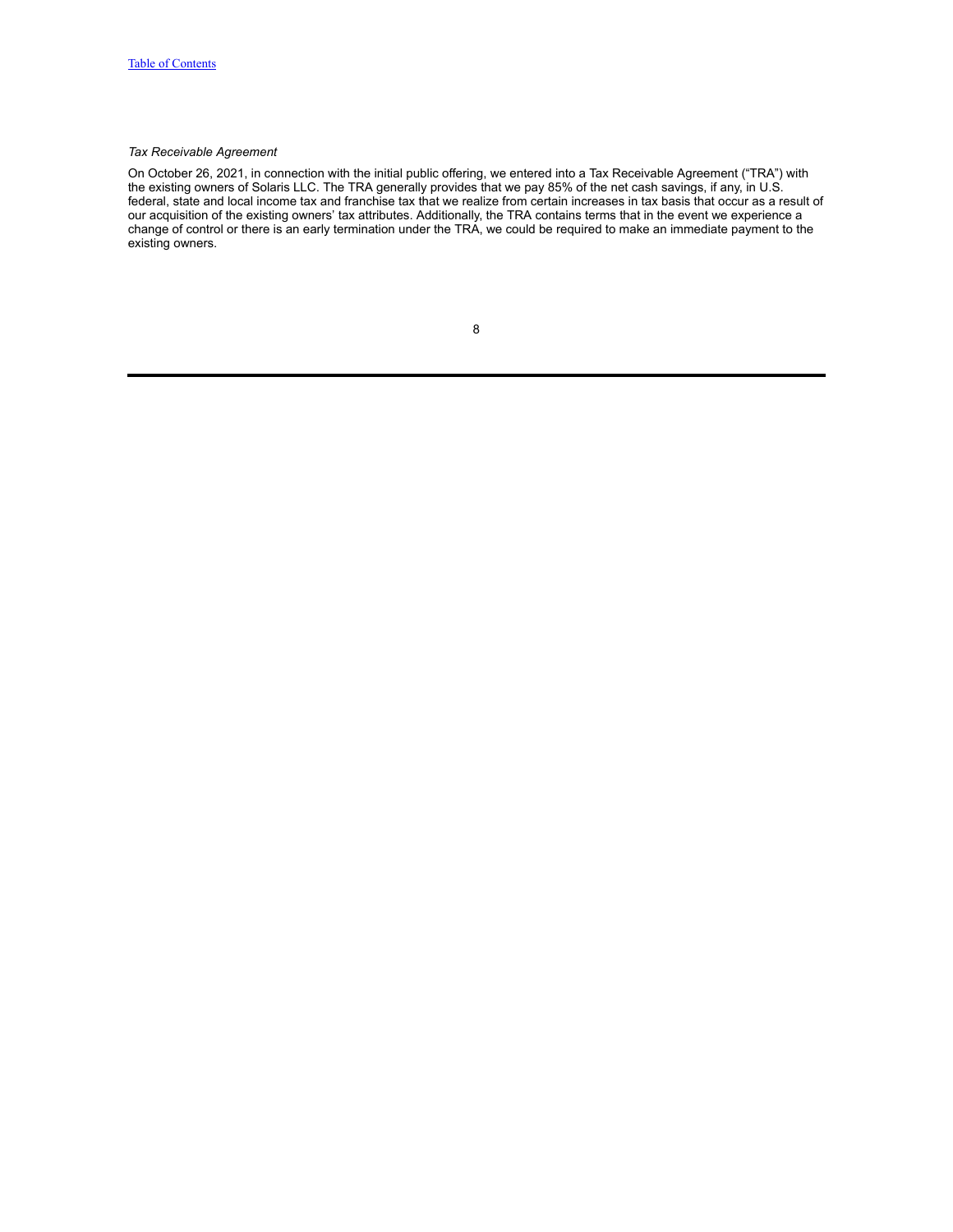| Solaris Midstream Holdings, LLC and Subsidiaries |  |
|--------------------------------------------------|--|
| <b>Condensed Consolidated Balance Sheets</b>     |  |
| (unaudited)                                      |  |

<span id="page-8-1"></span><span id="page-8-0"></span>

| (in thousands, except units)                                                          | September 30,<br>2021 | December 31.<br>2020 |
|---------------------------------------------------------------------------------------|-----------------------|----------------------|
| Assets                                                                                |                       |                      |
| Cash and Cash Equivalents                                                             | \$<br>36,389          | \$<br>24,932         |
| Accounts Receivable, Net                                                              | 32,576                | 21,561               |
| <b>Accounts Receivable from Affiliate</b>                                             | 21,584                | 11,538               |
| <b>Other Receivables</b>                                                              | 3,649                 | 3,722                |
| Prepaids, Deposits and Other Current Assets                                           | 1,349                 | 4,315                |
| <b>Total Current Assets</b>                                                           | 95,547                | 66,068               |
| <b>Fixed Assets</b>                                                                   |                       |                      |
| Property, Plant and Equipment                                                         | 692,231               | 661,446              |
| <b>Accumulated Depreciation</b>                                                       | (60, 757)             | (43, 258)            |
| Total Property, Plant and Equipment, Net                                              | 631,474               | 618,188              |
| Intangible Assets, Net                                                                | 313,081               | 337,535              |
| Goodwill                                                                              | 34,585                | 34,585               |
| <b>Other Assets</b>                                                                   | 2,848                 | 1,429                |
| <b>Total Assets</b>                                                                   | \$<br>1,077,535       | \$<br>1,057,805      |
| Liabilities, Mezzanine and Members' Equity                                            |                       |                      |
| <b>Accounts Payable</b>                                                               | \$<br>10.067          | \$<br>16,067         |
| Payables to Affiliate                                                                 | 1.169                 | 1,884                |
| Accrued and Other Current Liabilities                                                 | 46,774                | 27,838               |
| <b>Total Current Liabilities</b>                                                      | 58,010                | 45,789               |
| Deferred Revenue and Other Long-Term Liabilities                                      | 1,336                 | 1,432                |
| Long-Term Debt, Net of Debt Issuance Costs                                            | 391,583               | 297,000              |
| <b>Asset Retirement Obligation</b>                                                    | 6,032                 | 5,291                |
| <b>Total Liabilities</b>                                                              | 456,961               | 349,512              |
| Commitments and Contingencies (see Note. 11)                                          |                       |                      |
| Mezzanine Equity:                                                                     |                       |                      |
| Redeemable Preferred Units, \$10,000 par value, none issued or outstanding as of      |                       |                      |
| September 30, 2021 and 7,307 outstanding as of December 31, 2020                      |                       | 74,378               |
| Members' Equity:                                                                      |                       |                      |
| Class A units, \$10 par value, 27,797,658 and 27,797,207 issued and outstanding as of |                       |                      |
| September 30, 2021 and December 31, 2020, respectively                                | 308,638               | 318,394              |
| Class B units, \$10 par value, 3,556,051 issued and outstanding as of                 |                       |                      |
| September 30, 2021 and December 31, 2020                                              | 35,773                | 37,023               |
| Class C units, \$0 par value, 878,850 and 806,350 issued and outstanding as of        |                       |                      |
| September 30, 2021 and December 31, 2020, respectively                                |                       |                      |
| Class D units, \$10 par value, 6,651,100 issued and outstanding as of                 |                       |                      |
| September 30, 2021 and December 31, 2020                                              | 276,163               | 278,498              |
| <b>Total Members' Equity</b>                                                          | 620,574               | 633,915              |
| Total Liabilities, Mezzanine and Members' Equity                                      | \$<br>1,077,535       | \$<br>1,057,805      |

*The accompanying notes are an integral part of these condensed consolidated financial statements*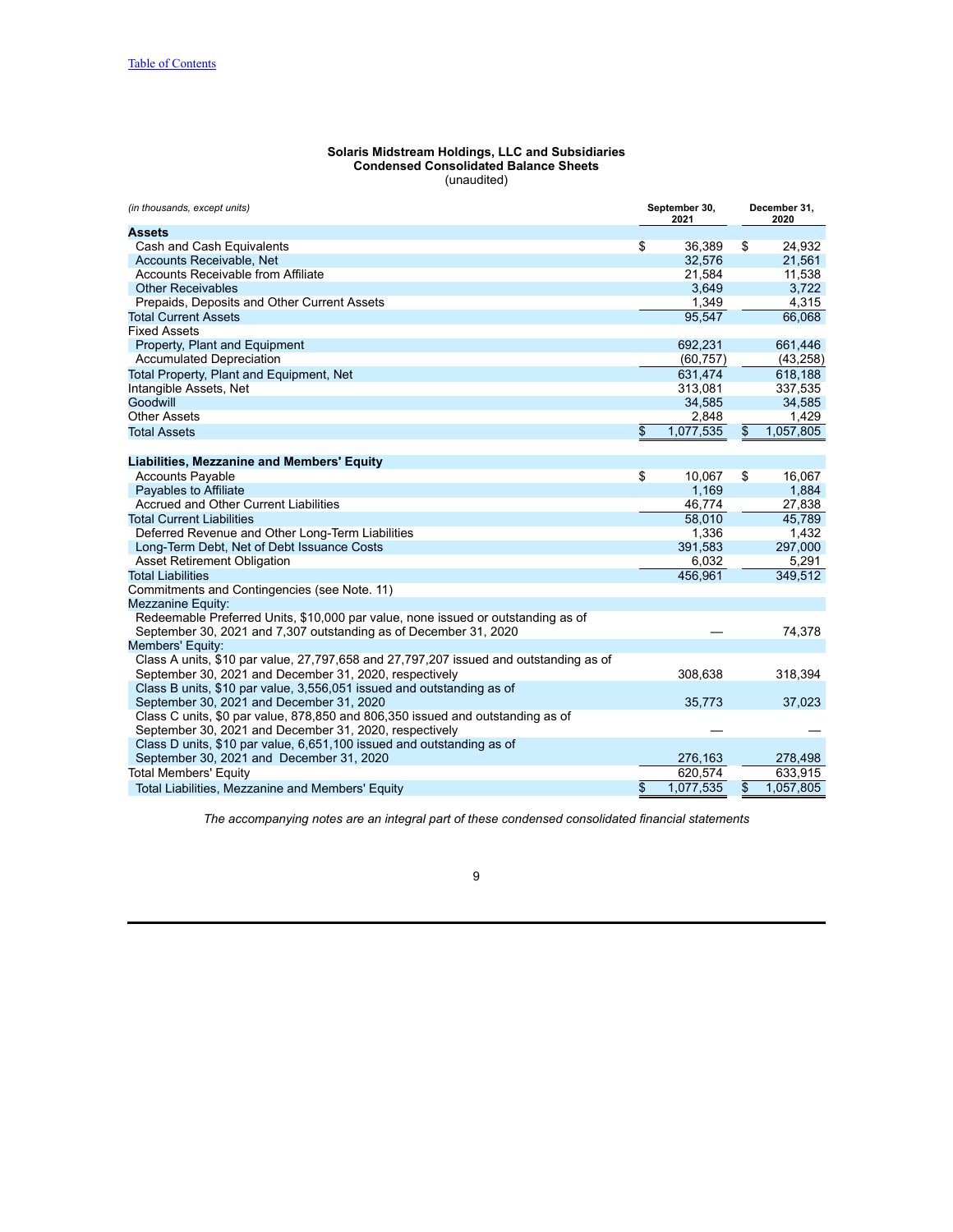### **Solaris Midstream Holdings, LLC and Subsidiaries Condensed Consolidated Statements of Operations** (unaudited)

<span id="page-9-0"></span>

| (in thousands)                                      |                 | <b>Three Months Ended</b><br>September 30, |          |                |           | <b>Nine Months Ended</b><br>September 30, |          |
|-----------------------------------------------------|-----------------|--------------------------------------------|----------|----------------|-----------|-------------------------------------------|----------|
|                                                     | 2021            |                                            | 2020     |                | 2021      |                                           | 2020     |
| <b>Revenue</b>                                      |                 |                                            |          |                |           |                                           |          |
| Produced Water Handling                             | \$<br>24,639    | \$                                         | 23,323   | \$             | 71,368    | \$                                        | 70,382   |
| Produced Water Handling-Affiliates                  | 23,135          |                                            | 13,312   |                | 62.216    |                                           | 35,284   |
| <b>Water Solutions</b>                              | 7.666           |                                            | 1.149    |                | 11.824    |                                           | 10.410   |
| <b>Water Solutions-Affiliates</b>                   | 4,059           |                                            | 4,672    |                | 16,864    |                                           | 10,472   |
| Total Revenue                                       | 59,499          |                                            | 42,456   |                | 162,272   |                                           | 126,548  |
| <b>Cost of Revenue</b>                              |                 |                                            |          |                |           |                                           |          |
| <b>Direct Operating Costs</b>                       | 23,497          |                                            | 22,207   |                | 66,703    |                                           | 71,640   |
| Depreciation, Amortization and Accretion            | 15,378          |                                            | 11,751   |                | 45,550    |                                           | 31,529   |
| <b>Total Cost of Revenue</b>                        | 38,875          |                                            | 33,958   |                | 112,253   |                                           | 103,169  |
| <b>Operating Costs and Expenses</b>                 |                 |                                            |          |                |           |                                           |          |
| <b>Abandoned Well Costs</b>                         | 27,402          |                                            |          |                | 27.402    |                                           |          |
| <b>General and Administrative</b>                   | 5,228           |                                            | 4,773    |                | 15,240    |                                           | 13,421   |
| <b>Other Operating Expenses</b>                     | 940             |                                            | 555      |                | 2,590     |                                           | 4,854    |
| <b>Total Operating Expenses</b>                     | 33,570          |                                            | 5,328    |                | 45,232    |                                           | 18,275   |
| <b>Operating (Loss) Income</b>                      | (12,946)        |                                            | 3,170    |                | 4,787     |                                           | 5,104    |
| <b>Other Expense</b>                                |                 |                                            |          |                |           |                                           |          |
| Interest Expense, Net                               | 7,880           |                                            | 2,099    |                | 17,855    |                                           | 5,364    |
| Loss on Debt Modification                           |                 |                                            |          |                | 380       |                                           |          |
| <b>Total Other Expense</b>                          | 7,880           |                                            | 2,099    |                | 18,235    |                                           | 5,364    |
| (Loss) Income Before Taxes                          | (20, 826)       |                                            | 1,071    |                | (13, 448) |                                           | (260)    |
| Income Tax Expense (Benefit)                        | (83)            |                                            | 9        |                | (81)      |                                           | 15       |
| Net (Loss) Income                                   | \$<br>(20, 743) | \$                                         | 1,062    | $\mathfrak{s}$ | (13, 367) | $\mathfrak{s}$                            | (275)    |
| Equity Accretion and Dividend Related to Redeemable |                 |                                            |          |                |           |                                           |          |
| <b>Preferred Units</b>                              |                 |                                            | (1, 511) |                | 21        |                                           | (1,928)  |
| Net Loss Attributable to Members' Equity            | \$<br>(20, 743) | \$                                         | (449)    | \$             | (13, 346) | \$                                        | (2, 203) |

*The accompanying notes are an integral part of these condensed consolidated financial statements*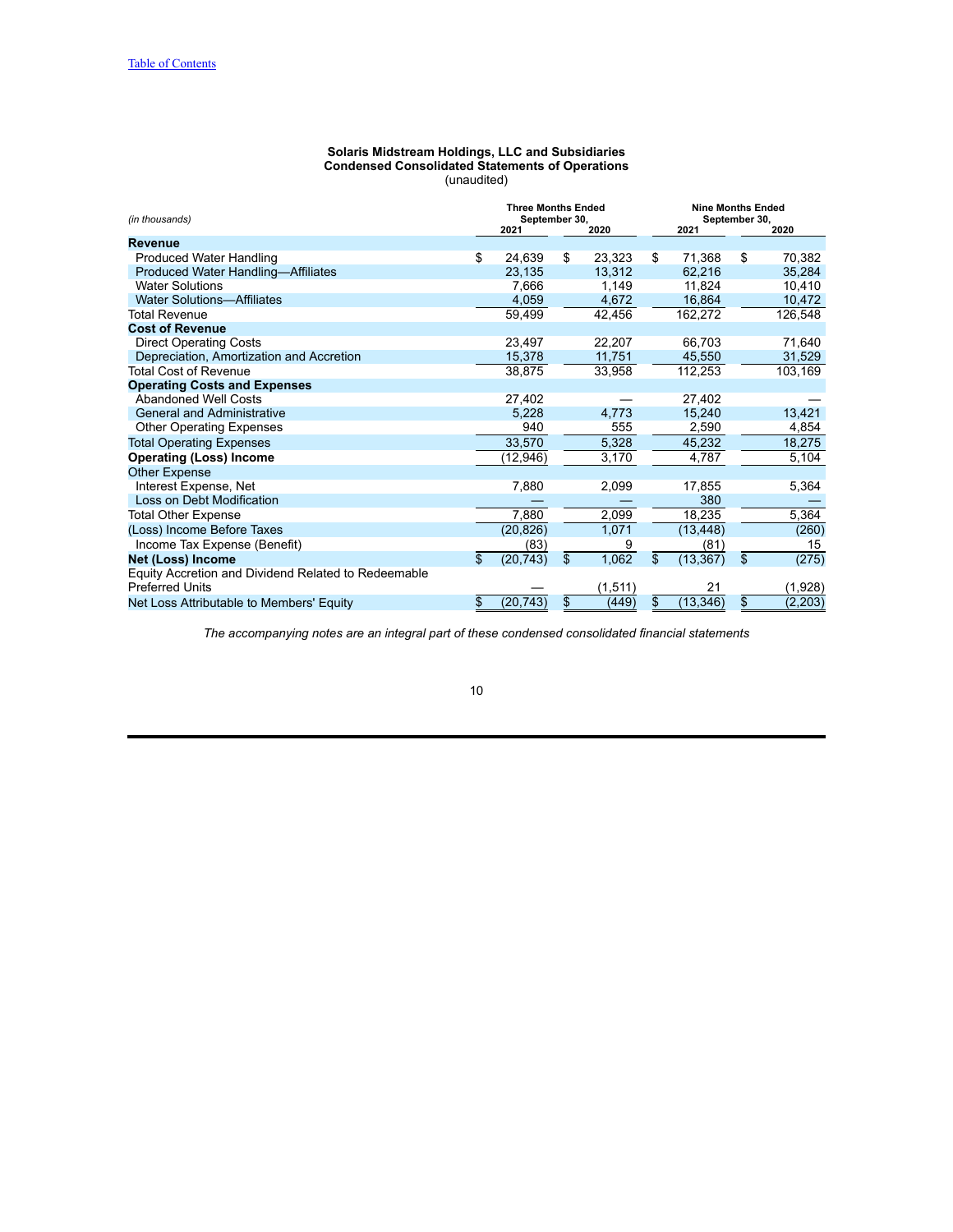### **Solaris Midstream Holdings, LLC and Subsidiaries Condensed Consolidated Statements of Cash Flows** (unaudited)

<span id="page-10-0"></span>

| (in thousands)                                                                   | Nine Months Ended September 30,<br>2021 |           |    | 2020       |  |  |
|----------------------------------------------------------------------------------|-----------------------------------------|-----------|----|------------|--|--|
| <b>Cash Flow from Operating Activities</b>                                       |                                         |           |    |            |  |  |
| Net Loss                                                                         | \$                                      | (13, 367) | \$ | (275)      |  |  |
| Adjustments to reconcile Net Loss to Net Cash provided by Operating Activities   |                                         |           |    |            |  |  |
| Depreciation, Amortization and Accretion                                         |                                         | 45,550    |    | 31,529     |  |  |
| <b>Abandoned Well Costs</b>                                                      |                                         | 27,402    |    |            |  |  |
| Loss on Disposal of Asset, Net                                                   |                                         | 225       |    | 82         |  |  |
| <b>Abandoned Projects</b>                                                        |                                         | 2,035     |    | 1,501      |  |  |
| Amortization of Deferred Financing Costs                                         |                                         | 1,320     |    | 570        |  |  |
| Loss on Debt Modification                                                        |                                         | 380       |    |            |  |  |
| <b>Bad Debt Expense</b>                                                          |                                         | 216       |    | 83         |  |  |
| Changes in operating assets and liabilities:                                     |                                         |           |    |            |  |  |
| <b>Accounts Receivable</b>                                                       |                                         | (11, 231) |    | 9,387      |  |  |
| <b>Accounts Receivable from Affiliate</b>                                        |                                         | (10,046)  |    | 2,475      |  |  |
| <b>Other Receivables</b>                                                         |                                         | 231       |    | 56         |  |  |
| Prepaids, Deposits and Other Current Assets                                      |                                         | 2,516     |    | 1.522      |  |  |
| <b>Accounts Payable</b>                                                          |                                         | (3,284)   |    | 1,793      |  |  |
| Payables to Affiliate                                                            |                                         | (715)     |    | 390        |  |  |
| Adjustment in Deferred Revenue                                                   |                                         | (46)      |    | 975        |  |  |
| Accrued Liabilities and Other                                                    |                                         | 16,000    |    | 462        |  |  |
| <b>Net Cash Provided by Operating Activities</b>                                 |                                         | 57,186    |    | 50,550     |  |  |
| <b>Cash Flow from Investing Activities</b>                                       |                                         |           |    |            |  |  |
| Property, Plant and Equipment Expenditures                                       |                                         | (62, 728) |    | (121, 835) |  |  |
| Net Cash Used in Investing Activities                                            |                                         | (62, 728) |    | (121, 835) |  |  |
|                                                                                  |                                         |           |    |            |  |  |
| <b>Cash Flow from Financing Activities</b>                                       |                                         |           |    |            |  |  |
| Proceeds from Senior-Sustainability Linked Notes                                 |                                         | 400.000   |    |            |  |  |
| Payments for Initial Public Offering Costs                                       |                                         | (855)     |    |            |  |  |
| Payments of Financing Costs Related to Issuance of Senior- Sustainability Linked |                                         |           |    |            |  |  |
| <b>Notes</b>                                                                     |                                         | (9,352)   |    |            |  |  |
| <b>Repayment of Credit Facility</b>                                              |                                         | (297,000) |    |            |  |  |
| Proceeds from Credit Facility                                                    |                                         |           |    | 73,000     |  |  |
| Redemption of Redeemable Preferred Units                                         |                                         | (74, 357) |    |            |  |  |
| Payments of Financing Costs related to Credit Facility                           |                                         | (1, 442)  |    | (491)      |  |  |
| <b>Members' Contributions</b>                                                    |                                         | 5         |    |            |  |  |
| <b>Net Cash Provided by Financing Activities</b>                                 |                                         | 16,999    |    | 72,509     |  |  |
| Net Increase in Cash and Cash Equivalents                                        |                                         | 11,457    |    | 1,224      |  |  |
| Cash and Cash Equivalents, Beginning of Period                                   |                                         | 24,932    |    | 7,083      |  |  |
| <b>Cash and Cash Equivalents, End of Period</b>                                  | \$                                      | 36.389    | \$ | 8,307      |  |  |

*The accompanying notes are an integral part of these condensed consolidated financial statements*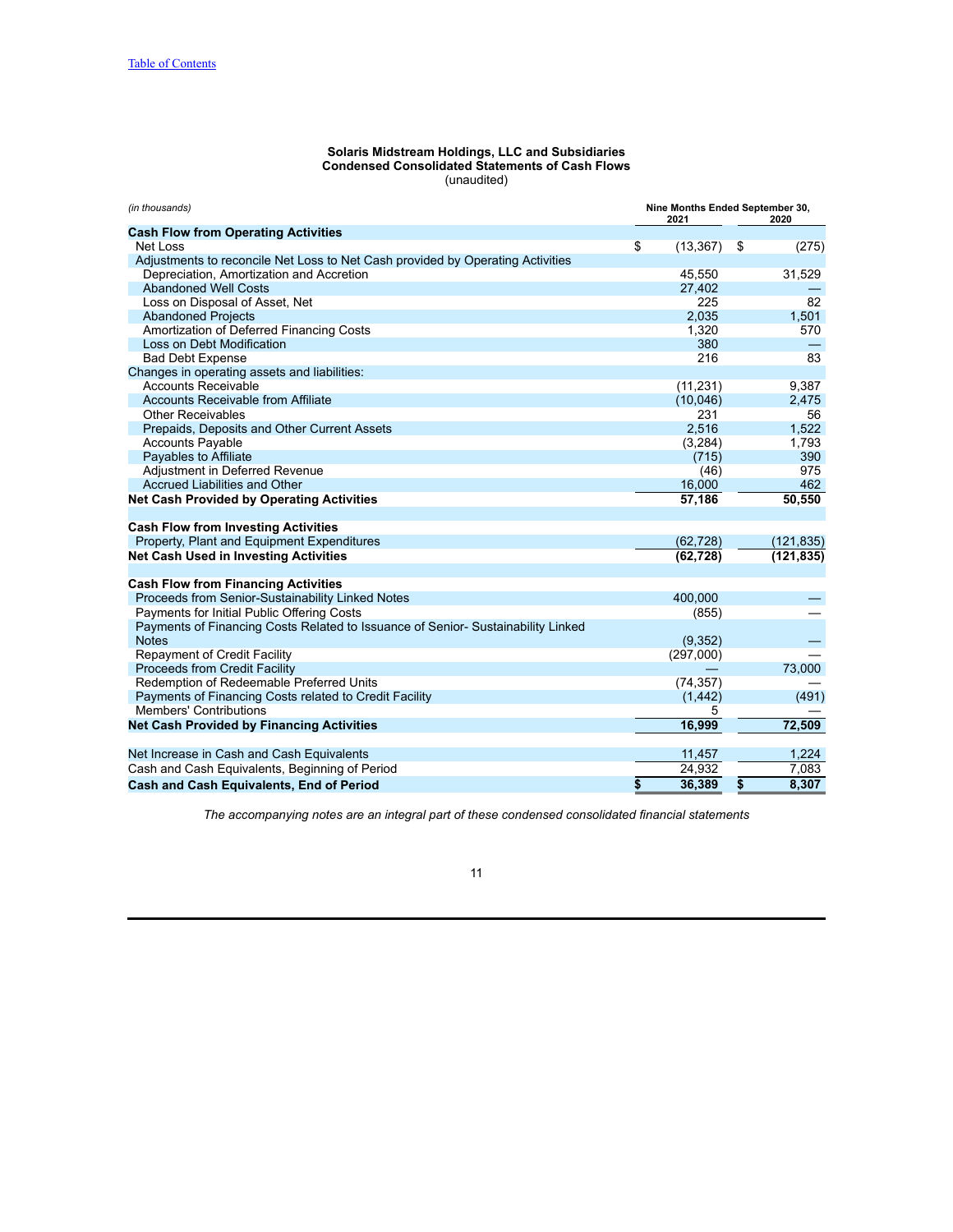### **Solaris Midstream Holdings, LLC and Subsidiaries Condensed Consolidated Statements of Members' Equity** (unaudited)

<span id="page-11-0"></span>

| (in thousands)                           | Three, Six and Nine Months Ended September 30, 2021 |              |                |              |                |              |                         |       |                   |
|------------------------------------------|-----------------------------------------------------|--------------|----------------|--------------|----------------|--------------|-------------------------|-------|-------------------|
|                                          | Class A                                             |              | <b>Class B</b> |              | <b>Class C</b> |              | Class D                 |       | Total<br>Members' |
|                                          | Amount                                              | <b>Units</b> | Amount         | <b>Units</b> | Amount         | <b>Units</b> | Amount                  | Units | Equity            |
| Balance at January 1, 2021               | 318,394                                             | 27.797       | \$37.023       | 3,556        |                | 807          | 278,498<br>$\mathbb{S}$ | 6,651 | 633.915           |
| <b>Capital Contributions</b>             | 5                                                   |              |                |              |                |              |                         |       |                   |
| <b>Issuance of C Units</b>               |                                                     |              |                |              |                | 69           |                         |       |                   |
| Equity Accretion and Dividend related to |                                                     |              |                |              |                |              |                         |       |                   |
| Redeemable Preferred Units               |                                                     |              |                |              |                |              |                         |       |                   |
| Net Income                               | 2.059                                               |              | 263            |              |                |              | 493                     |       | 2,815             |
| Balance at March 31, 2021                | 320,463                                             | 27,798       | 37,287         | 3,556        |                | 876          | 278,992                 | 6,651 | 636,742           |
| <b>Issuance of C Units</b>               |                                                     |              |                |              |                | 3            |                         |       |                   |
| Equity Accretion and Dividend related to |                                                     |              |                |              |                |              |                         |       |                   |
| Redeemable Preferred Units               | 10                                                  |              |                |              |                |              |                         |       | 14                |
| Net Income                               | 3,336                                               |              | 427            |              |                |              | 798                     |       | 4,561             |
| Balance at June 30, 2021                 | 323,809                                             | 27,798       | 37,715         | 3,556        |                | 879          | 279,793                 | 6,651 | 641,317           |
| <b>Net Loss</b>                          | (15, 171)                                           |              | (1,942)        |              |                |              | (3,630)                 |       | (20, 743)         |
| Balance at September 30, 2021            | 308,638                                             | 27,798       | 35,773<br>\$.  | 3,556        |                | 879          | 276,163<br>\$.          | 6,651 | 620,574           |

|                                          |                |              |                        |       |         |       |                |          | Total         |
|------------------------------------------|----------------|--------------|------------------------|-------|---------|-------|----------------|----------|---------------|
|                                          | <b>Class A</b> |              | <b>Class B</b>         |       | Class C |       | Class D        | Members' |               |
|                                          | Amount         | <b>Units</b> | Amount                 | Units | Amount  | Units | Amount         | Units    | <b>Equity</b> |
| Balance at January 1, 2020               | 232.945        | 22,104       | 36,296<br>$\mathbb{S}$ | 3,440 |         | 833   | \$<br>276.267  | 6,386    | 545,508       |
| Forfeiture of C Units                    |                |              |                        |       |         | (26)  |                |          |               |
| Net Loss                                 | (281)          |              | (44)                   |       |         |       | (81)           |          | (406)         |
| Balance at March 31, 2020                | 232,664        | 22,104       | 36,252                 | 3,440 |         | 807   | 276.186        | 6,386    | 545,102       |
| Forfeiture of C Units                    |                |              |                        |       |         | (1)   |                |          |               |
| Class A Units Issued for Concho          |                |              |                        |       |         |       |                |          |               |
| Acquisition                              | 77,602         | 4,561        |                        |       |         |       |                |          | 77,602        |
| Equity Accretion and Dividend related to |                |              |                        |       |         |       |                |          |               |
| <b>Redeemable Preferred Units</b>        | (305)          |              | (39)                   |       |         |       | (73)           |          | (417)         |
| Net Loss                                 | (680)          |              | (88)                   |       |         |       | (163)          |          | (931)         |
| Balance at June 30, 2020                 | 309,281        | 26,665       | 36,125                 | 3,440 |         | 806   | 275,950        | 6,386    | 621,356       |
| Accretion and Dividend Related to        |                |              |                        |       |         |       |                |          |               |
| <b>Redeemable Preferred Units</b>        | (1, 104)       |              | (142)                  |       |         |       | (265)          |          | (1, 511)      |
| <b>Issuance of C Units</b>               |                |              |                        |       |         | 16    |                |          |               |
| Forfeiture of C Units                    |                |              |                        |       |         | (3)   |                |          |               |
| Net Income                               | 776            |              | 100                    |       |         |       | 186            |          | 1,062         |
| Balance at September 30, 2020            | 308,953        | 26,665       | 36,083<br>\$           | 3,440 |         | 819   | 275,871<br>\$. | 6,386    | 620,907       |

**Three, Six and Nine Months Ended September 30, 2020**

*The accompanying notes are an integral part of these condensed consolidated financial statements*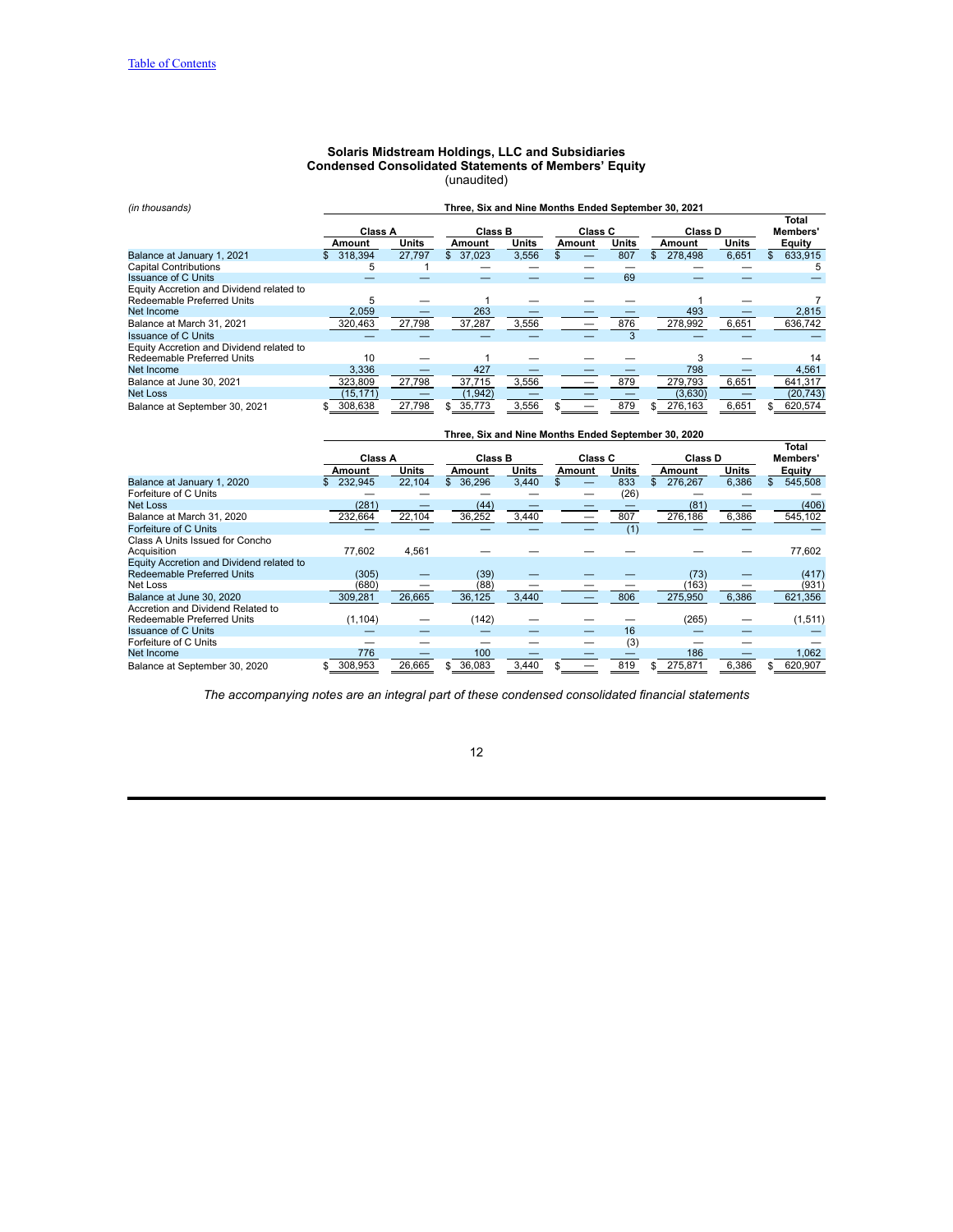### **Solaris Midstream Holdings, LLC and Subsidiaries Notes to Unaudited Condensed Consolidated Financial Statements** (unaudited)

#### <span id="page-12-0"></span>**1. Organization and Background of Business**

Solaris Midstream Holdings, LLC, formed on November 19, 2015 (together with its subsidiaries, the "Company", "we", "our, or "us"), is an independent, environmentally-focused company headquartered in Houston, Texas, that provides sustainabilityenhancing services to oil and natural gas operators. We strive to build long-term value through the development, construction and operation of integrated produced water handling and recycling infrastructure that provides high-capacity, comprehensive produced water management, recycling and supply solutions for many of the largest operators in the Permian Basin.

### **2. Significant Accounting Policies**

### *Basis of Presentation*

All dollar amounts, except per unit amounts, in the financial statements and tables in the notes are stated in thousands of dollars unless otherwise indicated.

On January 15, 2021, ConocoPhillips acquired Concho Resources, Inc. ("Concho"). We refer to Concho as ConocoPhillips, their successor, throughout these condensed consolidated financial statements ("financial statements").

### *Interim Financial Statements*

Our accompanying financial statements have been prepared in accordance with accounting principles generally accepted in the United States ("GAAP"). These financial statements have not been audited by our independent registered public accounting firm, except that the balance sheet as of December 31, 2020 is derived from audited financial statements.

These financial statements include the adjustments and accruals, all of which are of a normal recurring nature, necessary for a fair presentation of the results for the interim periods. These interim results are not necessarily indicative of results for a full year. Certain information and footnote disclosures normally included in financial statements prepared in accordance with GAAP have been condensed or omitted pursuant to the rules and regulations of the Securities and Exchange Commission (the "SEC"). These unaudited condensed financial statements should be read in conjunction with our annual financial statements for the year ended December 31, 2020, included in our Prospectus.

### *Consolidation*

The financial statements include the accounts of the Company and its wholly owned subsidiaries, Aris Water Solutions Inc., Solaris Water Midstream, LLC, Solaris Midstream DB-TX, LLC, Solaris Midstream MB, LLC, Solaris Midstream DB-NM, LLC, 829 Martin County Pipeline, LLC and Clean H2O Technologies, LLC (collectively, the "subsidiaries"). All material intercompany transactions and balances have been eliminated upon consolidation.

#### *Use of Estimates*

Management has made certain estimates and assumptions that affect reported amounts in these financial statements and disclosures of contingencies. These critical estimates include, among others, determining the fair value of assets and liabilities acquired in acquisitions, the collectability of accounts receivable, useful lives of property, plant and equipment and amortizable intangible assets, the fair value of asset retirement obligations and accruals for environmental matters. Management evaluates estimates and assumptions on an

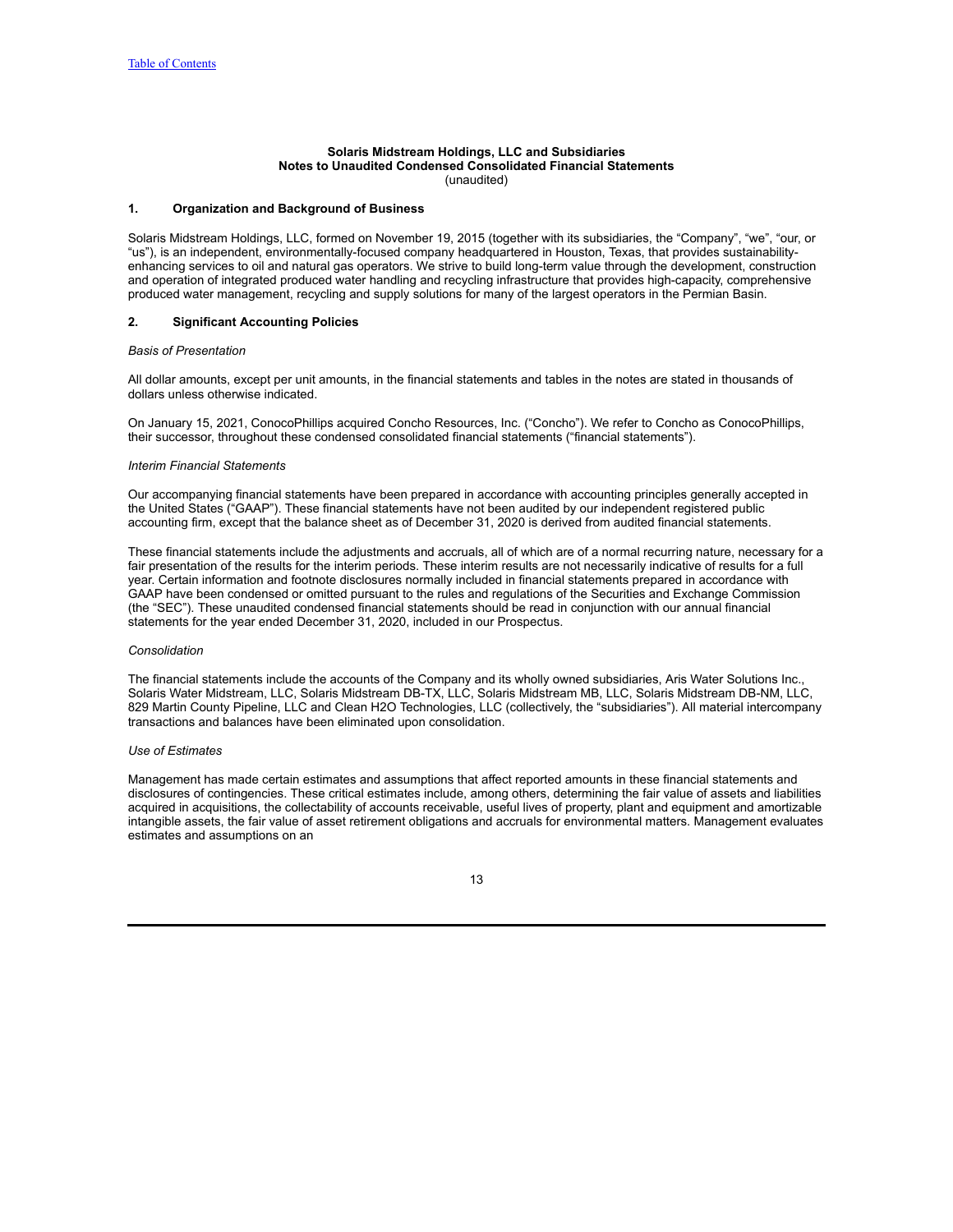ongoing basis using historical experience and other factors, including current economic and industry conditions. Actual results could differ from management's estimates as additional information or actual results become available in the future, and those differences could be material.

#### *Reclassification of Prior Year Presentation*

Certain 2020 amounts have been reclassified for consistency with the 2021 presentation. These reclassifications had no effect on the reported results of operations.

#### *Cash and Cash Equivalents*

Management considers all highly liquid investments with a maturity of three months or less, when purchased, to be cash equivalents. We place our cash and cash equivalents with financial institutions that are insured by the Federal Deposit Insurance Corporation, however we maintain deposits in banks which exceed the amount of deposit insurance available. Management routinely assesses the financial condition of the institutions and believes that any possible credit loss would be minimal.

### *Accounts Receivable and Allowance for Doubtful Accounts*

Accounts receivable consists of trade receivables recorded at the invoice amount, plus accrued revenue that is earned but not yet billed, less an estimated allowance for doubtful accounts. Accounts receivable are generally due within 60 days or less. Management determines the allowance for doubtful accounts by considering several factors, including the length of time trade accounts receivable are past due, previous loss history, the customer's current ability to pay its obligation, and macro level conditions of the U.S. economy and the energy industry. Accounts receivable are written off when they are deemed uncollectible, and payments subsequently received on such receivables are credited to the allowance for doubtful accounts. As of September 30, 2021 and December 31, 2020, we had \$0.2 million and \$0.4 million of allowance for doubtful accounts, respectively.

### *Revenue Recognition*

We generate revenue by providing services related to produced water handling and water solutions. The services related to produced water are fee-based arrangements and are based on the volume of water that flows through our systems and facilities while the sales of recycled produced water and groundwater are priced based on negotiated rates with the customer.

We have customer contracts that contain minimum transportation and/or disposal volume delivery requirements and we are entitled to deficiency payments if such minimum contractual volumes are not delivered by the customer. These deficiency amounts are based on fixed, daily minimum volumes (measured over monthly, quarterly or annual periods depending on the contract) at a fixed rate per barrel.

In determining the appropriate amount of revenue to be recognized as we fulfill our obligations under contracts, the following steps must be performed at contract inception: (i) identification of the promised goods or services in the contract; (ii) determination of whether the promised goods or services are performance obligations, including whether they are distinct in the context of the contract; (iii) measurement of the transaction price, including the constraint on variable consideration; (iv) allocation of the transaction price to the performance obligations; and (v) recognition of revenue when (or as) we satisfy each performance obligation.

For all our produced water transfer and disposal contracts, revenue is recognized over time utilizing the output method based on the volume of wastewater accepted from the customer. We have determined that the performance obligation is satisfied over time as the customer simultaneously receives and consumes the benefits provided by performance of services, typically as customers' wastewater is accepted. We typically charge customers a disposal and transportation fee on a per barrel basis according to the applicable contract.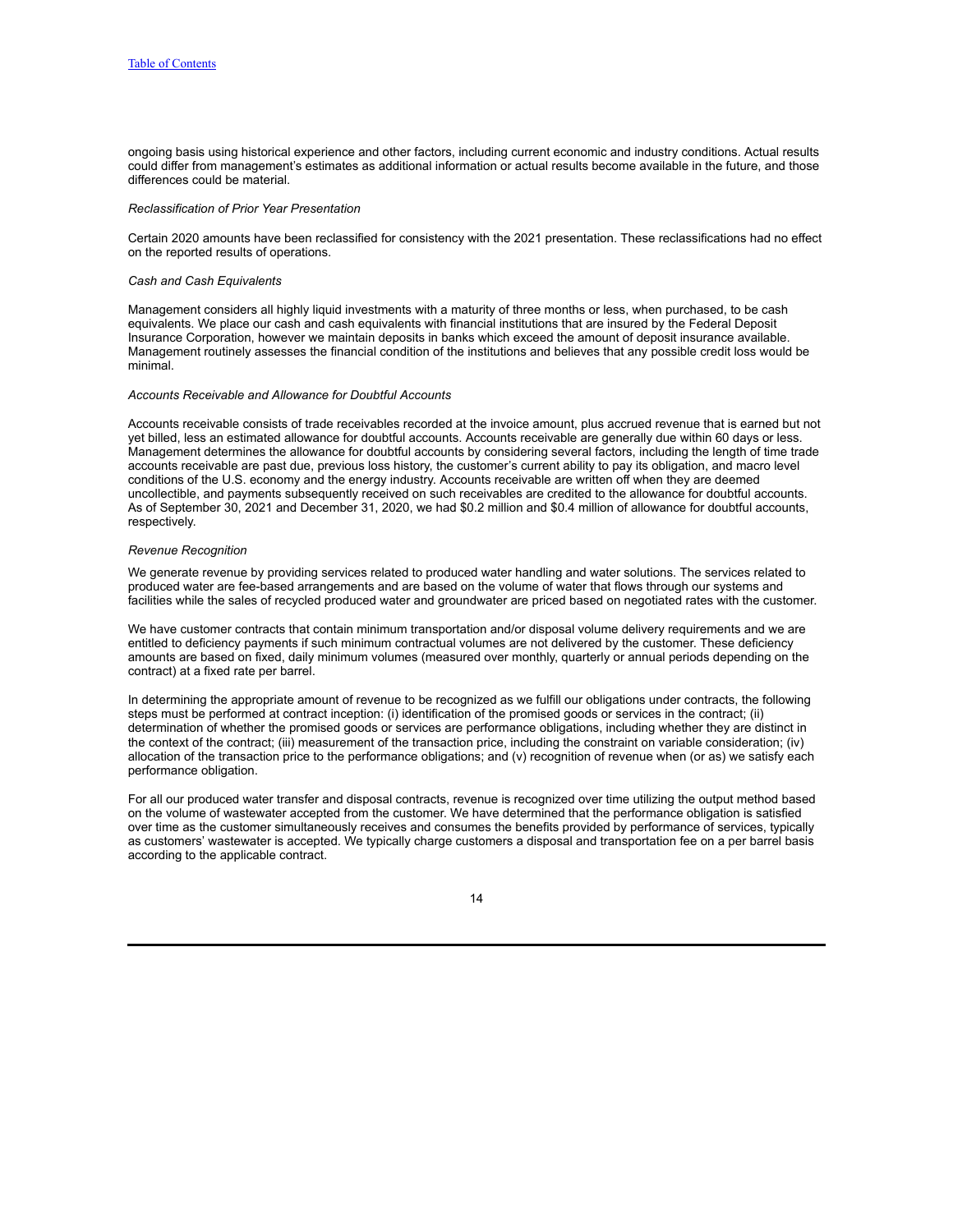For some contracts, we are entitled to shortfall payments if a customer does not deliver a contractually minimum volume of water for handling over a certain period. In these cases, we recognize volumes and the revenues for the difference between the physical volumes handled and the contractual minimum. Moreover, some contracts also have a mechanism that allows for shortfalls to be made up over a limited period of time. As of September 30, 2021 and December 31, 2020, the Company had long-term deferred revenue liabilities of \$1.3 million and \$1.4 million, respectively, related to these contracts.

For contracts that involve sales of recycled produced water and groundwater, revenue is recognized at a point in time, based on when control of the product is transferred to the customer.

### *Property, Plant and Equipment*

Property, plant and equipment is stated at cost, or at fair value for assets acquired in a business combination, less accumulated depreciation. Depreciation is provided on the straight-line method over the estimated useful service lives of the assets.

All costs necessary to place an asset into operation are capitalized. Maintenance and repairs are expensed when incurred. Upgrades and enhancements that substantially extend the useful lives of the assets are capitalized. When property is abandoned, retired or otherwise disposed of, the cost and accumulated depreciation are removed from appropriate accounts and any gain or loss is included in earnings. Costs incurred for construction of facilities and related equipment and pipelines are included in construction in progress. Direct project costs on potential future projects are capitalized and included in construction in progress. These costs generally relate to acquiring the appropriate permits, rights-of-way and other related expenditures necessary prior to construction. No depreciation is recorded for these assets as they have not been placed in operations. *See Note 5—Property, Plant and Equipment for discussion regarding abandoned well costs incurred during the third quarter of 2021.*

### *Capitalization of Interest*

We capitalize interest costs associated with significant projects undergoing construction that is necessary to bring them to their intended use. Interest is capitalized using an interest rate equivalent to the weighted average interest rate we pay on long-term debt, including our Senior Sustainability Linked Notes and Credit Facility. Capitalized interest is included in the cost of property, plant and equipment and depreciated with other costs on a straight-line basis.

### *Asset Retirement Obligations*

The fair value of a liability for an asset retirement obligation is recognized in the period in which it is incurred. These obligations are those that the Company has a legal obligation for settlement. The fair value of the liability is added to the carrying amount of the associated asset. The significant unobservable inputs to this fair value measurement include estimates of plugging, abandonment and remediation costs, inflation rates, credit-adjusted risk-free rate, and facilities lives. This additional carrying amount is then depreciated over the life of the asset. The liability increases due to the passage of time based on the time value of money until the obligation is settled. Our asset retirement obligations relate primarily to the dismantlement, removal, site reclamation and similar activities of our pipelines, water handling facilities and associated operations.

### *Definite-Lived Intangible Assets*

Our intangible assets are related to customer contracts that were acquired in connection with acquisitions occurring in 2020, 2019 and 2017. Amortization of these assets is primarily based on the percentage of discounted cash flows expected to occur over the lives of the contract.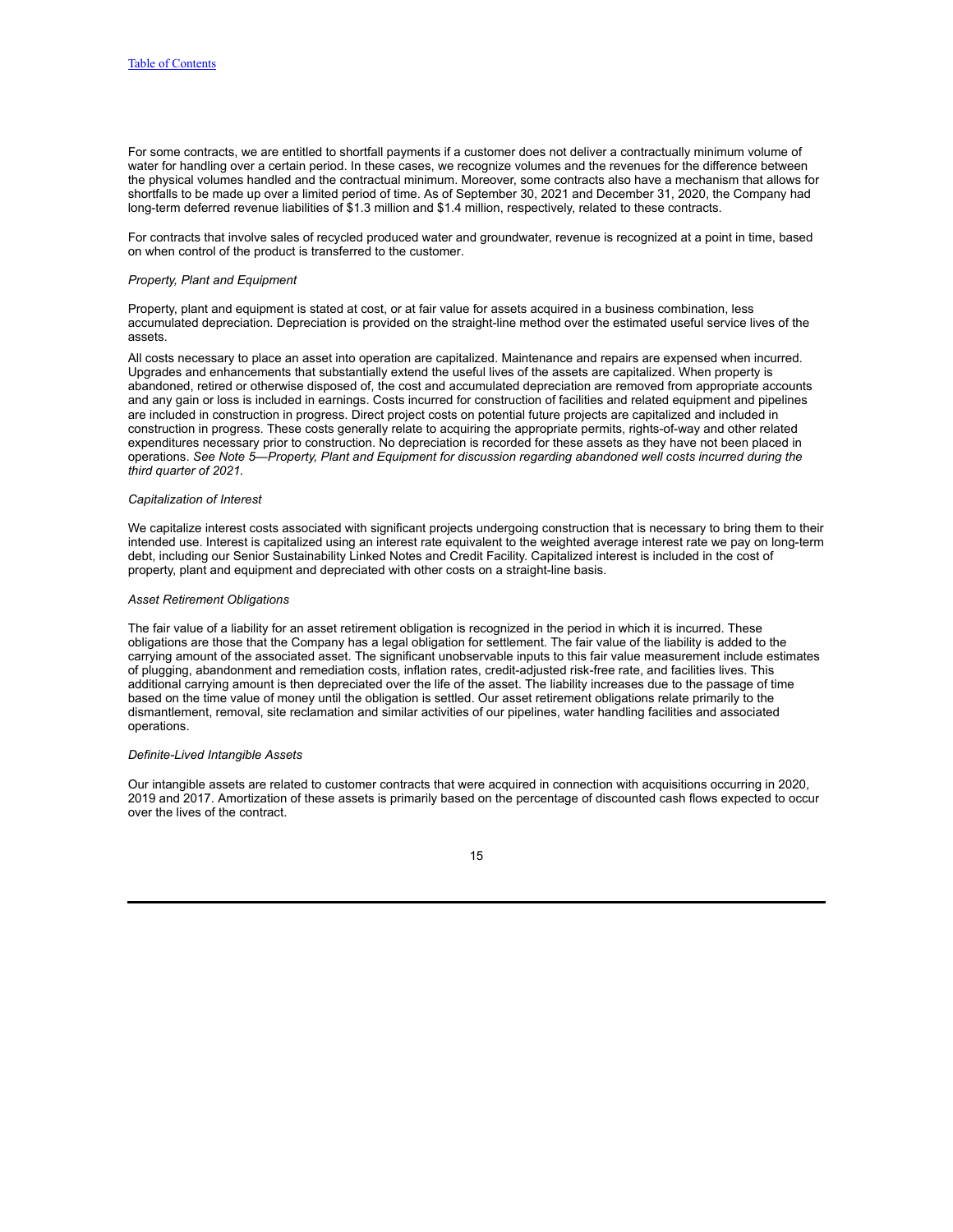### *Goodwill*

Goodwill represents the excess of the purchase price of a business over the estimated fair value of the identifiable assets acquired and liabilities assumed. Goodwill is not amortized and is tested for impairment on an annual basis, or when events or changes in circumstances indicate the fair value may have been reduced below its carrying value. Before employing detailed impairment testing methodologies, management may first evaluate the likelihood of impairment by considering qualitative indicators relevant to the business, such as macroeconomic, industry, market or any other factors that have a significant bearing on fair value. If management, after considering qualitative impairment indicators, determines that it is more likely than not that goodwill is impaired, detailed testing methodologies are then applied. Otherwise, management concludes that no impairment has occurred. Management may also choose to bypass a qualitative approach and opt instead to employ detailed testing methodologies.

If management determines through the qualitative approach that detailed testing methodologies are required, or if the qualitative approach is bypassed, the Company compares the fair value of a reporting unit with its carrying amount under Step 1 of the impairment test. If the carrying amount exceeds the fair value of a reporting unit, the Company performs Step 2 and compares the fair value of reporting unit goodwill with the carrying amount of that goodwill and recognizes an impairment charge for the amount by which the carrying amount exceeds the implied fair value; however, the loss recognized may not exceed the total amount of goodwill allocated to that reporting unit. We have not recognized any goodwill impairment associated with any of our acquisitions.

## *Impairment of Long-Lived Assets*

Long-lived assets, such as property, plant, equipment and definite-lived intangible assets, are reviewed for impairment whenever events or changes in circumstances indicate that the carrying amount may not be recoverable. Individual assets are first grouped based on the lowest level for which identifiable cash flows are largely independent of the cash flows from other assets. Management then compares estimated future undiscounted cash flows expected to result from the use and eventual disposition of the asset group to its carrying amount. If the carrying amount is not recoverable, we would recognize an impairment loss equal to the amount by which the carrying amount exceeds fair value. Management estimates fair value based on projected future discounted cash flows. Fair value calculations for long-lived assets and intangible assets contain uncertainties because they require us to apply judgment and estimates concerning future cash flows, strategic plans, useful lives and market performance. The Company also applies judgment in the selection of a discount rate that reflects the risk inherent in the current business model.

### *Fair Value Measurements*

Our financial assets and liabilities are to be measured using inputs from the three levels of the fair value hierarchy, of which the first two are considered observable and the last unobservable, which are as follows:

Level 1—Inputs are unadjusted quoted prices in active markets for identical assets or liabilities that management has the ability to access at the measurement date;

Level 2—Inputs other than Level 1 that are observable, either directly or indirectly, such as quoted prices for similar assets or liabilities in active markets, quoted prices for identical or similar assets or liabilities in markets that are not active or other inputs corroborated by observable market data for substantially the full term of the assets or liabilities; and

Level 3—Unobservable inputs that reflect management's assumptions that market participants would use in pricing assets or liabilities based on the best information available.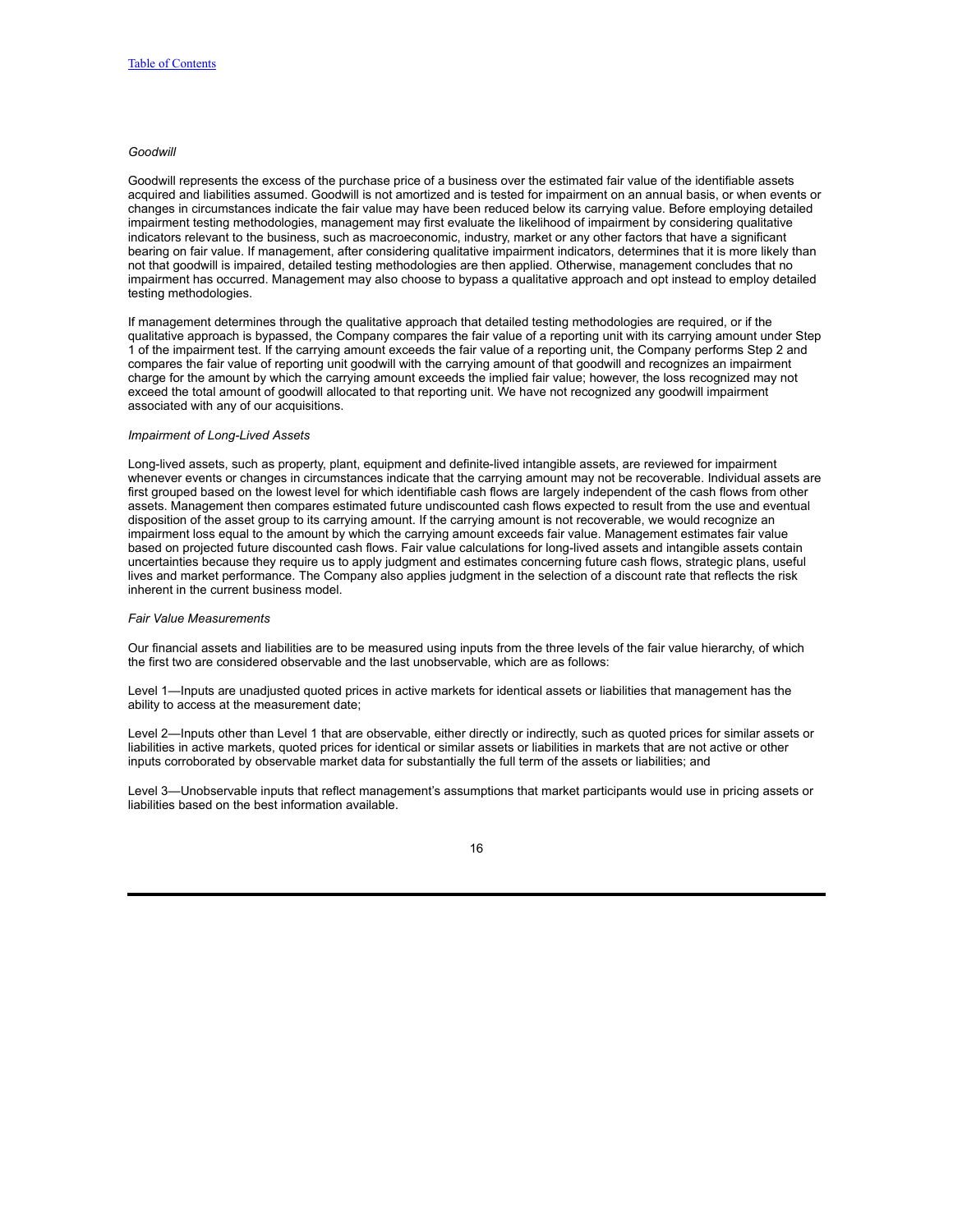### *Fair Value on a Non-Recurring Basis*

Nonfinancial assets and liabilities measured at fair value on a non-recurring basis include certain nonfinancial assets acquired and liabilities assumed in a business combination, units granted in acquisitions, and the initial recognition of asset retirement obligations, for which fair value is used. These assets and liabilities are recorded at fair value when acquired/incurred but not re-measured at fair value in subsequent periods.

Asset retirement obligation estimates are derived from historical data as well as management's expectation of future cost environments and other unobservable inputs. As there is no corroborating market activity to support the assumptions used, management has designated these measurements as Level 3.

### *Additional Fair Value Disclosures*

The fair value of fixed-rate debt is estimated based on the published market prices for the same or similar issues. Management has designated these measurements as Level 2 for the Senior Sustainability-Linked Notes and Level 3 for the Credit Facility.

Fair value information regarding our debt is as follows (in thousands):

|                                          | September 30, 2021 |                          |  |               | December 31, 2020  |            |               |  |
|------------------------------------------|--------------------|--------------------------|--|---------------|--------------------|------------|---------------|--|
|                                          |                    | Carrving<br>Amount       |  | Fair<br>Value | Carrying<br>Amount |            | Fair<br>Value |  |
| Senior Sustainability-Linked Notes (1)   |                    | 400,000                  |  | 429,500       |                    |            |               |  |
| <b>Credit Facility</b>                   |                    | $\overline{\phantom{0}}$ |  |               |                    | 297.000 \$ | 297.000       |  |
| <sup>(1)</sup> See Note 8-Long-Term Debt |                    |                          |  |               |                    |            |               |  |

The carrying value of the Company's financial instruments, consisting of cash and cash equivalents, accounts receivable, and accounts payable, approximates their fair value due to the short maturity of such instruments. Financial instruments also consist of a credit facility, for which fair value approximates carrying value as the debt bears interest at a variable rate which is reflective of current rates otherwise available to the Company.

#### *Transaction Costs*

Transaction costs are comprised of acquisition related expenses and/or expenses incurred as part of our capital restructuring activities and are included in Other Operating Expenses.

### *Income Taxes*

We are a Delaware limited liability company treated as a partnership for tax purposes, therefore, no federal or state income tax provision is included in the accompanying financial statements, other than Texas franchise tax as discussed below. Except for Texas franchise tax, any taxable income of the Company is reported in the respective tax returns of the Company members.

Management evaluates uncertain tax positions for recognition and measurement in the financial statements. To recognize a tax position, the Company determines whether it is more likely than not that the tax position will be sustained upon examination, including resolution of any related appeals or litigation, based on the technical merits of the position. A tax position that meets the more likely than not threshold is measured to determine the amount of benefit to be recognized in the financial statements. The Company has no significant uncertain tax positions.

The Company files income tax returns in the U.S. federal jurisdiction and various states. There are currently no federal or state income tax examinations underway for these jurisdictions. The Company's federal and state returns remain open to examination for tax years 2017 through 2020.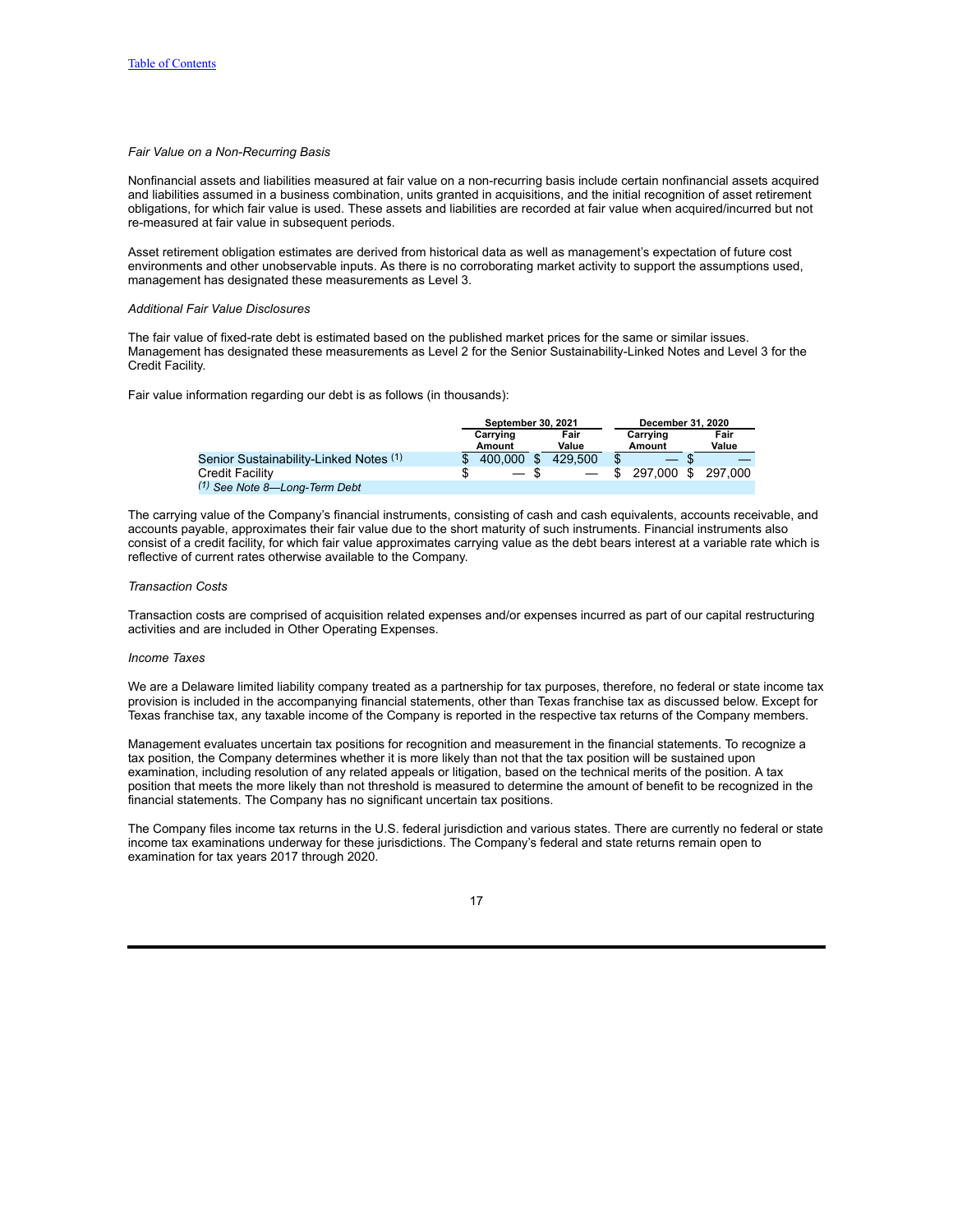The Company is subject to a franchise tax imposed by the State of Texas. The franchise tax rate is 1%, calculated on taxable margin. Taxable margin is defined as total revenue less deductions for cost of goods sold or compensation and benefits in which the total calculated taxable margin cannot exceed 70% of total revenue.

#### *Acquisitions*

To determine if a transaction should be accounted for as a business combination or an acquisition of assets, the Company first calculates the relative fair values of the assets acquired. If substantially all of the relative fair value is concentrated in a single asset or group of similar assets, or if not but the transaction does not include a significant process (does not meet the definition of a business), the transaction is recorded as an acquisition of assets. For acquisitions of assets, the purchase price is allocated based on the relative fair values and no goodwill is recorded. All other transactions are recorded as business combinations. The Company records the assets acquired and liabilities assumed in a business combination at their acquisition date fair values. Transactions in which the Company acquires control of a business are accounted for under the acquisition method. The identifiable assets, liabilities and any non-controlling interests are recorded at the estimated fair value as of the acquisition date. The purchase price in excess of the fair value of assets and liabilities acquired is recorded as goodwill.

### *Environmental Matters*

The Company is subject to various federal, state and local laws and regulations relating to the protection of the environment. Management has established procedures for the ongoing evaluation of the Company's operations to identify potential environmental exposures and to comply with regulatory policies and procedures. Environmental expenditures that relate to current operations are expensed or capitalized as appropriate. Expenditures that relate to an existing condition caused by past operations and do not contribute to current or future revenue generation are expensed as incurred. Liabilities are recorded when environmental costs are probable, and the costs can be reasonably estimated. The Company maintains insurance which may cover in whole or in part certain environmental expenditures. See further discussion at *Note 11 – Commitments and Contingencies*.

### *Segment Information*

Operating segments are identified as components of an enterprise about which separate discrete financial information is available for evaluation by the chief operating decision maker, or decision-making group, in making decisions on how to allocate resources and assess performance. Our chief operating decision maker is the Chief Executive Officer. We view our operations and manage the business as one operating segment. All assets of the Company reside in the United States.

### *Recent Accounting Pronouncements*

The Company is an "emerging growth company", as defined in the JOBS Act. Under the JOBS Act, emerging growth companies can delay adopting new or revised accounting standards issued subsequent to the enactment of the JOBS Act until those standards apply to private companies. The Company has elected to use this extended transition period for complying with new or revised accounting standards that have different effective dates for public and private companies until the earlier of the date that it (i) is no longer an emerging growth company or (ii) affirmatively and irrevocably opts out of the extended transition period provided in the JOBS Act. As a result, the financial statements may not be comparable to companies that comply with the new or revised accounting pronouncements as of public company effective dates.

Leases In February 2016, the Financial Accounting Standards Board (FASB) issued Accounting Standards Update No. 2016-02 (ASU 2016-02): *Leases*. The standard requires lessees to recognize assets and liabilities on the balance sheet for the rights and obligations created by leases with terms of more than 12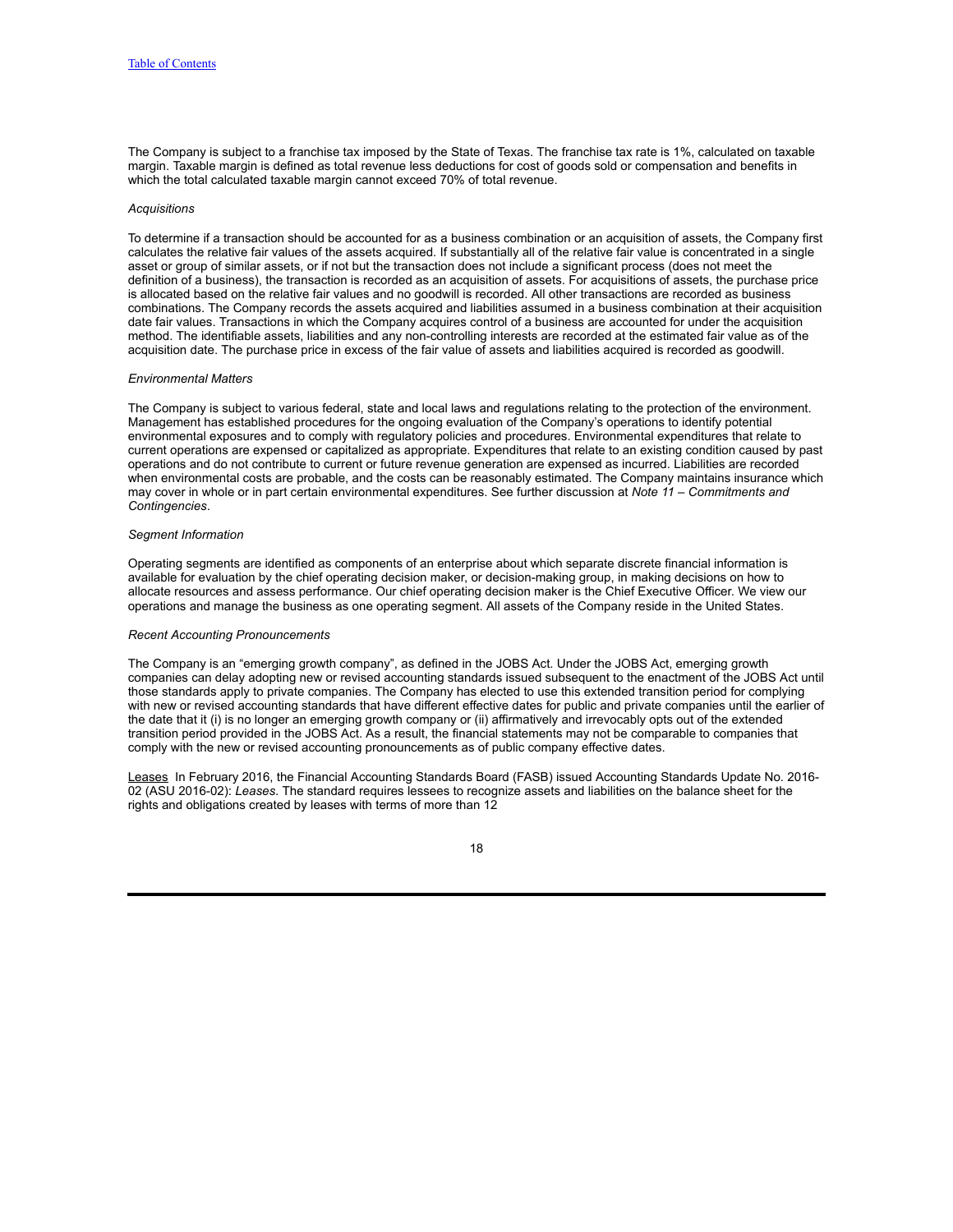months. ASU 2016-02 also requires disclosures designed to give financial statement users information on the amount, timing, and uncertainty of cash flows arising from leases.

In the normal course of business, we enter into operating lease agreements to support our operations and lease assets such as ponds, storage yards, office space and other assets. We will adopt the new standard with an effective date of January 1, 2022.

Although we continue to assess the impact of the standard on our financial statements, we believe adoption and implementation will result in an increase in assets and liabilities as well as additional disclosures. We do not expect a material impact on our statement of operations. We have developed and are executing a project plan, which includes contract review and assessment, as well as evaluation of our systems, processes and internal controls. In addition, we plan to implement new lease accounting software.

Goodwill In January 2017, the FASB issued ASU 2017-04, *Simplifying the Test for Goodwill Impairment*. This pronouncement removes Step 2 of the goodwill impairment test, which requires a hypothetical purchase price allocation. A goodwill impairment will now be the amount by which a reporting unit's carrying value exceeds its fair value, not to exceed the carrying amount of goodwill. The pronouncement was effective for public business entities for annual reporting periods beginning after December 15, 2019. The ASU is effective for private companies for fiscal years beginning after December 15, 2021. We will adopt the standard effective January 1, 2022 and we are currently evaluating the impact this new standard may have on our financial statements.

Financial Instruments – Credit Losses On June 16, 2016, the FASB issued ASU 2016-13, *Financial Instruments – Credit Losses*, which requires the measurement of all expected credit losses for financial assets held at the reporting date based on historical experience, current conditions, and reasonable and supportable forecasts. The ASU requires enhanced disclosures to help investors and other financial statement users better understand significant estimates and judgments used in estimating credit losses, as well as the credit quality and underwriting standards of an organization's portfolio. These disclosures include qualitative and quantitative requirements that provide additional information about the amounts recorded in the financial statements. The ASU was effective for public business entities for fiscal years, and interim periods within those fiscal years, beginning after December 15, 2019. The ASU is effective for private companies for fiscal years beginning after December 15, 2022. We will adopt this standard effective January 1, 2022 and we are currently evaluating the impact this new standard may have on our financial statements.

### *COVID 19 Pandemic*

COVID 19 contributed to a significant downturn in oil and gas commodity prices in 2020 and continues to cause significant volatility in 2021. Although we cannot predict future commodity prices, we are not currently experiencing significant disruptions with our workforce or supply chain activities. Moreover, we continue to maintain our focus on safe and reliable performance of our systems, while ensuring the safety of our employees and other stakeholders. However, we are unable to predict the future impact of COVID 19, and it is possible that such impact could be negative.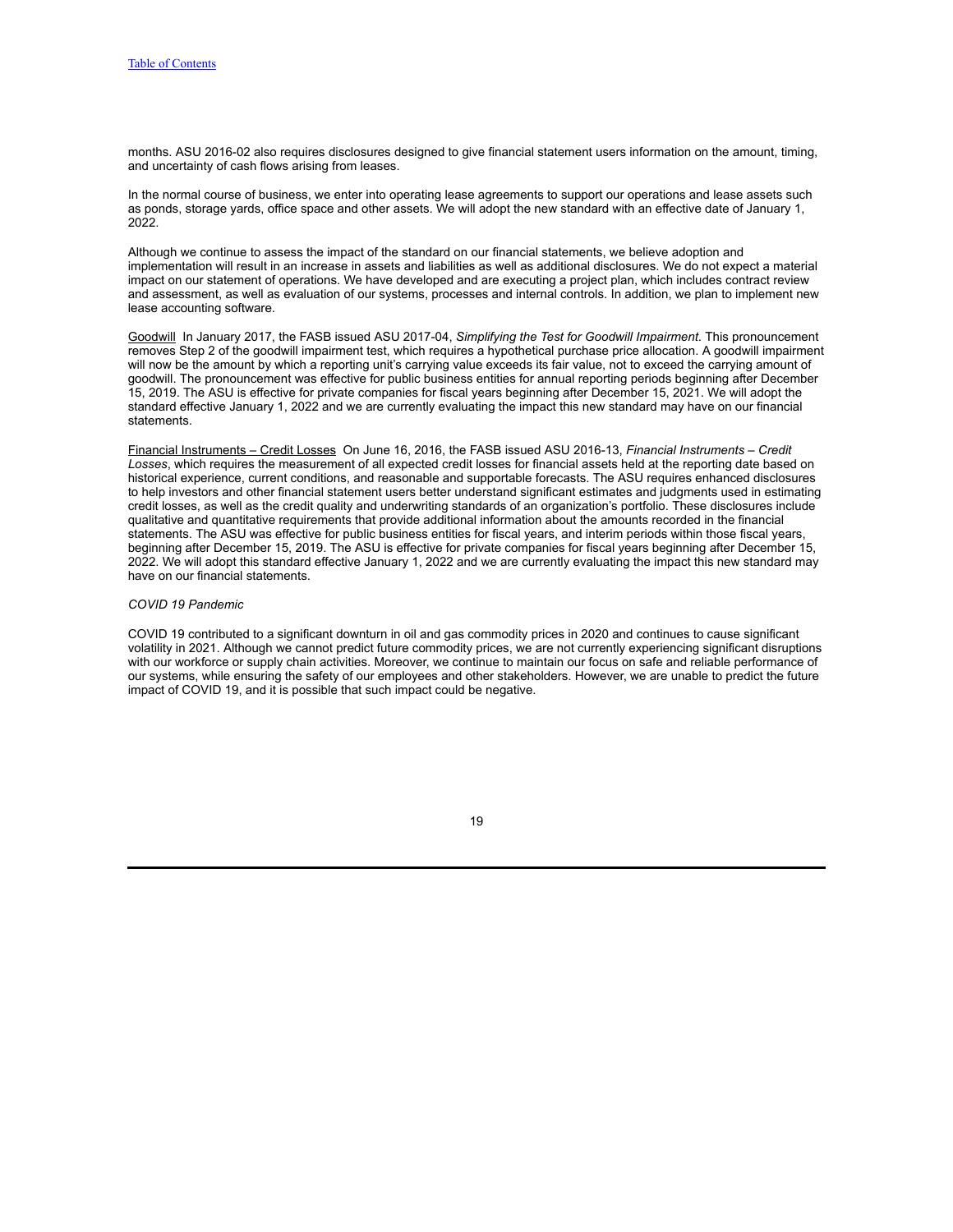## **3. Additional Financial Statement Information**

*Balance Sheet*

Other Balance Sheet information is as follows:

| (in thousands)                                                 | September 30,<br>2021 |        | December 31,<br>2020 |        |  |
|----------------------------------------------------------------|-----------------------|--------|----------------------|--------|--|
| <b>Other Receivables</b>                                       |                       |        |                      |        |  |
| Insurance and Third Party Receivables for Remediation Expenses | \$                    | 3,624  | \$                   | 2,543  |  |
| Capital Call Receivable                                        |                       |        |                      | 1.160  |  |
| Other                                                          |                       | 25     |                      | 19     |  |
| <b>Total Other Receivables</b>                                 |                       | 3,649  | \$                   | 3,722  |  |
| <b>Prepaids, Deposits and Other Current Assets</b>             |                       |        |                      |        |  |
| Prepaid Insurance and Other                                    | \$                    | 1.007  | \$                   | 4.067  |  |
| <b>Prepaid Groundwater</b>                                     |                       | 294    |                      | 176    |  |
| Deposits and Other                                             |                       | 48     |                      | 72     |  |
| Total Prepaids, Deposits and Other Current Assets              |                       | 1,349  | \$                   | 4,315  |  |
| <b>Accrued and Other Current Liabilities</b>                   |                       |        |                      |        |  |
| <b>Accrued Operating Expense</b>                               | \$                    | 17.314 | \$                   | 14,367 |  |
| <b>Accrued Capital Costs</b>                                   |                       | 9.177  |                      | 6.292  |  |
| <b>Accrued Interest</b>                                        |                       | 15.443 |                      | 2,661  |  |
| Other                                                          |                       | 4,840  |                      | 4,518  |  |
| <b>Total Accrued and Other Current Liabilities</b>             |                       | 46,774 | \$                   | 27,838 |  |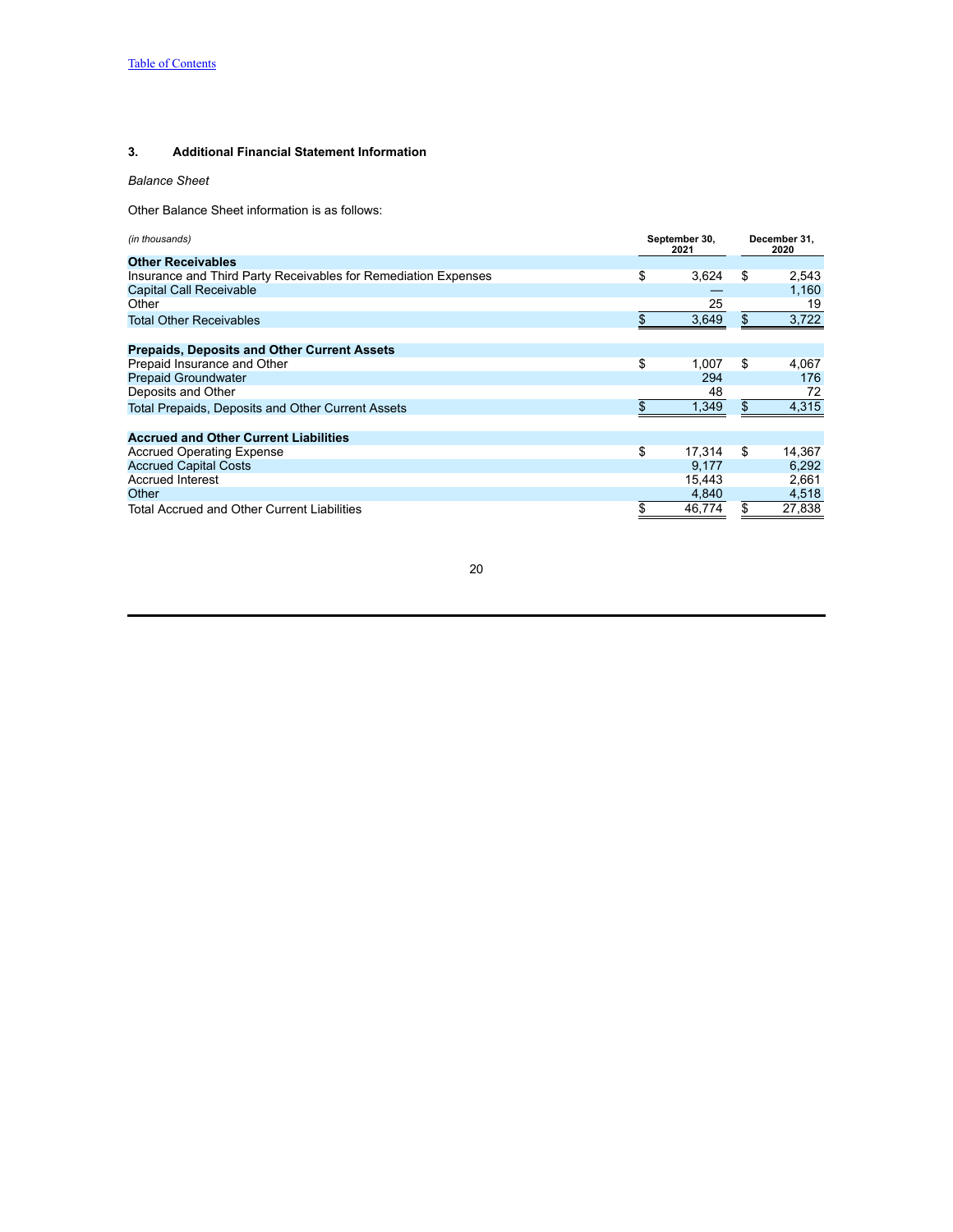## *Statement of Operations*

Other Statement of Operations information is as follows:

| (in thousands)                                          | <b>Three Months Ended</b><br>September 30, |        |    |        |     | <b>Nine Months Ended</b><br>September 30, |    |         |  |
|---------------------------------------------------------|--------------------------------------------|--------|----|--------|-----|-------------------------------------------|----|---------|--|
|                                                         |                                            | 2021   |    | 2020   |     | 2021                                      |    | 2020    |  |
| <b>Depreciation, Amortization and Accretion Expense</b> |                                            |        |    |        |     |                                           |    |         |  |
| Depreciation - Property, Plant and Equipment            | \$                                         | 7,152  | \$ | 6,231  | \$  | 20,888                                    | \$ | 16,393  |  |
| Amortization - Intangible Assets                        |                                            | 8,151  |    | 5,455  |     | 24,454                                    |    | 14,957  |  |
| Accretion of Asset Retirement Obligations               |                                            | 75     |    | 65     |     | 208                                       |    | 179     |  |
| Total Depreciation, Amortization and Accretion Expense  |                                            | 15,378 |    | 11,751 | \$  | 45,550                                    | \$ | 31,529  |  |
|                                                         |                                            |        |    |        |     |                                           |    |         |  |
| <b>Other Operating Expenses</b>                         |                                            |        |    |        |     |                                           |    |         |  |
| Loss on Disposal of Asset, Net                          | \$                                         | 8      | \$ | 15     | \$  | 225                                       | \$ | 82      |  |
| <b>Transaction Costs</b>                                |                                            | 253    |    | 172    |     | 330                                       |    | 3,271   |  |
| Abandoned Projects (1)                                  |                                            | 679    |    | 368    |     | 2,035                                     |    | 1,501   |  |
| <b>Total Other Operating Expense</b>                    |                                            | 940    |    | 555    | \$. | 2,590                                     | \$ | 4,854   |  |
| <b>Interest Expense</b>                                 |                                            |        |    |        |     |                                           |    |         |  |
| Interest on Debt Instruments                            | \$                                         | 8.034  | \$ | 2.686  | \$  | 18.402                                    | \$ | 7,877   |  |
| Less: Capitalized Interest                              |                                            | (765)  |    | (795)  |     | (1,981)                                   |    | (3,083) |  |
| Interest on Debt Less Capitalized Interest              |                                            | 7,269  |    | 1,891  |     | 16,421                                    |    | 4,794   |  |
| <b>Amortization of Financing Costs</b>                  |                                            | 611    |    | 208    |     | 1,434                                     |    | 570     |  |
| Interest Expense, Net                                   | \$                                         | 7,880  | \$ | 2,099  | \$  | 17,855                                    | \$ | 5,364   |  |

(1) Abandoned Projects expense is primarily related to expirations of legacy permits and rights-of-way for projects that were not ultimately constructed.

# *Significant Customers*

Customers that comprised more than 10% of our total revenues are as follows:

|                       | Three Months Ended September 30, |         | Nine Months Ended September 30, |         |
|-----------------------|----------------------------------|---------|---------------------------------|---------|
|                       | 2021                             | 2020    | 2021                            | 2020    |
| <b>ConocoPhillips</b> | 46 %                             | 42 %    | 49 %                            | 36%     |
| Oxy USA               | $***$                            | 17%     | 10%                             | $16 \%$ |
| XTO Energy Inc.       | $***$                            | $10 \%$ | $***$                           | $11 \%$ |

\*\* *Revenues were less than 10%*

As of September 30, 2021, ConocoPhillips accounted for 42% and Oxy USA Inc. accounted for 11% of accounts receivable.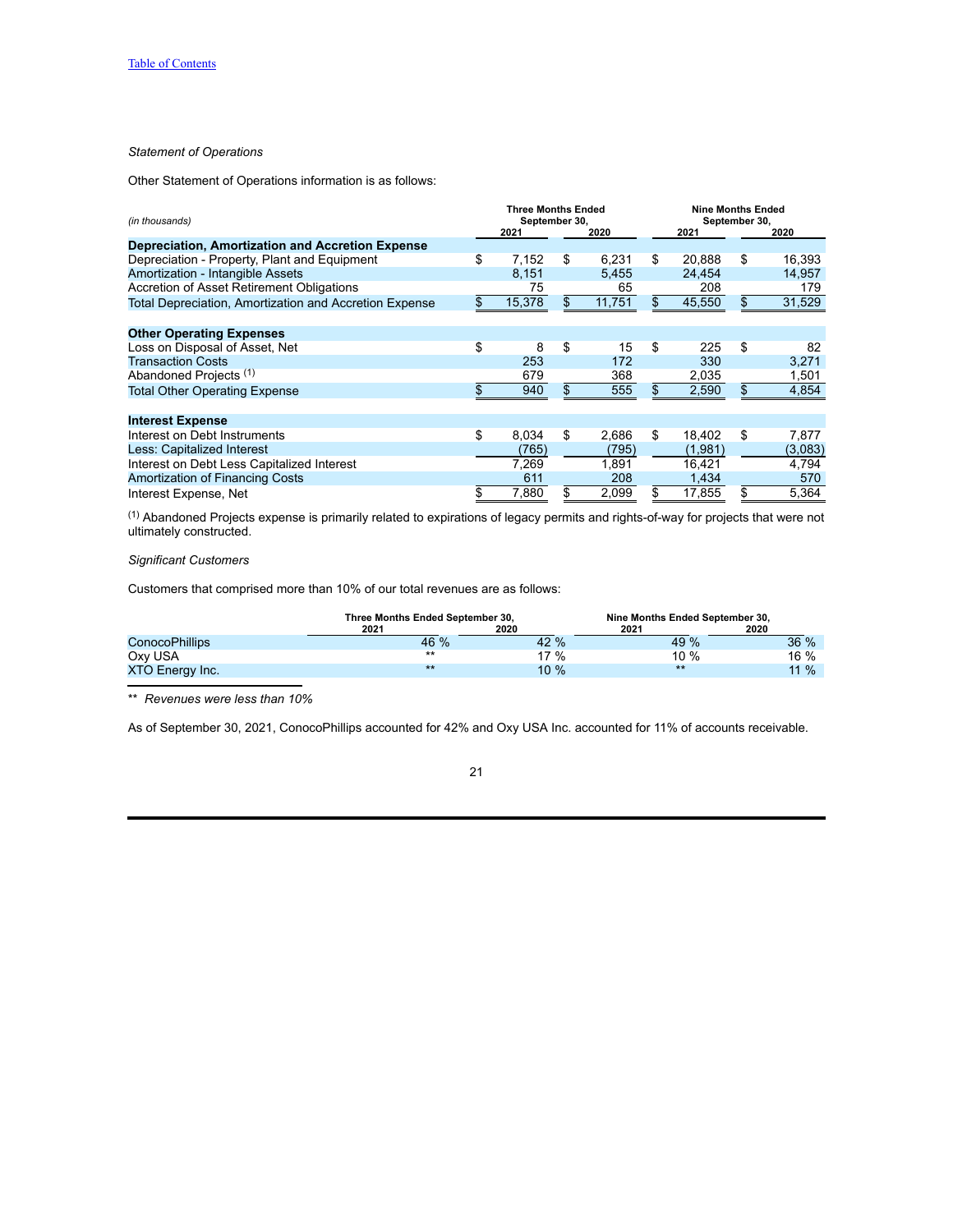## *Supplemental Non-Cash Disclosure*

Significant non-cash activity for the nine months ended September 30, 2021 and 2020 is as follows:

| (in thousands)                                          | 2021   | Nine Months Ended September 30,<br>2020 |  |  |
|---------------------------------------------------------|--------|-----------------------------------------|--|--|
| Cash Paid for Interest (1)                              | 5.636  | 5.894                                   |  |  |
| Class A Units Issued for Concho Acquisition             |        | 77.602                                  |  |  |
| Redeemable Preferred Units Issued in Concho Acquisition |        | 71.974                                  |  |  |
| Additions to Asset Retirement Obligations               | 533    | 738                                     |  |  |
| Accrued Additions to Property, Plant and Equipment      | 13.352 | 12.422                                  |  |  |

(1) We paid interest of \$15.3 million on October 1, 2021 related to our Senior Sustainability-Linked Notes.

## 4**. Acquisitions**

On June 11, 2020, we acquired certain produced water handling, transportation and water disposal assets in Lea County, New Mexico of a wholly-owned subsidiary of Concho. This acquisition further expanded our water infrastructure system in the Delaware basin and further extended and expanded our water management agreement with Concho.

The net purchase consideration was \$149.6 million, which comprised \$77.6 million of Class A Units (4,561,391 units) and \$72.0 million of Redeemable Preferred Units with a face value of \$75.0 million. (*See Note 9 – Redeemable Preferred Units*). We incurred \$1.6 million of acquisition-related costs, which are included in Transaction Costs in 2020.

The following table sets forth our purchase price allocation:

| <b>Fair Value of Consideration</b>                                 |              |
|--------------------------------------------------------------------|--------------|
| Class A Units Issued to Seller                                     | \$<br>77,602 |
| Redeemable Preferred Units Issued to Seller                        | 71,974       |
| <b>Total Consideration</b>                                         | 149,576      |
|                                                                    |              |
| <b>Fair Value of Assets and Liabilities Acquired</b>               |              |
| Property, Plant and Equipment - Water Handling Facilities          | 18.566       |
| Property, Plant and Equipment - Pipelines (including right of way) | 33.897       |
| Intangible Assets - Contracts                                      | 90.300       |
| <b>Asset Retirement Obligations</b>                                | (776)        |
| <b>Total Assets Acquired</b>                                       | 141,987      |
| Goodwill                                                           | 7.589        |

The unaudited pro forma results presented below have been prepared to give effect to the acquisition discussed above on our results of operations for the nine months ended September 30, 2020 as if the Concho Lea County acquisition had been consummated on January 1, 2020. The unaudited pro forma results do not purport to represent what our actual results of operations would have been if the acquisition had been completed on such date or to project its results of operation for any future date or period.

| (in thousands)               | <b>Nine Months</b><br>Ended<br>September 30, 2020 |
|------------------------------|---------------------------------------------------|
| <b>Pro Forma (unaudited)</b> |                                                   |
| <b>Total Revenues</b>        | 129.749                                           |
| Net Income                   | 924                                               |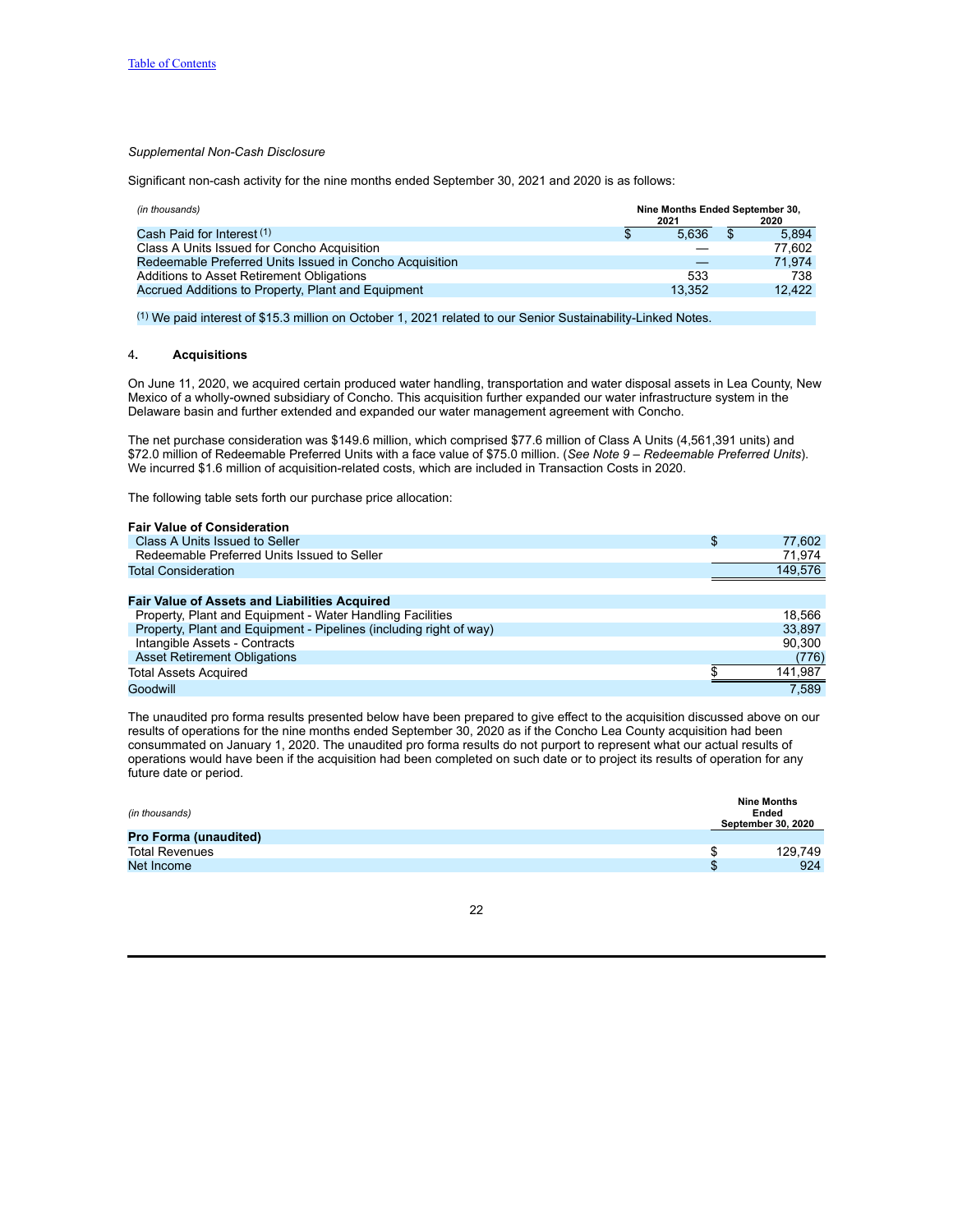## **5. Property, Plant and Equipment**

Property, plant and equipment ("PP&E") is stated at cost, less accumulated depreciation. Depreciation is calculated on a straight-line basis over the estimated useful service life of the asset.

PP&E consists of the following:

| (in thousands)                               | September 30,<br>2021 |     | December 31.<br>2020 |
|----------------------------------------------|-----------------------|-----|----------------------|
| Wells, Facilities and Related Equipment (1)  | 321,983               | \$  | 331,322              |
| <b>Pipelines</b>                             | 314,178               |     | 276,433              |
| <b>Water Ponds</b>                           | 4,795                 |     | 3,774                |
| Land                                         | 2,063                 |     | 2,063                |
| <b>Vehicles</b>                              | 6.023                 |     | 5,123                |
| Computer and Other Equipment                 | 10.104                |     | 8,994                |
| Office Furniture, Equipment and Improvements | 625                   |     | 609                  |
| Assets Subject to Depreciation               | 659.771               |     | 628,318              |
| Projects and Construction in Progress        | 32,460                |     | 33,128               |
| Total Property, Plant and Equipment          | 692.231               |     | 661,446              |
| Accumulated Depreciation (1)                 | (60, 757)             |     | (43, 258)            |
| Total Property, Plant and Equipment, Net     | 631,474               | \$. | 618,188              |

(1) In late third quarter 2021, management completed its evaluation of the performance of a saltwater disposal asset, located in Eddy County, New Mexico and concluded that the well should be shut-in and taken out of service. We drilled this well in the second quarter of 2017 and encountered technical difficulties requiring significant incremental capital expenditure. The asset was put into service in May of 2018. During July 2021, we re-entered the well bore to address anomalies. After technical testing, management concluded that it was probable that abandoning the asset was the most prudent course of action as the well is unable to remain in service in its current condition. Accordingly, we have removed the cost and the associated accumulated depreciation and recognized a charge of \$27.4 million for the remaining net book value of the well. The charge has been reflected in Abandoned Well Costs in the Statements of Operations.

## **6. Intangible Assets**

All our intangible assets are subjected to amortization and are related to customer contracts acquired through acquisitions. The components of the intangible assets are as follows:

| (in thousands)                  | September 30,<br>2021 | December 31,<br>2020 |          |  |  |
|---------------------------------|-----------------------|----------------------|----------|--|--|
| <b>Gross Value</b>              | 365.032               | ъ                    | 365.032  |  |  |
| <b>Accumulated Amortization</b> | (51.951               |                      | (27.497) |  |  |
| Net Carrying Value              | 313.081               | æ<br>ъD              | 337,535  |  |  |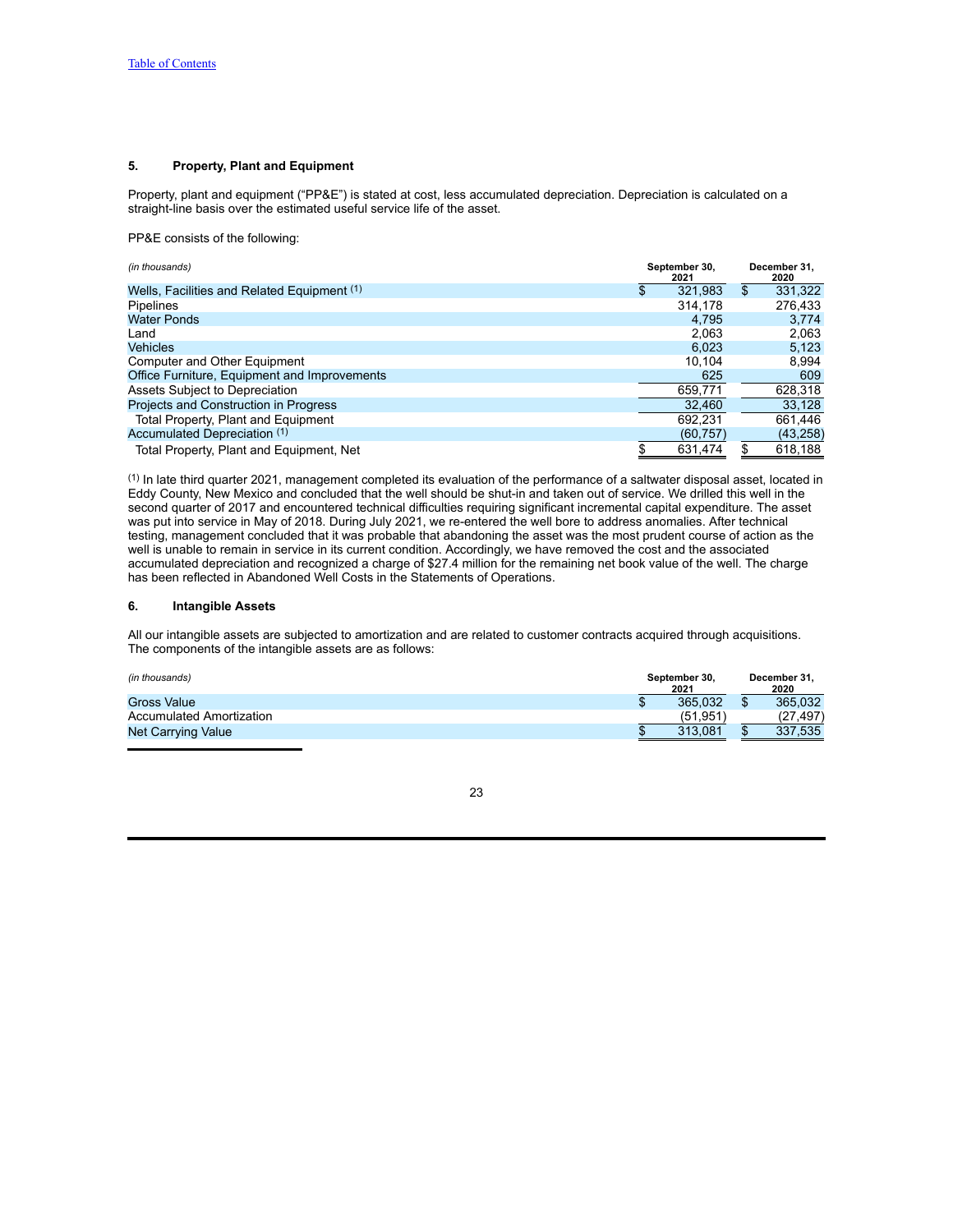Substantially all the net carrying value of our intangible assets is attributable to contracts that expire in 2035. The table below shows the expected amortization of intangibles as of September 30, 2021:

| (in thousands) |   | Amount  |
|----------------|---|---------|
| Remaining 2021 | D | 8.151   |
| 2022           |   | 36,735  |
| 2023           |   | 37,404  |
| 2024           |   | 36,888  |
| 2025           |   | 35,050  |
| Thereafter     |   | 158.853 |

## **7. Asset Retirement Obligations**

Our asset retirement obligations are primarily related to the dismantlement, removal, site reclamation and similar activities of our pipelines, water handling facilities and associated operations. A reconciliation of the changes in asset retirement obligations is as follows:

| (in thousands)                               | 2021  |   | 2020  |
|----------------------------------------------|-------|---|-------|
| Asset Retirement Obligations at January 1.   | 5.291 | S | 3.375 |
| Liabilities Incurred                         | 533   |   | 738   |
| Liabilities Incurred on Acquisition          |       |   | 776   |
| <b>Reduction for Assets Sold</b>             |       |   | (22)  |
| <b>Accretion Expense</b>                     | 208   |   | 179   |
| Asset Retirement Obligations at September 30 | 6.032 |   | 5.046 |

## **8. Long-Term Debt**

Our Long-Term Debt consists of the following:

| (in thousands)                                           | September 30.<br>2021 | December 31.<br>2020 |
|----------------------------------------------------------|-----------------------|----------------------|
| 7.625% Senior Sustainability-Linked Notes                | 400.000               |                      |
| <b>Revolving Credit Facility</b>                         |                       | 297.000              |
| <b>Total Long-Term Debt</b>                              | 400.000               | 297,000              |
| Less: Unamortized Deferred Financing Costs               | (8, 417)              |                      |
| Total Long-Term Debt, Net of Unamortized Financing Costs | 391.583               | 297,000              |

### *Senior Sustainability-Linked Notes*

In April 2021, we issued \$400.0 million aggregate principal amount of 7.625% Senior Sustainability- Linked Notes (the "Notes") due April 1, 2026. Proceeds from the offering were \$390.6 million, net of \$9.4 million of debt issuance costs, and were used to repay \$297.0 million of borrowings under the Credit Facility, redeem outstanding redeemable preferred units for \$74.4 million, and for general corporate purposes.

The Notes are unsecured and effectively subordinated to the Credit Facility to the extent of the value of the collateral securing the Credit Facility. The Notes are guaranteed on a senior unsecured basis by the Company's wholly- owned subsidiaries. Interest on the Notes is payable on April 1 and October 1 of each year. The Company may redeem all or part of the Notes at any time on or after April 1, 2023 at redemption prices ranging from 103.8125% on or after April 1, 2023 to 100% on or after April 1, 2025. In addition, on or before April 1, 2023, the Company may redeem up to 40% of the aggregate principal amount of the Notes with the net cash proceeds of certain equity offerings, if certain conditions are met, at a redemption price of 107.625% of the principal amount of the Notes, plus accrued interest. At any time prior to April 1, 2023, the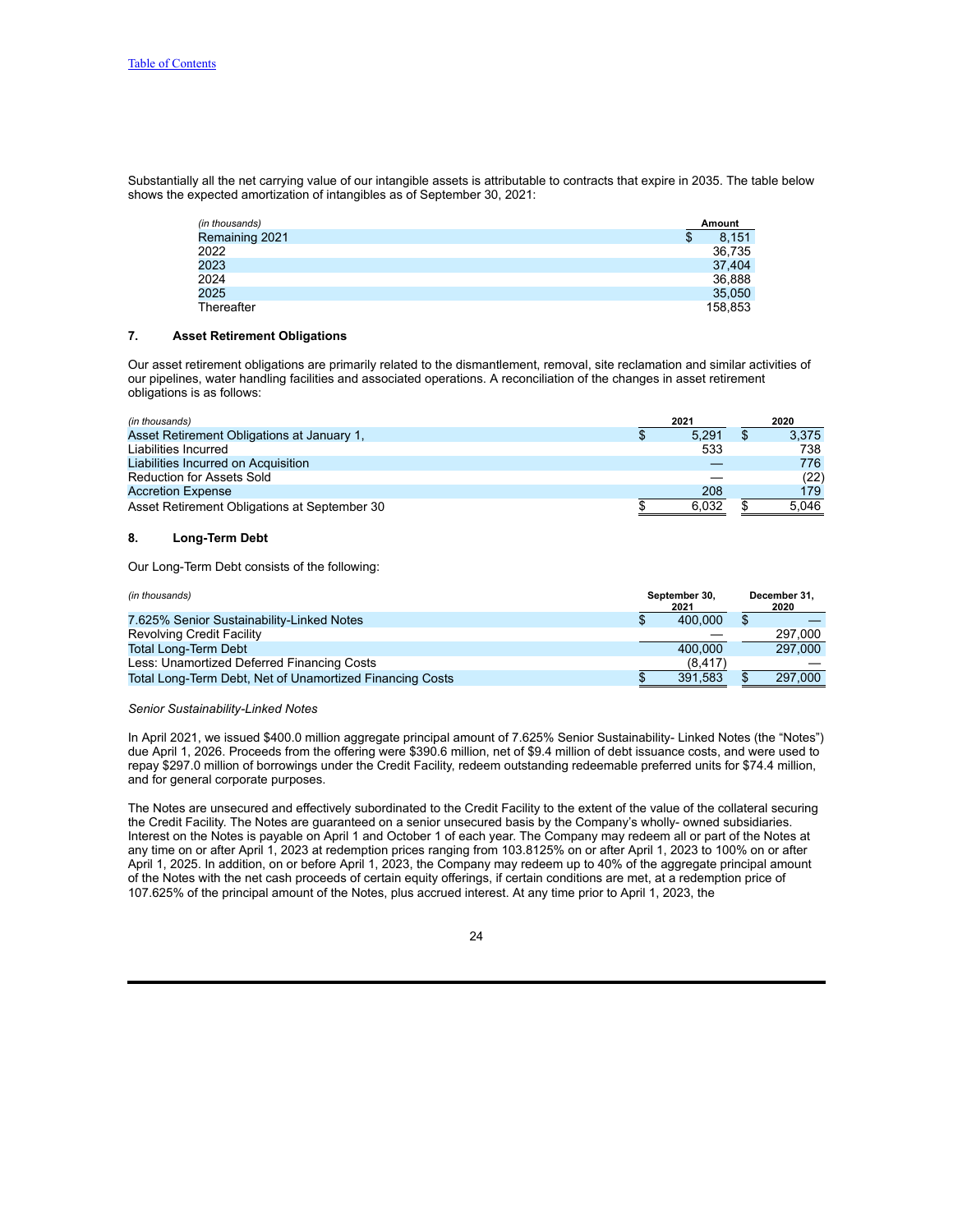Company may also redeem the Notes, in whole or in part, at a price equal to 100% of the principal amount of the Notes plus a "make-whole" premium. If the Company undergoes a change of control, it may be required to repurchase all or a portion of the Notes at a price equal to 101% of the principal amount of the Notes, plus accrued interest.

Certain of these redemption prices are subject to increase if the Company fails to satisfy the Sustainability Performance Target (as defined in the indenture governing the Notes and referred to herein as "SPT") and provide notice of such satisfaction to the trustee. From and including the interest period ending on October 1, 2023, the interest rate shall be increased by 25 basis points to 7.875% per annum unless the Company notifies the trustee for the Notes at least 30 days prior to April 1, 2023 that, for the year ending December 31, 2022: (i) the SPT has been satisfied and (ii) the satisfaction of the SPT has been confirmed in accordance with customary procedures.

The indenture that governs the Notes contains covenants that, among other things, limit our ability and the ability of our restricted subsidiaries to:

- incur or guarantee additional indebtedness or issue certain preferred stock;
- pay dividends on capital stock or redeem, repurchase or retire our capital stock or subordinated indebtedness;
- transfer or sell assets;
- make investments:
- create certain liens;
- enter into agreements that restrict dividends or other payments from our restricted subsidiaries to us;
- consolidate, merge or transfer all or substantially all of our assets;
- engage in transactions with affiliates; and
- create unrestricted subsidiaries.

### *Credit Facility*

Concurrent with the Notes offering in April 2021, the Company entered into a Restated Credit Agreement to, among other things, (i) decrease the commitments under the Credit Facility to \$200.0 million, (ii) extend the maturity date to April 1, 2025, (iii) reprice the loans made under the Credit Facility and unused commitment fees to be determined based on a leverage ratio ranging from 3.00:1.00 to 4.50:1.00, (iv) provide for a \$75.0 million incremental revolving facility, which shall be on the same terms as under the Credit Facility, (v) annualize EBITDA for 2021 for the purpose of covenant calculations, (vi) amend the leverage ratio covenant to comprise of a maximum total funded debt to EBITDA ratio, net of \$40.0 million of unrestricted cash and cash equivalents if the facility is drawn, and net of all unrestricted cash and cash equivalents if the facility is undrawn, (vii) increase the leverage ratio covenant test level for the first two fiscal quarters of 2021 to 5.00: 1.00, for the third quarter of 2021 to 4.75:1.00, and thereafter to 4.50:1.00 and (viii) add a secured leverage covenant of 2.50 to 1.00.

The Company incurred \$1.4 million of expenses to refinance the Credit Facility that is included in other long-term assets. We accounted for the Restated Credit Agreement as a debt modification and recognized a loss of \$0.4 million in April 2021.

As of September 30, 2021, the Company had no outstanding borrowings under its Restated Credit Facility, \$0.15 million in letters of credit outstanding and \$200.0 million in revolving commitments available.

As of December 31, 2020, the Company had \$297.0 million of outstanding borrowings under its Credit Facility, \$0.15 million in letters of credit outstanding and \$5.5 million in revolving commitments available.

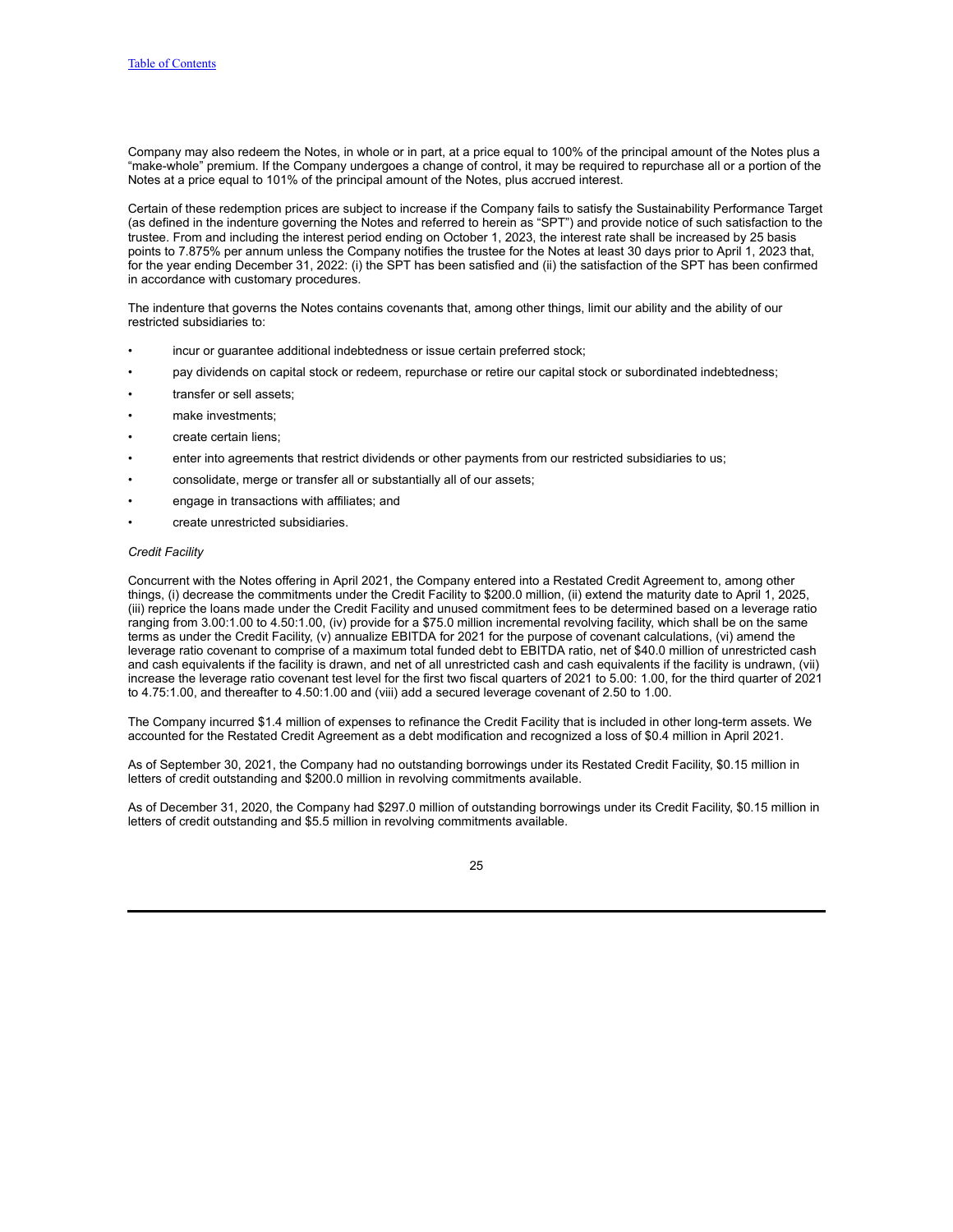At September 30, 2021, the Company was in compliance with all covenants contained in the Credit Facility.

## **9. Redeemable Preferred Units**

On June 11, 2020, the Company issued 7,500 Redeemable Preferred Units (the "Preferred Units") to ConocoPhillips as part of the consideration to acquire certain produced water handling, transportation and water disposal assets in Lea County, New Mexico. The Preferred Units were initially recorded at \$72.0 million, their issuance-date fair value.

On November 9, 2020, the Company issued a capital call to ConocoPhillips for \$1.9 million. ConocoPhillips elected to redeem 193 Preferred Units in exchange for 192,981 Class A Units to satisfy this call.

Since the Preferred Units would have become redeemable by ConocoPhillips following the fifth anniversary of the issuance and were redeemable by the Company at any time, the Company has elected to accrete changes in the redemption value over the period from the date of issuance to the date that the instrument would have been redeemable, using the effective interest method.

Concurrent with the closing of the Notes discussed in *Note 8—Long-Term Debt*, we repaid and redeemed all outstanding Preferred Units for \$74.4 million on April 1, 2021, which included \$3.0 million of accretion and \$1.3 million related to distributions earned during 2021.

## **10. Equity**

The Company's operations are governed by the provisions of a limited liability company agreement (the "LLC Agreement"). The LLC Agreement sets forth the rights and obligations of each class of membership interest. The Company currently has four classes of membership units outstanding – Class A, B, C, and D. Allocations of net income and loss are made to the members based on a hypothetical liquidation. The Class C units receive a share of distributions that would otherwise be payable to the Class A unitholders after the Class A unitholders achieve certain target returns on their invested capital (the "Class C Unit Waterfall"). Class B and Class D units are not burdened by the Class C Unit Waterfall.

In connection with the issuance of Class C units by the Company to Solaris Midstream Investment, LLC ("Solaris Investment"), Solaris Investment issued a corresponding number of Class C units ("Solaris Investment Profits Units") to the members of Solaris Investment as specified in the limited liability company agreement of Solaris Investment. Each such member of Solaris Investment then entered into a grant agreement ("Grant Agreement"), as set forth in the LLC Agreement, with the Company and Solaris Investment. The Solaris Investment Profits Units are subject to various vesting requirements as specified in the Grant Agreement. The value assigned to the units as of their respective dates of grant was de minimis.

*See Note 13-Subsequent Events— Amended and Restated LLC Agreement*

### **11. Commitments and Contingencies**

In the normal course of business, we are subjected to various claims, legal actions, contract negotiations and disputes. We provide for losses, if any, in the period in which they become probable and can be reasonably estimated. In management's opinion, there are currently no such matters outstanding that would have a material effect on the accompanying financial statements.

Additionally, the Company is party to a guarantee related to a lease agreement with Solaris Energy Management, LLC ("SEM"), a related party of the Company, for the rental of office space at the Company's corporate headquarters. As of September 30, 2021, the Company's share of SEM's future commitment related to this lease agreement is \$3.1 million. *See Note 12—Related Party Transactions*.

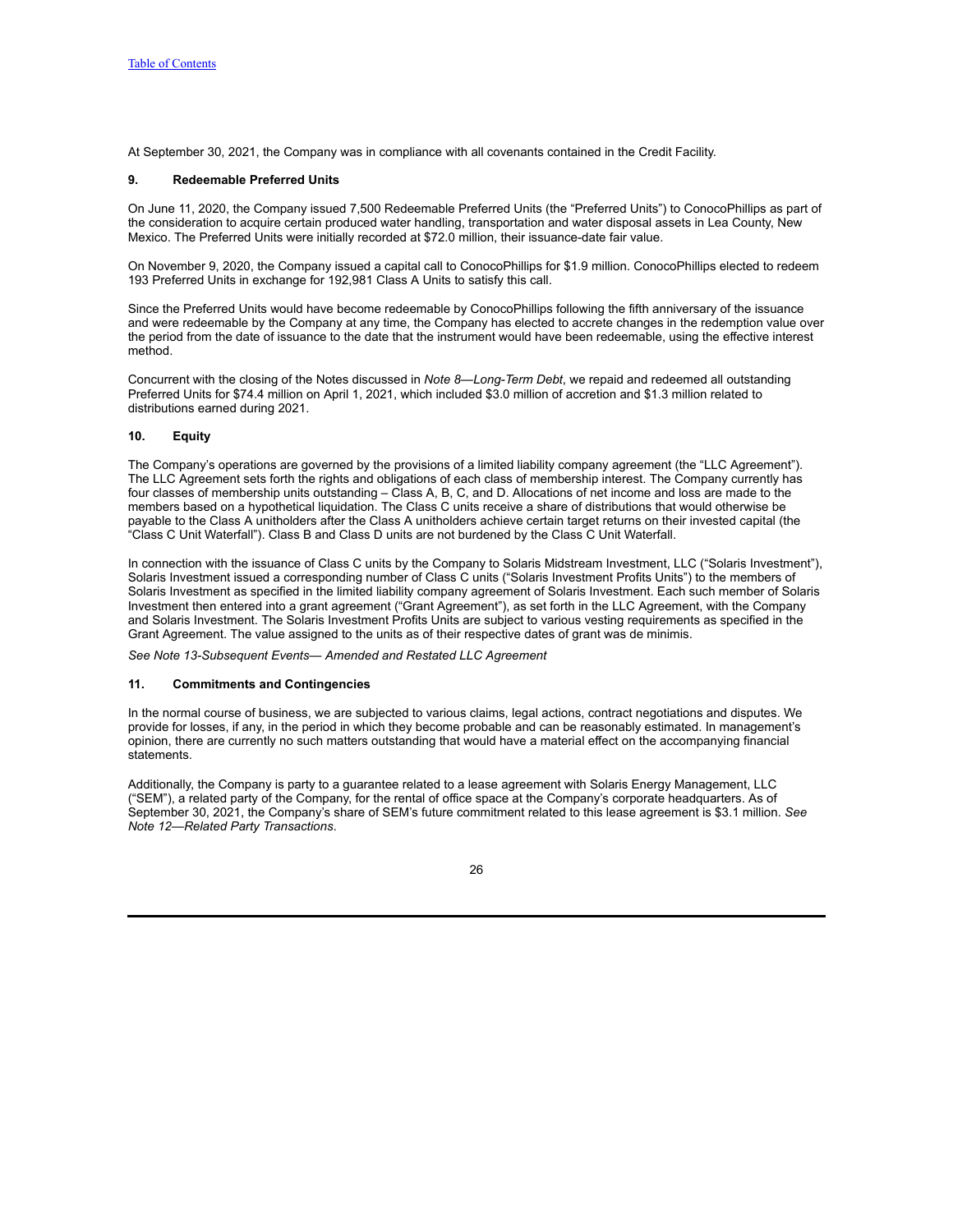## *Other Commitments*

In the normal course of business, we enter short-term purchase obligations for products and services, primarily related to purchases of long-lead materials. As of September 30, 2021, we have purchase obligations and commitments of approximately \$7.4 million due in the next twelve months.

We are party to a surface use and compensation agreement by which the Company has agreed to a minimum annual payment for each of the first ten years beginning in 2020, in exchange for certain rights to access and use the land for the limited purposes of conducting water operations for a period of thirteen years. As of September 30, 2021, there are no minimum annual payments due until 2022.

The table below provides estimates of the timing of future payments that the Company is contractually obligated to make based on agreements in place as of September 30, 2021:

| (in thousands)               | Remaining |      |      |      |       |            |              |
|------------------------------|-----------|------|------|------|-------|------------|--------------|
|                              | 2021      | 2022 | 2023 | 2024 | 2025  | Thereafter | <b>Total</b> |
| <b>Purchase Commitments</b>  | .356      |      |      |      |       |            | 7.356        |
| Surface Use and Compensation |           | 816  | 150  | .200 | 1.250 | 5.750      | 10.166       |
| <b>Operating Leases</b>      | 188       | 765  | 631  | 622  | 514   | 1.255      | 3.975        |
| Total                        | .544      | .581 | 781  | .822 | 764   | 005        | 21.497       |

### **12. Related Party Transactions**

### *Solaris Energy Management, LLC*

On September 14, 2016, we entered into an administrative services arrangement with Solaris Energy Management, LLC ("SEM"), a company owned by William A. Zartler, our Founder and Executive Chairman, for the provision of certain personnel and administrative services at cost. Beginning in 2020, services provided by SEM are administrative only. In addition, SEM provides office space, equipment and supplies to us under the administrative service agreement.

For the three months ended September 30, 2021 and 2020, we incurred \$0.2 million and \$0.1 million, respectively, for these services, included in general and administrative expenses. For the nine months ended September 30, 2021 and 2020, we incurred \$0.6 million and \$0.4 million, respectively, for these services, included in general and administrative expenses.

The Company had \$0.05 million outstanding payables to SEM at September 30, 2021 and no outstanding balance at December 31, 2020. As of September 30, 2021 and December 31, 2020, the Company had a prepaid balance to SEM of \$0.2 million to cover future rent and other expenses.

### *Solaris Energy Capital, LLC*

There are certain de minimis general and administrative expenses that are paid on our behalf by Solaris Energy Capital, LLC, a company owned by William A. Zartler, and are recorded in general and administrative expenses. As of September 30, 2021 and December 31, 2020, we had no outstanding payables to Solaris Energy Capital, LLC.

### *Blanco Aviation, LLC*

We are a party to an aircraft "dry" lease arrangement with Blanco Air Services, LLC, a company owned by William A. Zartler, for the use of certain aircrafts billed at an hourly rate. We incurred certain general and administrative expenses for services provided by Blanco Aviation, LLC which are recorded in general and administrative expenses. We had no outstanding balance payable to Blanco Aviation, LLC at September 30, 2021 and the balance outstanding at December 31, 2020 was de minimis.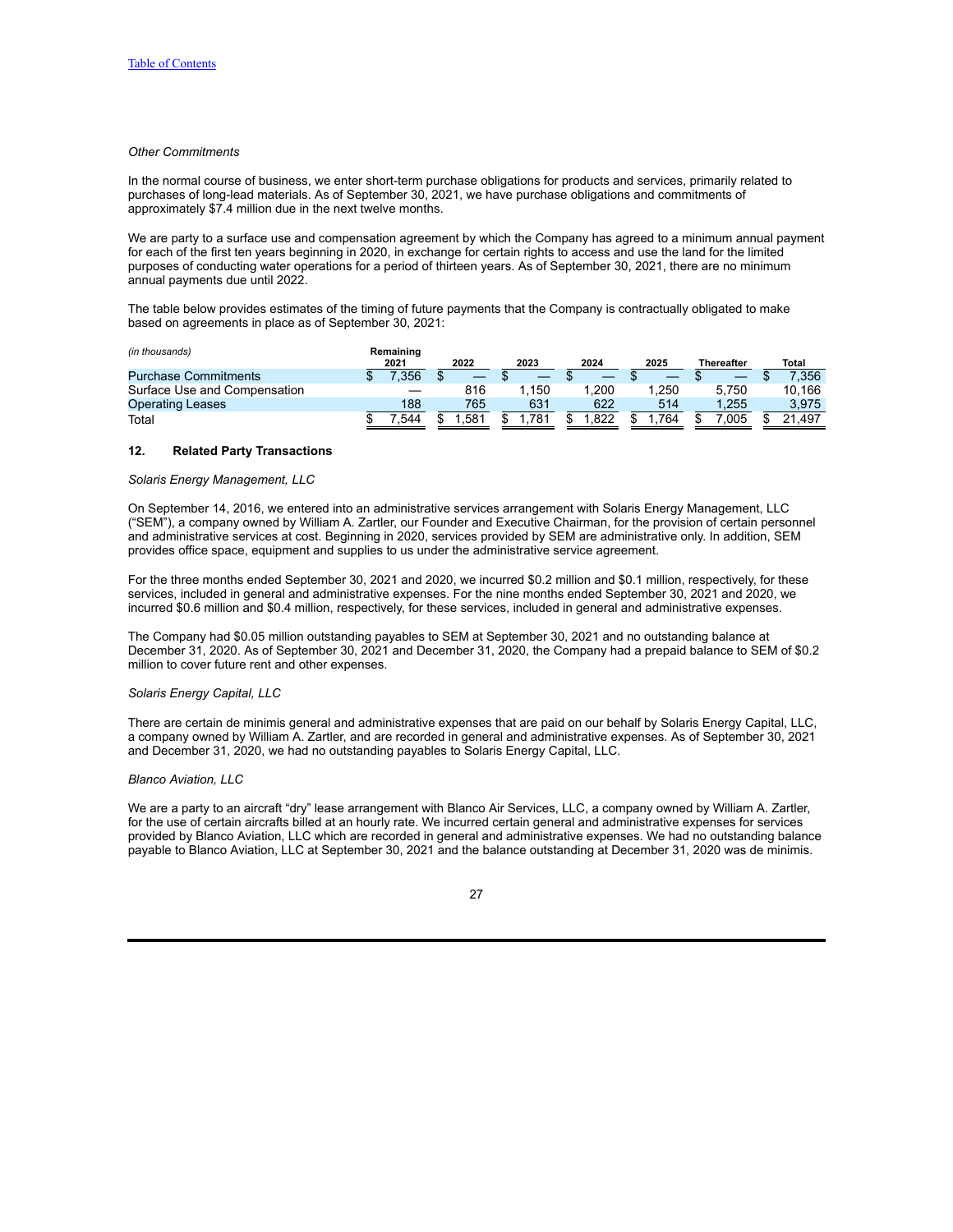## *ConocoPhillips*

We and ConocoPhillips, one of our principal owners, entered a 13-year water gathering and handling agreement, pursuant to which ConocoPhillips agreed to dedicate all the produced water generated from its current and future acreage in a defined area of mutual interest ("AMI") in New Mexico and Texas. As of September 30, 2021 and December 31, 2020, the Company had a receivable of \$21.6 million and \$11.5 million, respectively, from ConocoPhillips that was recorded in Accounts Receivable from Affiliate. As of September 30, 2021 and December 31, 2020, the Company had a payable of \$1.2 million and \$1.9 million, respectively, to ConocoPhillips that was recorded in Payables to Affiliate. The following table shows revenue and expenses from ConocoPhillips:

| (in thousands)                                 |  | <b>Three Months Ended</b><br>September 30. |        | <b>Nine Months Ended</b><br>September 30. |        |  |        |
|------------------------------------------------|--|--------------------------------------------|--------|-------------------------------------------|--------|--|--------|
|                                                |  | 2021                                       | 2020   |                                           | 2021   |  | 2020   |
| Revenues from ConocoPhillips                   |  | 27.194                                     | 17.984 |                                           | 79,080 |  | 45.756 |
| Operating Expense Reimbursed to ConocoPhillips |  | 191                                        | 785    |                                           | 919    |  | 2.758  |

Operating expenses reimbursed to ConocoPhillips are related to the Company's reimbursement of ConocoPhillips' costs for operating certain assets on the Company's behalf between closing and the transfer of the acquired assets.

### **13. Subsequent Events**

### *Initial Public Offering and Corporate Reorganization*

On October 21, 2021, Aris announced the pricing of its initial public offering of 17,650,000 shares of its Class A common stock at a price to the public of \$13.00 per share. In addition, Aris granted the underwriters a 30-day option to purchase up to an additional 2,647,500 shares of its Class A common stock at the public offering price, less underwriting discounts and commissions. On October 22, 2021, the underwriters fully exercised such option to purchase an additional 2,647,500 shares of Class A common stock. The offering, including the underwriters' option, closed on October 26, 2021.

The closing of the initial public offering, including the underwriters' option, resulted in net proceeds of approximately \$246.1 million, after deducting underwriting discounts and commissions and estimated expenses payable by Aris. Aris contributed all of the net proceeds of the initial public offering to Solaris LLC in exchange for a single class of units in Solaris LLC and shares of the Company's Class B common stock. Solaris LLC distributed approximately \$213.3 million of the net proceeds to the existing owners of Solaris LLC and retained the remaining \$32.8 million of the net proceeds for general corporate purposes, which may include capital expenditures, working capital and potential acquisitions and strategic transactions.

#### *Amended and Restated LLC Agreement*

On October 26, 2021, in connection with Aris' IPO, the Company amended and restated the LLC Agreement. The amendments to the LLC Agreement, include among other things,

(i) provisions to convert all of the membership interests in Solaris LLC into (a) a single class of units in Solaris LLC representing in the aggregate 33,202,500 Solaris LLC Units and (b) the right to receive the distributions of proceeds described above and an aggregate of 33,202,500 shares of Aris' Class B Common Stock and

(ii) admitted Aris as the sole managing member of Solaris LLC.

In accordance with the terms of the amended and restated LLC Agreement, the holders of Solaris LLC Units will generally have the right to exchange their Solaris LLC Units (and a corresponding number of shares of the Class B Common Stock), for an aggregate of 33,202,500 shares of the Class A Common Stock at an exchange ratio of one share of Class A Common Stock for each Solaris LLC Unit (and corresponding share of

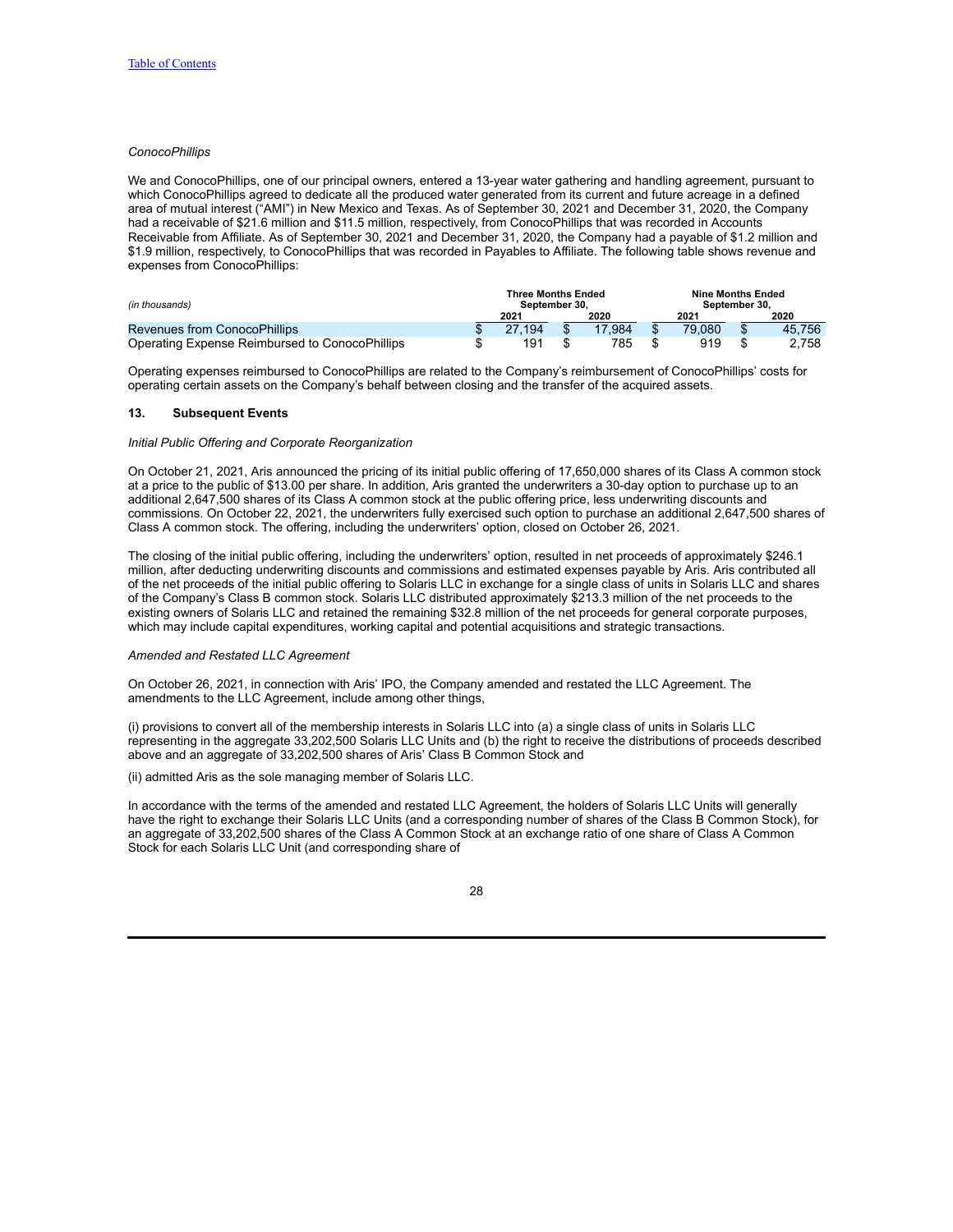Class B Common Stock) exchanged, subject to conversion rate adjustments for stock splits, stock dividends and reclassifications.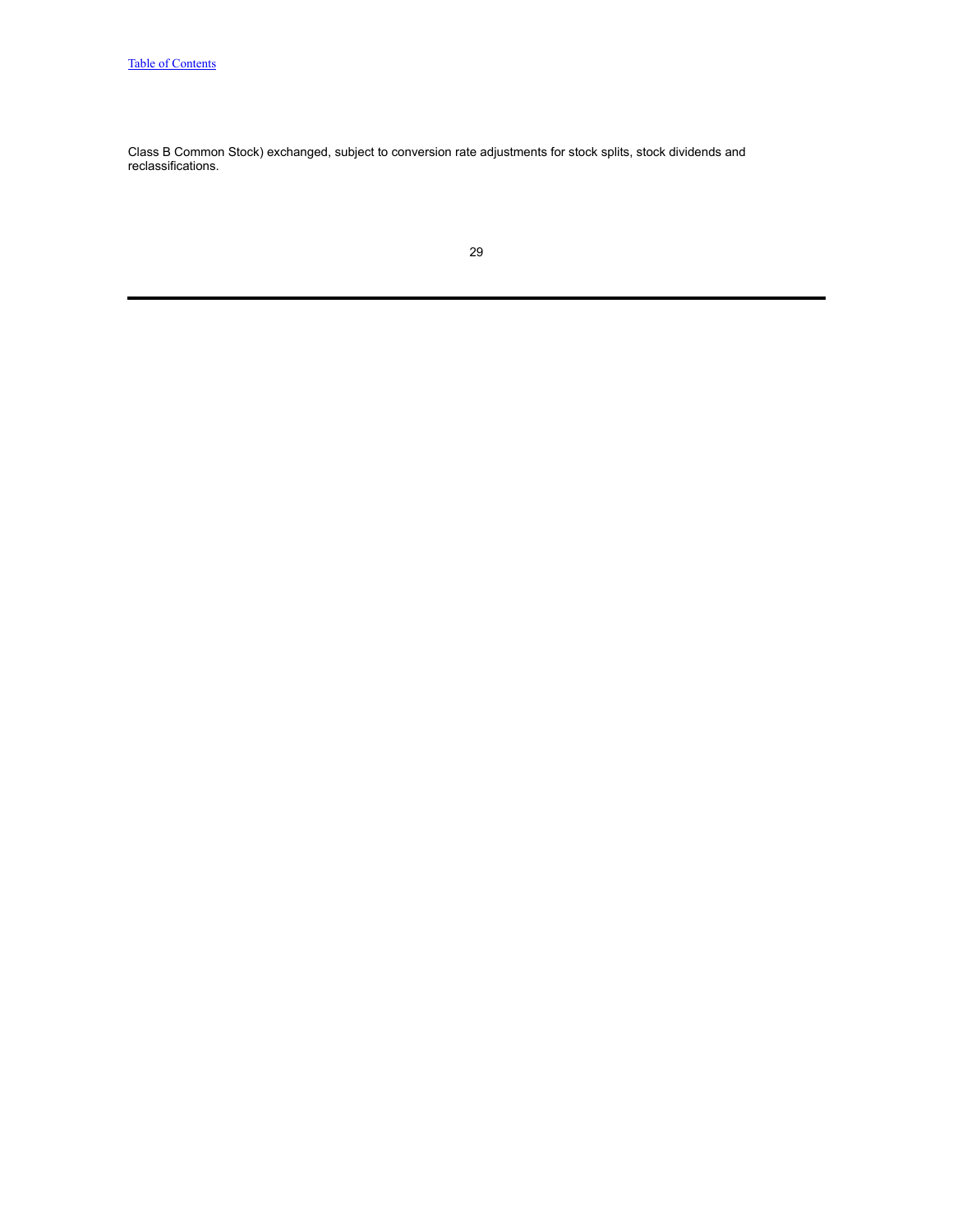## <span id="page-29-0"></span>**Item 2 Management's Discussion and Analysis of Financial Condition and Results of Operations**

You should read the following discussion of our historical performance, financial condition and prospects in conjunction with our unaudited condensed consolidated financial statements as of and for the three and nine months ended September 30, 2021. The information provided below supplements, but does not form part of, our historical financial statements. This discussion includes forward-looking statements that are based on the views and beliefs of our management, as well as assumptions and estimates made by our management. The financial data discussed below reflect the historical results of operations and financial position of Solaris LLC, Aris' predecessor for accounting purposes prior to the initial public offering. Actual results could differ materially from such forward-looking statements because of various risk factors, including those that may not be in the control of management.

## **Initial Public Offering**

On October 21, 2021, Aris announced the pricing of its initial public offering of 17,650,000 shares of its Class A common stock at a price to the public of \$13.00 per share. In addition, Aris granted the underwriters a 30-day option to purchase up to an additional 2,647,500 shares of its Class A common stock at the public offering price, less underwriting discounts and commissions. On October 22, 2021, the underwriters fully exercised such option to purchase an additional 2,647,500 shares of Class A common stock. The Class A common stock began trading on the New York Stock Exchange under the ticker symbol "ARIS" on October 22, 2021, and the offering, including the underwriters' option, closed on October 26, 2021.

The closing of the initial public offering, including the underwriters' option, resulted in net proceeds of approximately \$246.1 million, after deducting underwriting discounts and commissions and estimated expenses payable by Aris. Aris contributed all the net proceeds of the initial public offering to Solaris LLC in exchange for a single class of units in Solaris LLC and shares of the Company's Class B common stock. Solaris LLC distributed approximately \$213.3 million of the net proceeds to the existing owners of Solaris LLC and retained the remaining \$32.8 million of the net proceeds for general corporate purposes, which may include capital expenditures, working capital and potential acquisitions and strategic transactions.

### **Business Overview**

We are a leading, growth oriented environmental infrastructure and solutions company that directly helps our customers reduce their water and carbon footprints. We deliver full cycle water handling and recycling solutions that are proven to increase the sustainability of energy companies. Our infrastructure creates long term value by delivering high capacity, comprehensive produced water management, recycling and supply solutions to operators in the core areas of the Permian Basin.

## **Third Quarter Results**

Significant financial and operating highlights for the third quarter of 2021 include:

- Four new long-term acreage dedications, increasing our dedicated acres by 20,000 acres
- Record total water volumes of 960,000 barrels of water per day
- Consolidated revenue of \$59.5 million
- Consolidated adjusted EBITDA (as defined and reconciled below) of \$30.8 million
- Consolidated net loss of \$20.7 million which includes a non-cash charge of \$27.4 million associated with the abandonment of an SWD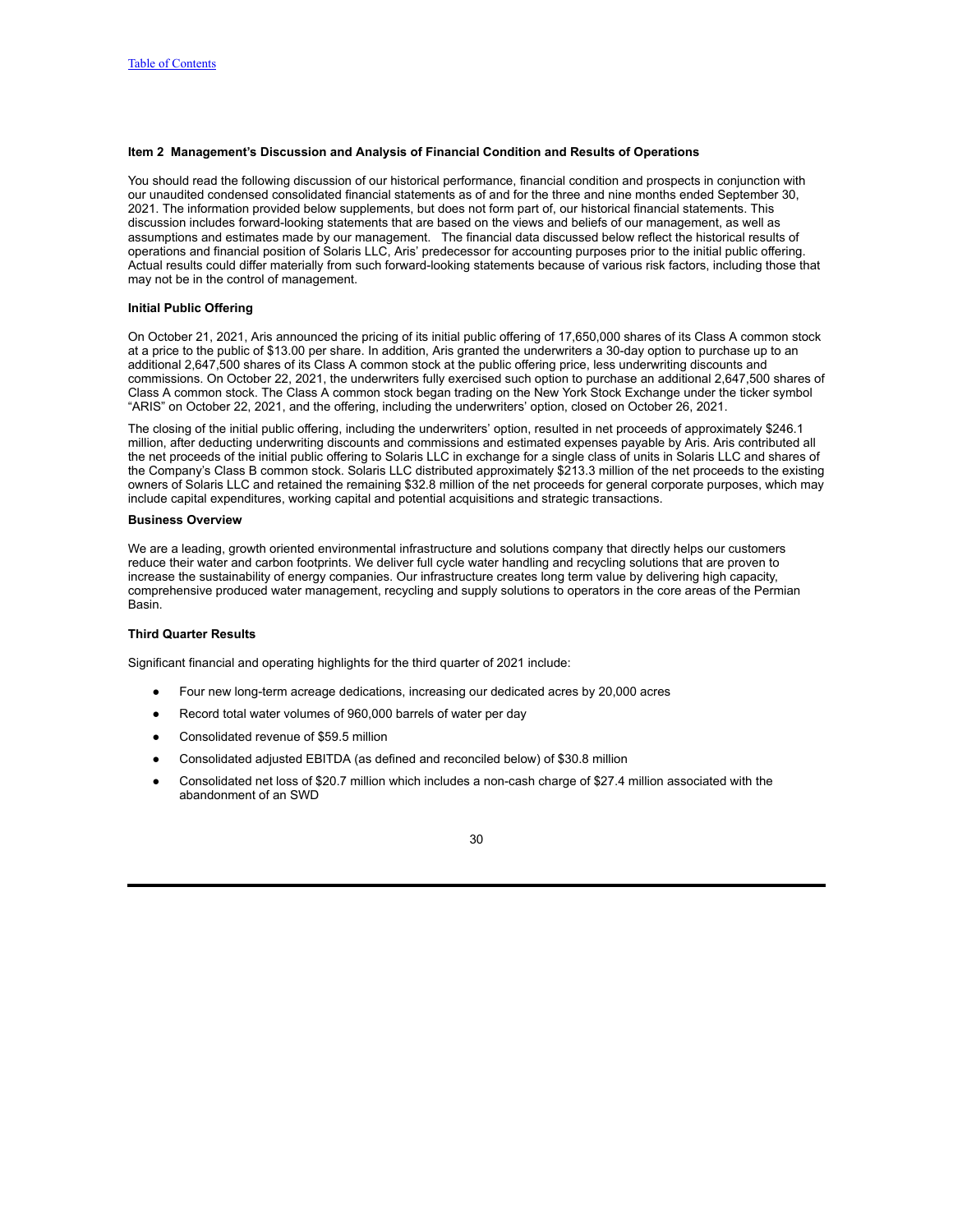## **General Trends and Outlook**

#### *Market Dynamics*

During the three and nine months ended September 30, 2021, the average West Texas Intermediate ("WTI") spot price was \$70.58 and \$65.05, respectively, representing a significant rebound from \$39.16 for the year ended December 31, 2020. With the increase in WTI spot prices, the production curtailment activities experienced in 2020 have stopped and investment in new production activities has resumed. We believe that the activity levels of our customers will continue to increase above 2020 levels.

We believe there are several industry trends that continue to provide meaningful support for future growth. Our key customers are allocating new capital to the Permian Basin including acreage where the water sourcing and production is dedicated to Aris. Additionally, operators continue to increase horizontal lateral lengths which corresponds to increased water sourcing and produced water handling volumes.

Many industry trends such as multi-well pad development and the trend towards reuse applications of produced water, particularly in the areas of the Permian Basin where we operate, are improving efficiencies and returns and provide us with significant opportunities for both our Produced Water Handling and Water Solutions businesses.

#### *COVID-19 Pandemic*

COVID-19 contributed to a significant downturn in oil and gas commodity prices in 2020 and continues to cause significant volatility in 2021. Although we cannot predict future commodity prices, we are not currently experiencing significant disruptions with our workforce or supply chain activities. Moreover, we continue to maintain our focus on safe and reliable performance of our systems, while ensuring the safety of our employees and other stakeholders. However, we are unable to predict the future impact of COVID-19, and it is possible that such impact could be negative.

### **How We Generate Revenue**

We manage our business through a single operating segment comprising two primary revenue streams, Produced Water Handling and Water Solutions. Our Produced Water Handling revenues are driven by the volumes of produced water we gather from our customers, and our Water Solutions revenues are driven by the quantities of recycled produced water and groundwater delivered to our customers to support their well completion operations.

Under our contracts with our customers, which are generally subject to annual CPI-based adjustments, we receive a fixed fee per barrel of produced water received from our customers, which water is either handled or recycled, and a fixed fee per barrel of recycled water or groundwater sold to our customers.

### **Costs of Conducting Our Business**

#### *Operating Expenses*

We incur operating costs primarily as a function of the number of barrels of water received, handled and treated. The major categories of operating costs are landowner royalties, power expenses for handling and treatment facilities, direct labor, chemicals for water treatment, water filtration expenses and repair and maintenance of facilities. We seek to minimize, to the extent appropriate for safe and reliable operations, expenses directly tied to operating and maintaining our assets.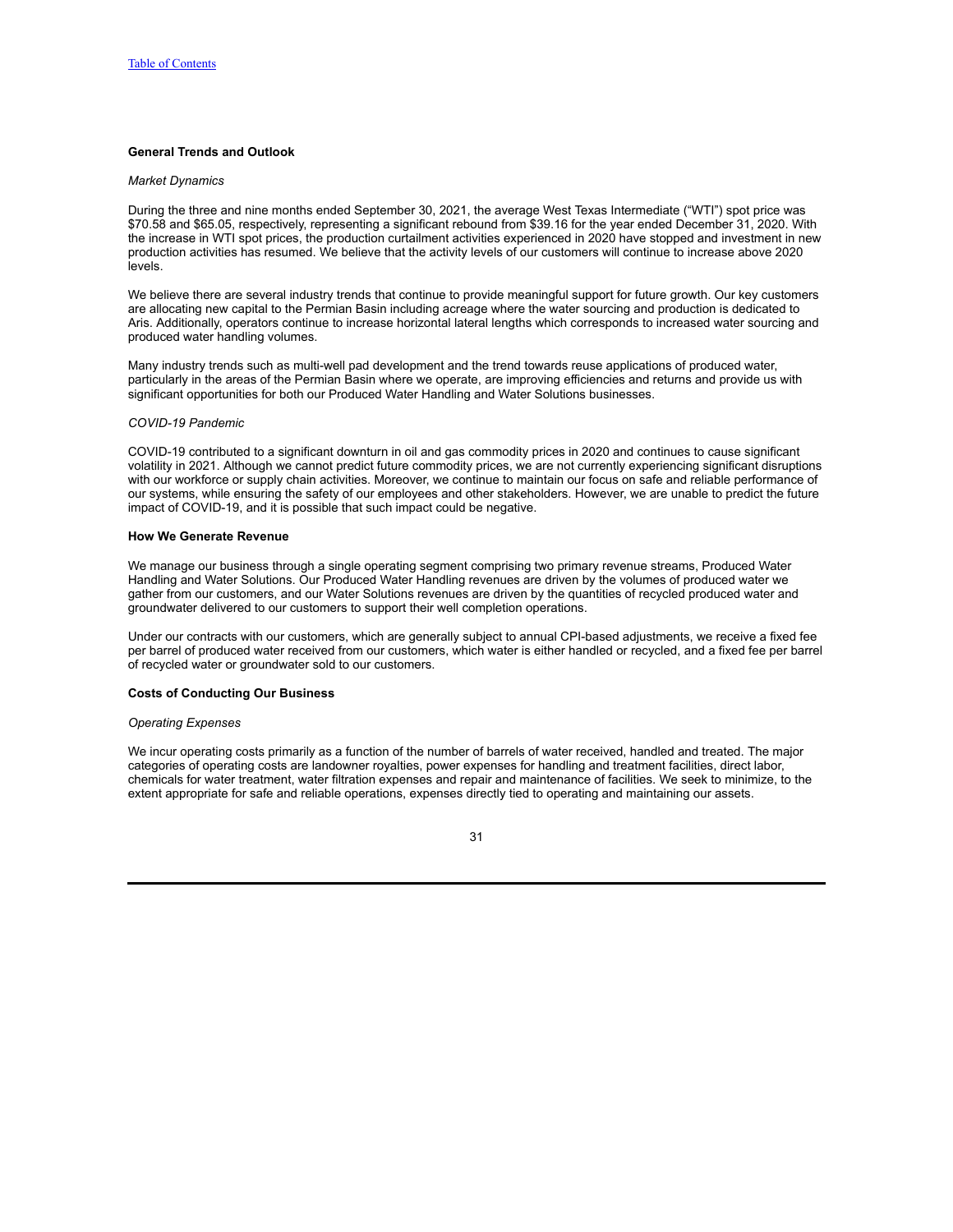### *General and Administrative Expenses*

General and administrative expenses are costs incurred for overhead, including payroll and benefits for our corporate staff, costs of maintaining our offices, costs of managing our permitting operations, information technology expenses, audit and other fees for professional services.

## **How We Evaluate Our Results of Operations**

We use a variety of financial and operational metrics to evaluate our performance. These metrics help us identify factors and trends that impact our operating results, cash flows and financial condition. The key metrics we use to evaluate our business are provided below.

### *Produced Water Handling Volumes*

We continually seek to bring additional produced water volumes onto our system to maintain or increase throughput on our systems. These volumes are a primary revenue driver and serve as a water source for our Water Solutions business. Changes in produced water handling throughput are driven primarily by the level of production and pace of completions activity on our contracted acreage. We define Produced Water Handling Volumes as all produced water barrels received from customers and any barrels that are deficient under minimum volume commitment agreements.

### *Water Solutions Barrels Sold and Transferred*

Our recycled water and groundwater sales are primarily driven by our customers' completion activities. We continually seek to gain market share and expand our customer base for recycled water and groundwater sales in the Permian Basin. Our access to abundant produced water volumes and the scale of our systems allows us to distribute recycled water for our customers' completion activities in an efficient, cost effective, and environmentally conscious manner. We define Water Solutions Barrels Sold and Transferred as the total of all recycled water and groundwater barrels sold plus groundwater barrels transferred on behalf of third parties.

### *Revenue*

We analyze our revenue and assess our performance by comparing actual revenue to our internal projections and across periods. We examine revenue per barrel of water handled or sold to evaluate pricing trends and customer mix impacts. We also assess incremental changes in revenue compared to incremental changes in direct operating costs and selling, general and administrative expenses to identify potential areas for improvement and to determine whether our performance is meeting our expectations.

We generate revenue by providing fee-based services related to produced water handling and water solutions.

The services related to produced water are fee-based arrangements which are based on the volume of water that flows through our systems and facilities. Revenues from produced water handling consist primarily of per barrel fees charged to our customers for the use of our transportation and water handling services. For our produced water handling contracts, revenue is recognized over time utilizing the output method based on the volume of produced water accepted from the customer.

The sale of recycled produced water and groundwater are priced based on negotiated rates with our customers. For contracts that involve recycled produced water and groundwater, revenue is recognized at a point in time when control of the product is transferred to the customer.

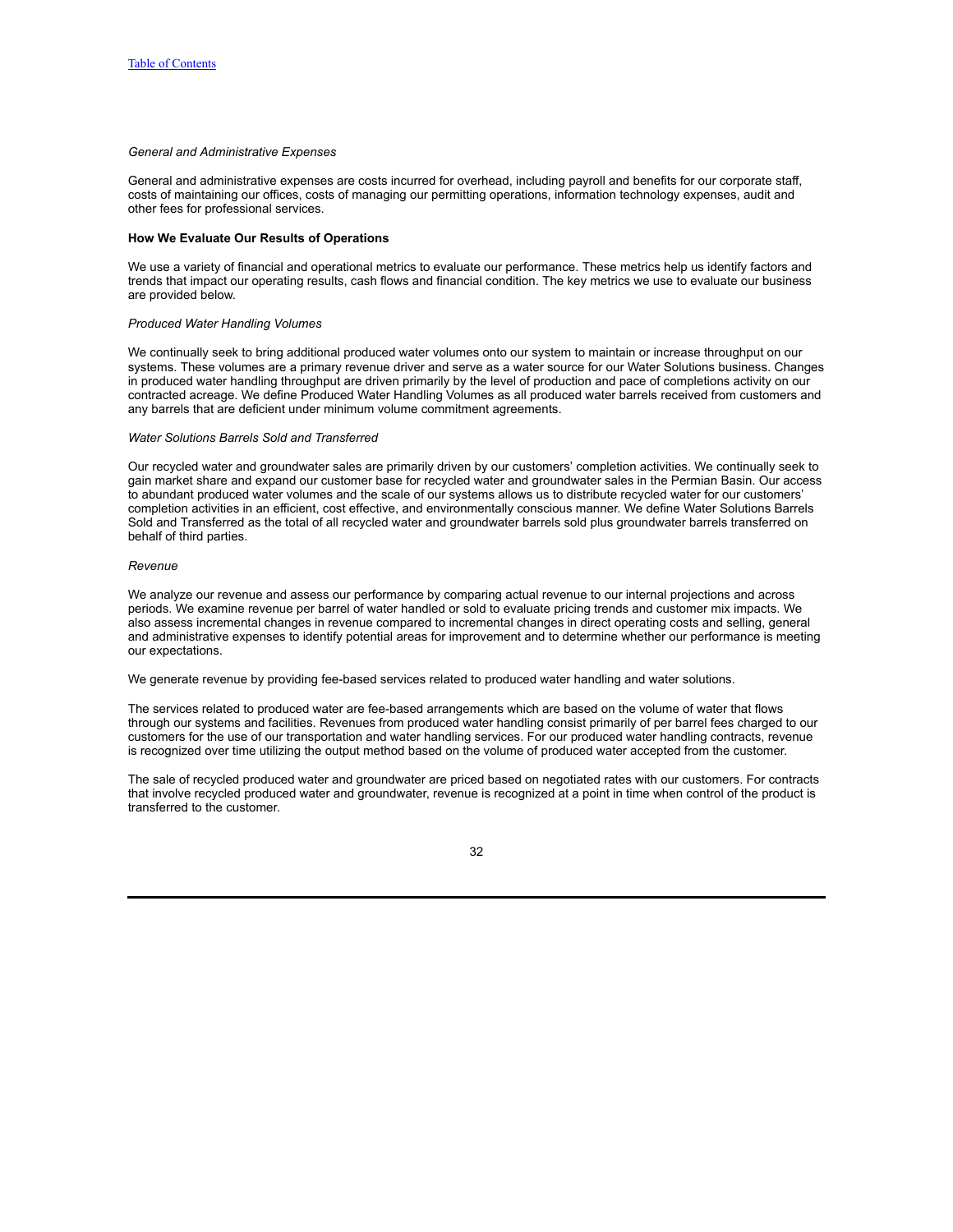## *Adjusted EBITDA*

We use Adjusted EBITDA as a performance measure to assess the ability of our assets to generate sufficient cash to pay interest costs, support indebtedness and return capital to equity holders. Adjusted EBITDA is a Non-GAAP financial measure. We define Adjusted EBITDA as net income (loss) plus: interest expense; income taxes; depreciation, amortization and accretion expense; abandoned well costs, asset impairment and abandoned project charges; losses on the sale of assets; loss on debt modification; and non-recurring or unusual expenses or charges (including temporary power costs discussed below), less any gains on sale of assets. (*See Non-GAAP Measures discussed below for more information regarding this financial measure, including a reconciliation to its most directly comparable GAAP measure*.)

#### *Adjusted Operating Margin and Adjusted Operating Margin per Barrel*

Our Adjusted Operating Margin and Adjusted Operating Margin per Barrel are dependent upon the volume of produced water we gather and handle, the volume of recycled water and groundwater we sell and transfer, the fees we charge for such services, and the recurring operating expenses we incur to perform such services. We define Adjusted Operating Margin as Gross Margin plus depreciation, amortization and accretion and temporary power costs. We define Adjusted Operating Margin per Barrel as Adjusted Operating Margin divided by total volumes handled, sold or transferred. Adjusted Operating Margin and Adjusted Operating Margin per Barrel are non-GAAP financial measures. (*See Non-GAAP Measures discussed below for* more information regarding this financial measure, including a reconciliation to its most directly comparable GAAP measures *for each measure*.)

We seek to maximize our Adjusted Operating Margin in part by minimizing, to the extent appropriate, expenses directly tied to operating our assets. Landowner royalties, utilities, direct labor costs, chemical costs, repair and maintenance costs, and contract services comprise the most significant portion of our expenses. Our operating expenses are largely variable and as such, generally fluctuate in correlation with throughput volumes.

Our Adjusted Operating Margin is incrementally benefited from increased Water Solutions recycling sales. When produced water is recycled, we recognize cost savings from reduced landowner royalties, reduced pumping costs, lower chemical treatment and filtration costs, and reduced power consumption.

#### *Temporary Power Costs*

In the past, we constructed assets in advance of permanent grid power infrastructure availability in order to secure long- term produced water handling contracts. As a result, we rented temporary power generation equipment that would not have been necessary if grid power connections had been available. We estimate temporary power costs by taking temporary power and rental expenses incurred during the period and subtracting estimated expenses that would have been incurred during such period had permanent grid power been available. Power infrastructure and permanent power availability rapidly expanded in the Permian Basin in 2020 and the first half of 2021, and accordingly, we were able to make significant progress in reducing these expenses over that period. By the end of June 2021, all our significant facilities were being supported by permanent power.

We remove temporary power costs when calculating Adjusted Operating Margin to accurately assess long-term profitability and cash flow on a basis consistent with our long-term projections and current operating cost profile.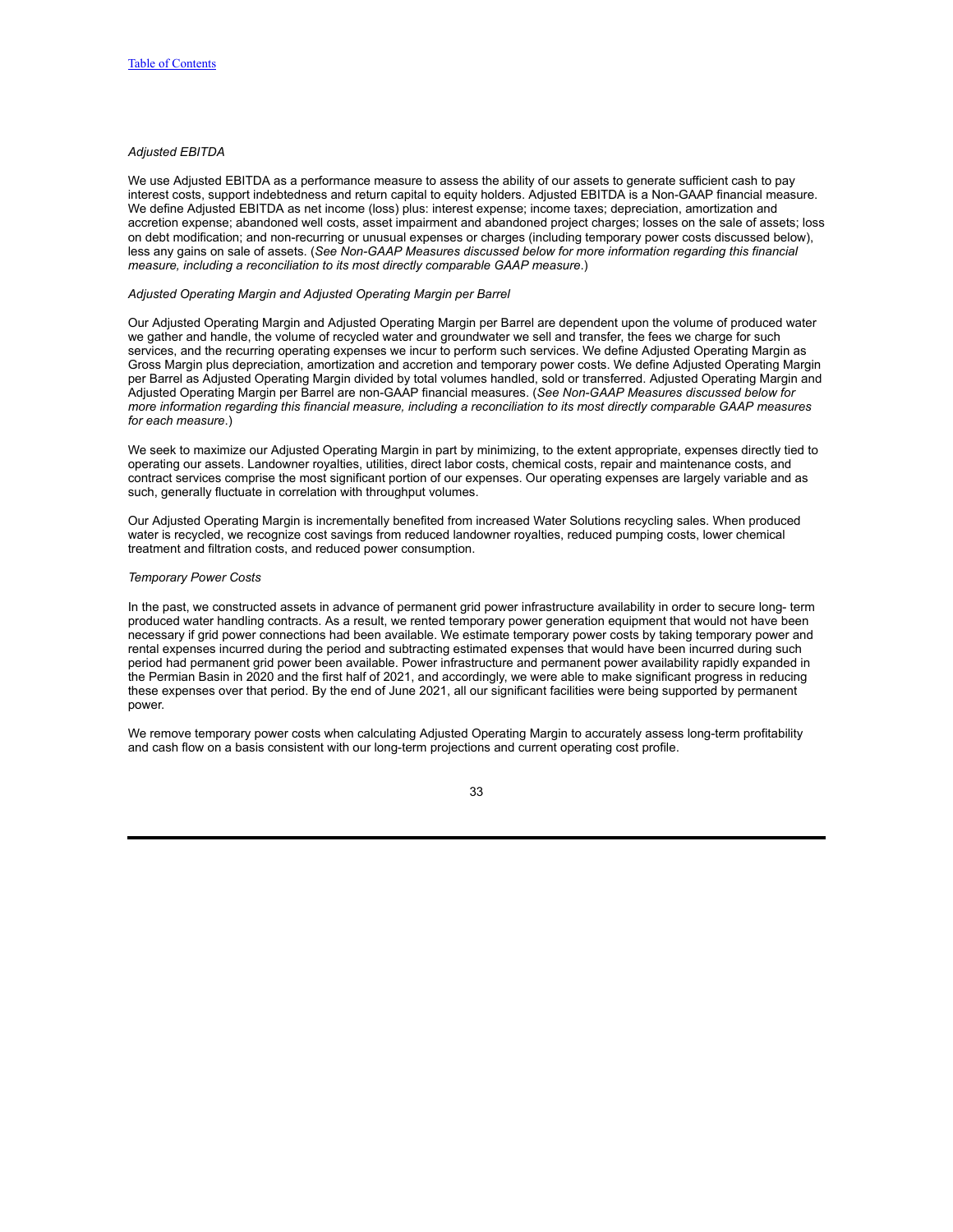## **Factors Affecting the Comparability of Our Results of Operations**

## *Concho Acquisitions*

On June 11, 2020, we acquired certain produced water handling and transportation assets in Lea County, New Mexico from a wholly owned subsidiary of Concho, which was acquired by ConocoPhillips in January 2021 (the "Lea County Acquisition"). *See Note 4 – Acquisitions*.

We processed 119,000 and 19,000 barrels per day of produced water volumes associated with the Lea County Acquisition for the nine months ended September 30, 2021 and 2020, respectively.

# **Results of Operations**

Results of operations were as follows:

| (in thousands)                                                      |      | <b>Three Months Ended</b><br>September 30, |     |         | <b>Nine Months Ended</b><br>September 30. |           |    |          |
|---------------------------------------------------------------------|------|--------------------------------------------|-----|---------|-------------------------------------------|-----------|----|----------|
|                                                                     | 2021 |                                            |     | 2020    |                                           | 2021      |    | 2020     |
| Revenue                                                             |      |                                            |     |         |                                           |           |    |          |
| <b>Produced Water Handling</b>                                      | \$   | 24,639                                     | \$  | 23,323  | \$                                        | 71,368    | \$ | 70,382   |
| Produced Water Handling-Affiliates                                  |      | 23,135                                     |     | 13,312  |                                           | 62,216    |    | 35,284   |
| <b>Water Solutions</b>                                              |      | 7,666                                      |     | 1,149   |                                           | 11,824    |    | 10,410   |
| <b>Water Solutions-Affiliates</b>                                   |      | 4,059                                      |     | 4,672   |                                           | 16,864    |    | 10,472   |
| Total Revenue                                                       |      | 59,499                                     |     | 42,456  |                                           | 162,272   |    | 126,548  |
| <b>Cost of Revenues</b>                                             |      |                                            |     |         |                                           |           |    |          |
| <b>Direct Operating Costs</b>                                       |      | 23,497                                     |     | 22,207  |                                           | 66,703    |    | 71,640   |
| Depreciation, Amortization and Accretion                            |      | 15,378                                     |     | 11,751  |                                           | 45,550    |    | 31,529   |
| <b>Total Cost of Revenue</b>                                        |      | 38,875                                     |     | 33,958  |                                           | 112,253   |    | 103,169  |
| <b>Operating Costs and Expenses</b>                                 |      |                                            |     |         |                                           |           |    |          |
| Abandoned Well Costs                                                |      | 27,402                                     |     |         |                                           | 27,402    |    |          |
| <b>General and Administrative</b>                                   |      | 5,228                                      |     | 4,773   |                                           | 15,240    |    | 13,421   |
| <b>Other Operating Expenses</b>                                     |      | 940                                        |     | 555     |                                           | 2,590     |    | 4,854    |
| <b>Total Operating Expenses</b>                                     |      | 33,570                                     |     | 5,328   |                                           | 45,232    |    | 18,275   |
| <b>Operating (Loss) Income</b>                                      |      | (12,946)                                   |     | 3,170   |                                           | 4,787     |    | 5,104    |
| <b>Other Expense</b>                                                |      |                                            |     |         |                                           |           |    |          |
| Interest Expense, Net                                               |      | 7,880                                      |     | 2,099   |                                           | 17,855    |    | 5,364    |
| Loss on Debt Modification                                           |      |                                            |     |         |                                           | 380       |    |          |
| Total Other Expense                                                 |      | 7,880                                      |     | 2,099   |                                           | 18,235    |    | 5,364    |
| (Loss) Income Before Taxes                                          |      | (20, 826)                                  |     | 1,071   |                                           | (13, 448) |    | (260)    |
| <b>Income Taxes</b>                                                 |      | (83)                                       |     | 9       |                                           | (81)      |    | 15       |
| Net (Loss) Income                                                   | \$   | (20, 743)                                  | S   | 1,062   | \$                                        | (13, 367) | \$ | (275)    |
| Equity Accretion and Dividend Related to Redeemable Preferred Units |      |                                            |     | (1,511) |                                           | 21        |    | (1,928)  |
| Net Loss Attributable to Members' Equity                            | \$   | (20, 743)                                  | \$. | (449)   | S                                         | (13, 346) | \$ | (2, 203) |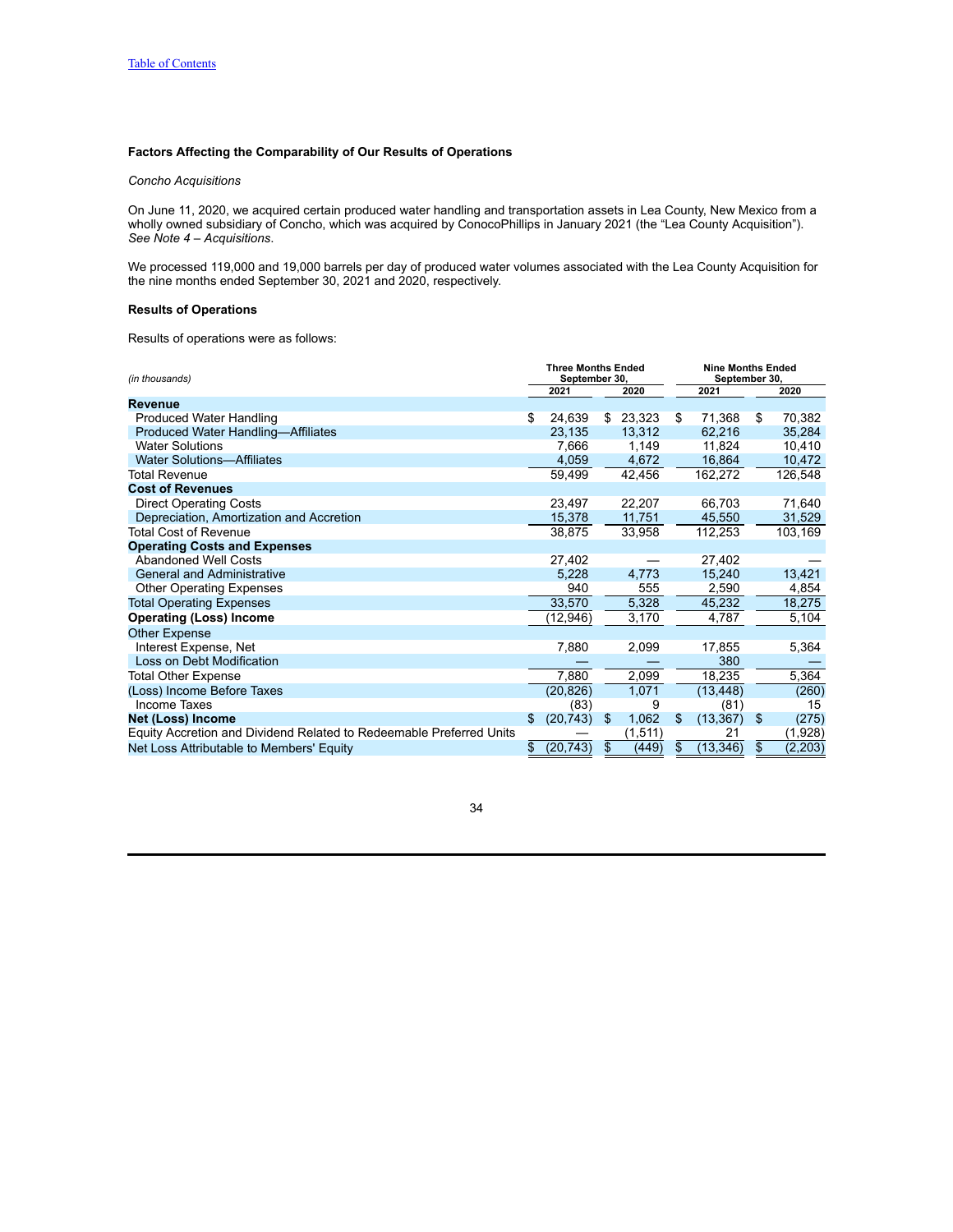# **Operating Metrics**

The amount of revenue we generate primarily depends on the volumes of water for which we handle, sale or transfer for our customers. Our volumes for the periods indicated were as follows:

|                                        | <b>Three Months Ended</b><br>September 30, |    |      |            | September 30, | <b>Nine Months Ended</b> |  |
|----------------------------------------|--------------------------------------------|----|------|------------|---------------|--------------------------|--|
|                                        | 2021                                       |    | 2020 | 2021       |               | 2020                     |  |
| Thousands barrel water per day         |                                            |    |      |            |               |                          |  |
| Produced Water Handling Volumes        | 708                                        |    | 574  | 692        |               | 566                      |  |
| Water Solutions Volumes:               |                                            |    |      |            |               |                          |  |
| Recycled Produced Water Volumes Sold   | 130                                        |    | 44   | 102        |               | 34                       |  |
| Groundwater Volumes Sold               | 82                                         |    | 45   | 61         |               | 58                       |  |
| Groundwater Volumes Transferred        | 41                                         |    | 12   | 42         |               | 11                       |  |
| <b>Total Water Solutions Volumes</b>   | 253                                        |    | 101  | 205        |               | 103                      |  |
| Total Volumes                          | 961                                        |    | 675  | 897        |               | 669                      |  |
|                                        |                                            |    |      |            |               |                          |  |
| <b>Per Barrel Operating Metrics</b>    |                                            |    |      |            |               |                          |  |
| Produced Water Handling Revenue/Barrel | \$<br>0.73                                 | \$ | 0.69 | \$<br>0.71 | \$            | 0.68                     |  |
| Water Solutions Revenue/Barrel         | 0.50                                       | \$ | 0.63 | \$<br>0.51 | \$            | 0.74                     |  |
| Revenue/Barrel of Total Volumes        | 0.67                                       | \$ | 0.68 | \$<br>0.66 | \$            | 0.69                     |  |
| Direct Operating Expense/Barrel        | 0.27                                       | \$ | 0.36 | \$<br>0.27 | \$            | 0.39                     |  |
| Adiusted Operating Margin/Barrel (1)   | \$<br>0.41                                 | \$ | 0.38 | \$<br>0.41 | \$            | 0.37                     |  |

(1) *See Non-GAAP Financial Measures below*

# *Revenues*

An analysis of revenues is as follows:

| (in thousands)                        |        | Produced<br>Water<br>Handling | Water<br><b>Solutions</b> |     | Total<br><b>Revenues</b> |  |
|---------------------------------------|--------|-------------------------------|---------------------------|-----|--------------------------|--|
| Three Months Ended September 30, 2020 | 36,635 |                               | \$<br>5,821               | \$  | 42,456                   |  |
| Changes due to:                       |        |                               |                           |     |                          |  |
| Increase in Volumes                   |        | 8,545                         | 8.731                     |     | 17,276                   |  |
| Increase (Decrease) in Prices         |        | 2,594                         | (2,827)                   |     | (233)                    |  |
| Three Months Ended September 30, 2021 |        | 47,774                        | 11,725                    | \$  | 59,499                   |  |
|                                       |        |                               |                           |     |                          |  |
| Nine Months Ended September 30, 2020  | \$     | 105.666                       | \$<br>20.882              | \$  | 126.548                  |  |
| Changes due to:                       |        |                               |                           |     |                          |  |
| Increase in Volumes                   |        | 23,064                        | 20.440                    |     | 43,504                   |  |
| Increase (Decrease) in Prices         |        | 4,854                         | (12,634)                  |     | (7,780)                  |  |
| Nine Months Ended September 30, 2021  |        | 133,584                       | 28.688                    | \$. | 162.272                  |  |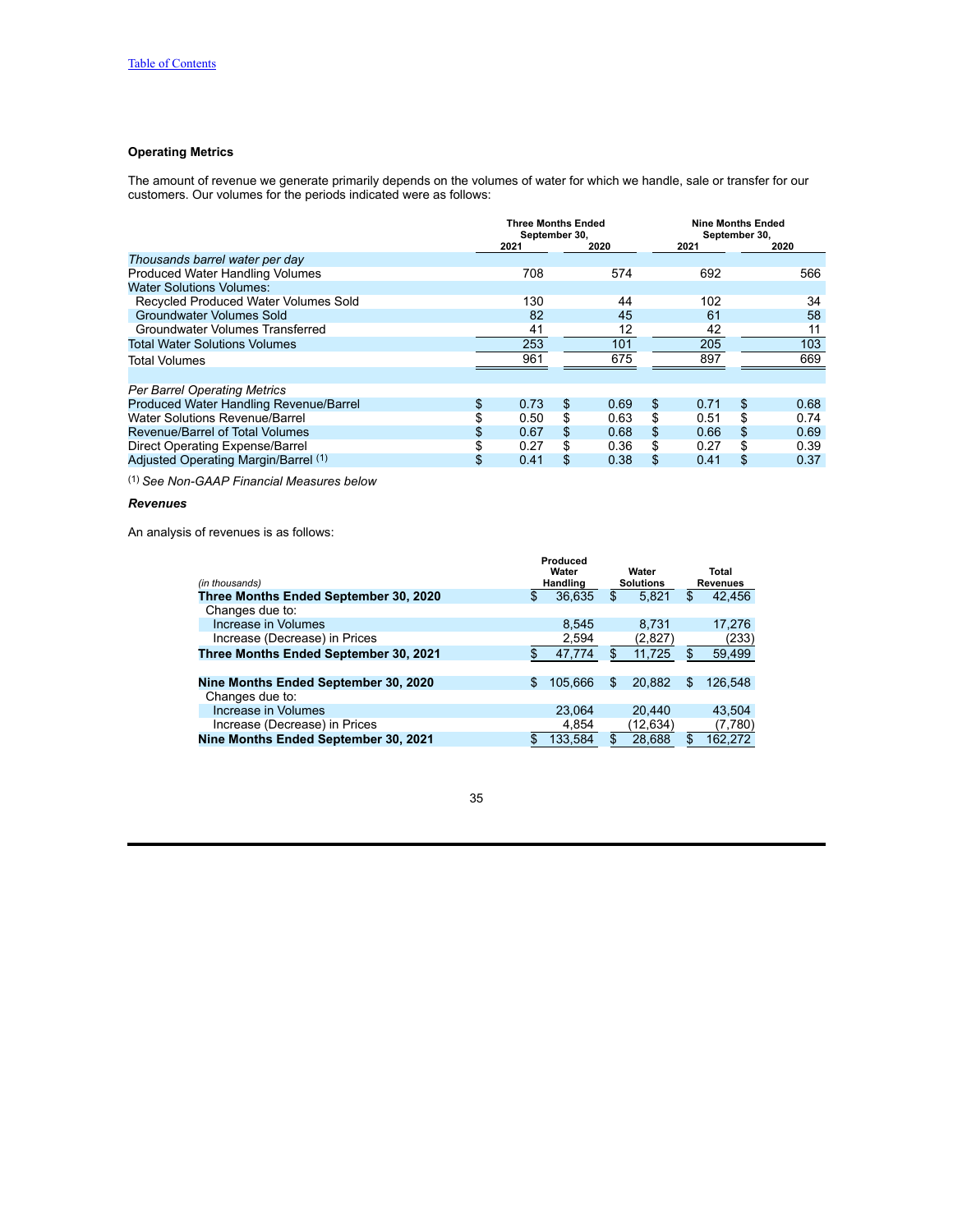## *Produced Water Handling Revenues*

Total produced water handling revenues increased for third quarter 2021 compared to third quarter 2020 by \$11.1 million, or 30%. For the nine months ended September 30, 2021, total produced water handling revenues increased \$27.9 million, or 26%, compared to the nine months ended September 30, 2020. These increases are primarily due to:

- an overall increase of 134 kbwpd and 126 kbwpd for the comparative three- and nine-month periods, respectively, due to an increase of activity associated with our new and previously contracted long-term acreage dedication agreements, including the ramp up of activities on the Lea County acreage dedication acquired by us in June of 2020, and
- an increase in the weighted average produced water handling price per barrel due to contractual price adjustments.

#### *Water Solutions Revenue*

Water solutions revenues increased for third quarter 2021 compared to third quarter 2020, by \$5.9 million, or 101%. For the nine months ended September 30, 2021, water solutions revenues increased \$7.8 million, or 37%, compared to the nine months ended September 30, 2020. These increases in water solutions revenue are primarily due to:

- an overall increase of 152 kbwpd and 102 kbwpd for the comparative three- and nine-month periods, respectively, principally due to higher recycling volumes. The increase in water solutions volumes is due to the increase in completion activities across the Permian basin in response to recovering commodity prices, partially offset by,
- a decrease in the weighted average price for water sold. The decrease in price is attributable to the increase of the amount of recycled water, versus ground water, sold. Although recycled water sales improve our overall profitability, we contract recycled water volumes at lower prices relative to ground water volumes.

### *Direct Operating Costs*

For the third quarter in 2021, direct operating costs were \$23.5 million compared to \$22.2 million for the third quarter of 2020, an increase of \$1.3 million, or 6%. The increase is primarily due to increased Water Solutions volumes.

On a per barrel basis, direct operating costs per barrel were \$0.27 per barrel compared to \$0.36 per barrel for the third quarter of 2021 and 2020, respectively. Direct operating costs per barrel improved primarily due to reduced temporary power generation expenses and increased recycled volumes sold, which have a lower operating cost per barrel.

All our significant facilities were on permanent power during the third quarter of 2021, and therefore we did not adjust for any temporary power expenses. For third quarter 2020, the estimated incremental impact of temporary power expenses was \$3.5 million, or approximately \$0.06 per barrel.

For the nine months ended September 30, 2021, direct operating costs were \$66.7 million compared to \$71.6 million for the nine months ended September 30, 2020, a decrease of \$4.9 million, or 7%. The decrease in direct operating costs is primarily due to reduced temporary power generation expenses. As a result, for the nine months ended September 30, 2021, direct operating costs was \$0.27 per barrel for the nine months ended September 30, 2021 compared to \$0.39 per barrel for the nine months ended September 30, 2020.

Estimated incremental impacts of temporary power expenses were \$4.3 million and \$12.7 million for the nine months ended September 30, 2021 and 2020, respectively. *See "How We Evaluate Our Results of Operations—Temporary Power Costs" for additional information.*

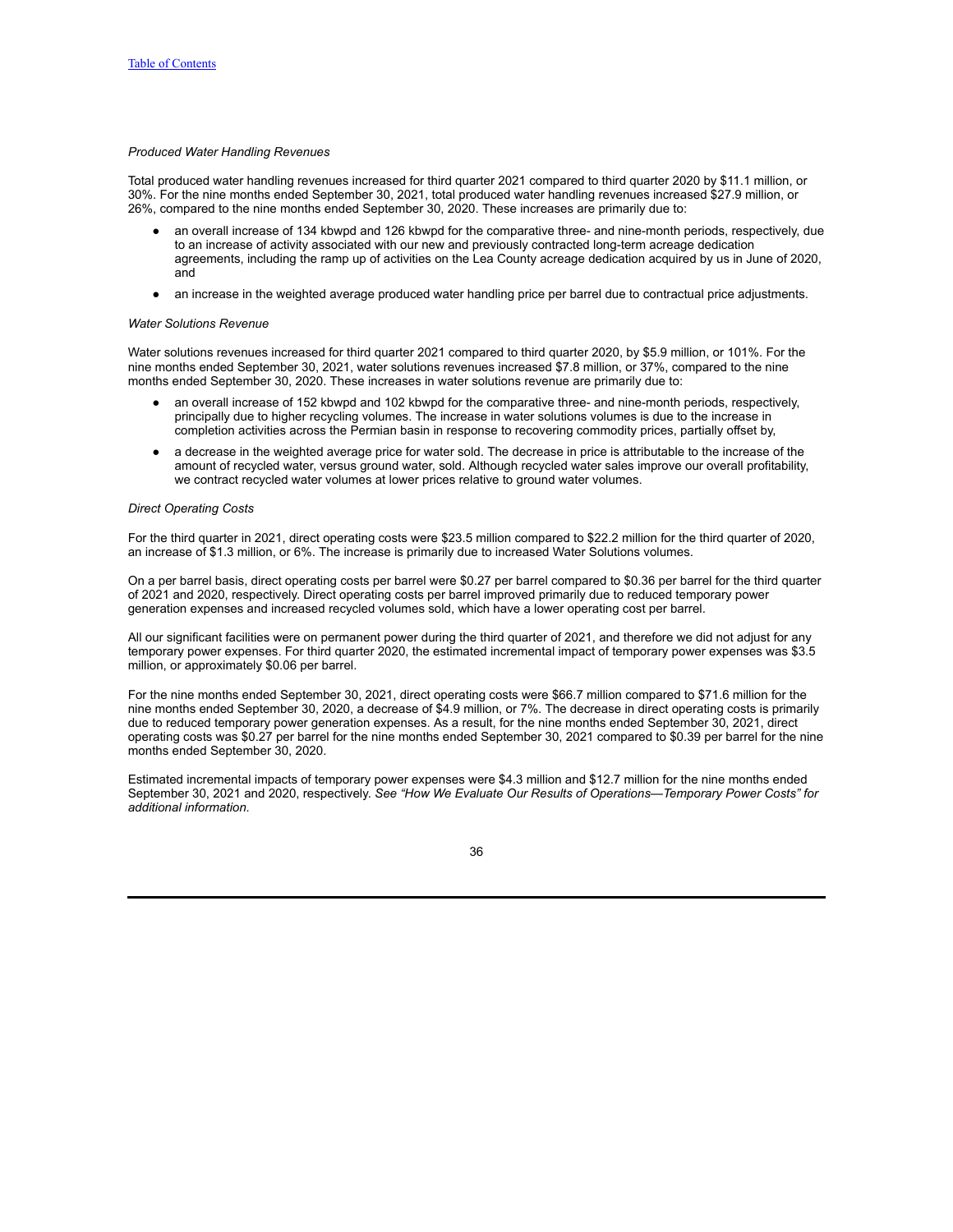#### *Depreciation, Amortization and Accretion Expenses*

For the three months ended September 30, 2021, depreciation, amortization and accretion expense was \$15.4 million compared to \$11.8 million for the three months ended September 30, 2020, an increase of \$3.6 million, or 31%. For the nine months ended September 30, 2021, depreciation, amortization and accretion expenses were \$45.6 million compared to \$31.5 million for the nine months ended September 30, 2020, an increase of \$14.1 million, or 45%. These increases are primarily due to the amortization of customer contracts related to the Lea County Acquisition, incremental assets from the Lea County Acquisition, and continued asset construction.

### *Abandoned Well Costs*

In late third quarter 2021, management completed its evaluation of the performance of a saltwater disposal asset, located in Eddy County, New Mexico and concluded that the well should be shut-in and taken out of service. We drilled this well in the second quarter of 2017 and encountered technical difficulties requiring significant incremental capital expenditure. The asset was put into service in May of 2018. During July 2021, we re-entered the well bore to address anomalies. After technical testing, management concluded that it was probable that abandoning the asset was the most prudent course of action. Accordingly, we have recognized a charge of \$27.4 million, included in abandoned well costs for the remaining net book value of the well. The abandonment did not impact our revenues.

#### *General and Administrative Expenses*

For the three months ended September 30, 2021, general and administrative expenses were \$5.2 million compared to \$4.8 million for the three months ended September 30, 2020, an increase of \$0.4 million, or 8%.

For the nine months ended September 30, 2021, general and administrative expenses were \$15.2 million compared to \$13.4 million for the nine months ended September 30, 2020, an increase of \$1.8 million, or 13%. These increases are mainly due to increased compensation and benefits expenses, travel, and insurance costs corresponding with a larger asset footprint.

#### *Other Operating Expenses*

Other operating expenses were \$0.9 million for the three months ended September 30, 2021, compared to \$0.6 million for third quarter 2020. The increase is mainly due to increased expirations of legacy permits and rights-of-way that were ultimately not constructed. On a quarterly basis, we review the status of projects to ensure our commitment and ability to complete the project as planned. If we identify a project where completion is no longer probable, we recognize a charge to earnings for the total costs incurred for that project.

For the nine months ended September 30, 2021, other operating expenses were \$2.6 million, compared to \$4.9 million for third quarter 2020. The decrease of \$2.3 million is primarily due to the non-recurrence of advisory and legal expenses associated with the Lea County Acquisition and non-recurrence of advisory and legal expenses associated with an uncompleted transaction that was terminated in first quarter 2020. This was partially offset by an increase in the expiration of legacy permits and rights-of-way as discussed above.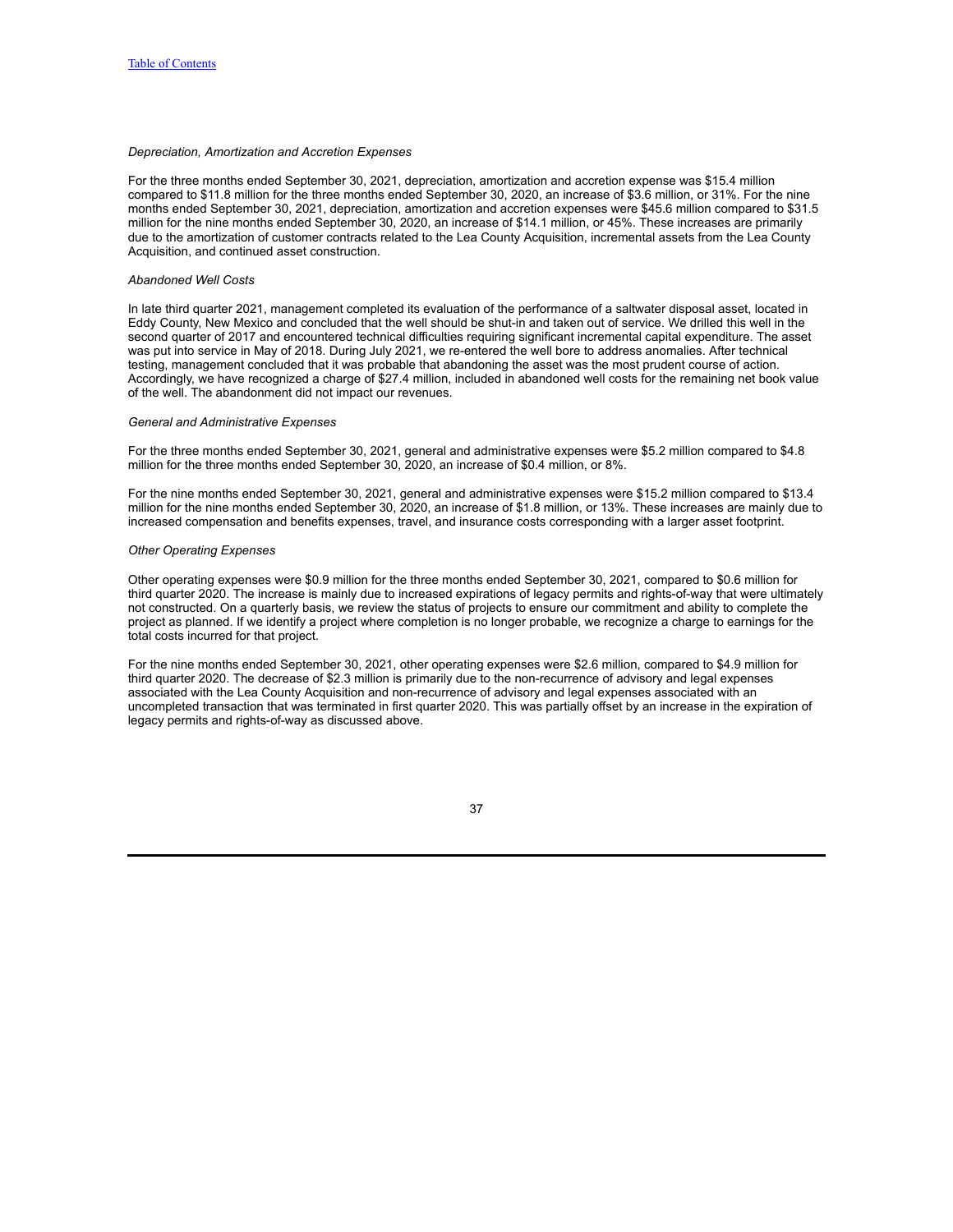### *Interest Expense*

Interest expense is as follows:

|                                            | <b>Three Months Ended</b> |       |  |       | <b>Nine Months Ended</b> |         |               |         |  |  |
|--------------------------------------------|---------------------------|-------|--|-------|--------------------------|---------|---------------|---------|--|--|
| (in thousands)                             | September 30.             |       |  |       |                          |         | September 30, |         |  |  |
| Interest on Debt Instruments               |                           | 8.034 |  | 2.686 |                          | 18.402  | \$            | 7.877   |  |  |
| Less: Capitalized Interest                 |                           | (765) |  | (795) |                          | (1,981) |               | (3,083) |  |  |
| Interest on Debt Less Capitalized Interest |                           | 7,269 |  | 1.891 |                          | 16.421  |               | 4.794   |  |  |
| Amortization of Financing Costs            |                           | 611   |  | 208   |                          | 1.434   |               | 570     |  |  |
| Interest Expense, Net                      |                           | 7,880 |  | 2.099 |                          | 17.855  |               | 5,364   |  |  |

Net interest expense increased \$5.8 million in third quarter 2021 compared to third quarter 2020. The increase is primarily due to an increase in the total debt outstanding and an increase in the interest rate related to our debt instruments. For third quarter 2021, our outstanding debt balance was \$400 million, all of which is attributable to our sustainability linked notes, compared to the third quarter 2020 balance of \$286.7 million related to our credit facility. The interest rate on our sustainabilitylinked notes is 7.625%, whereas the third quarter 2020 rate on the credit facility was 3.67%. Net interest expense also increased \$0.4 million due to higher amortization of financing costs.

Net interest expense increased \$12.5 million for the nine months ended September 30, 2021, compared to the nine months ended September 30, 2020. The increase is primarily due to increases in the outstanding debt balance, interest rates and amortization of financing costs as discussed above. The increase is also due to less capitalized interest a result of the reduction in our capital projects and related capital expenditures.

#### **Non-GAAP Financial Measures**

Adjusted EBITDA, Adjusted Operating Margin and Adjusted Operating Margin Per Barrel are supplemental non- GAAP measures that we use to evaluate current, past and expected future performance. Although these non-GAAP financial measures are important factors in assessing our operating results and cash flows, they should not be considered in isolation or as a substitute for net income or gross margin or any other measures prepared under GAAP.

### *Reconciliation of GAAP "Net income" to Non-GAAP "Adjusted EBITDA"*

We define Adjusted EBITDA as net income (loss) plus: interest expense; income taxes; depreciation, amortization and accretion expense; abandoned well costs, asset impairment and abandoned project charges; losses on the sale of assets; loss on debt modification; and non-recurring or unusual expenses or charges (including temporary power costs), less any gains on sale of assets.

### Reconciliation of GAAP "Gross Margin" to Non-GAAP "Adjusted Operating Margin" and "Adjusted Operating Margin per Barrel"

We define Adjusted Operating Margin as Gross Margin plus depreciation, amortization and accretion and temporary power costs. We define Adjusted Operating Margin per Barrel as Adjusted Operating Margin divided by total volumes.

We believe this presentation is used by investors and professional research analysts for the valuation, comparison, rating, and investment recommendations of companies within our industry. Additionally, we use this information for comparative purposes within our industry. Adjusted EBITDA, Adjusted Operating Margin and Adjusted Operating Margin per Barrel are not measures of financial performance under GAAP and should not be considered as measures of liquidity or as alternatives to net income (loss) or gross margin. Adjusted EBITDA, Adjusted Operating Margin and Adjusted Operating Margin per Barrel as defined by us

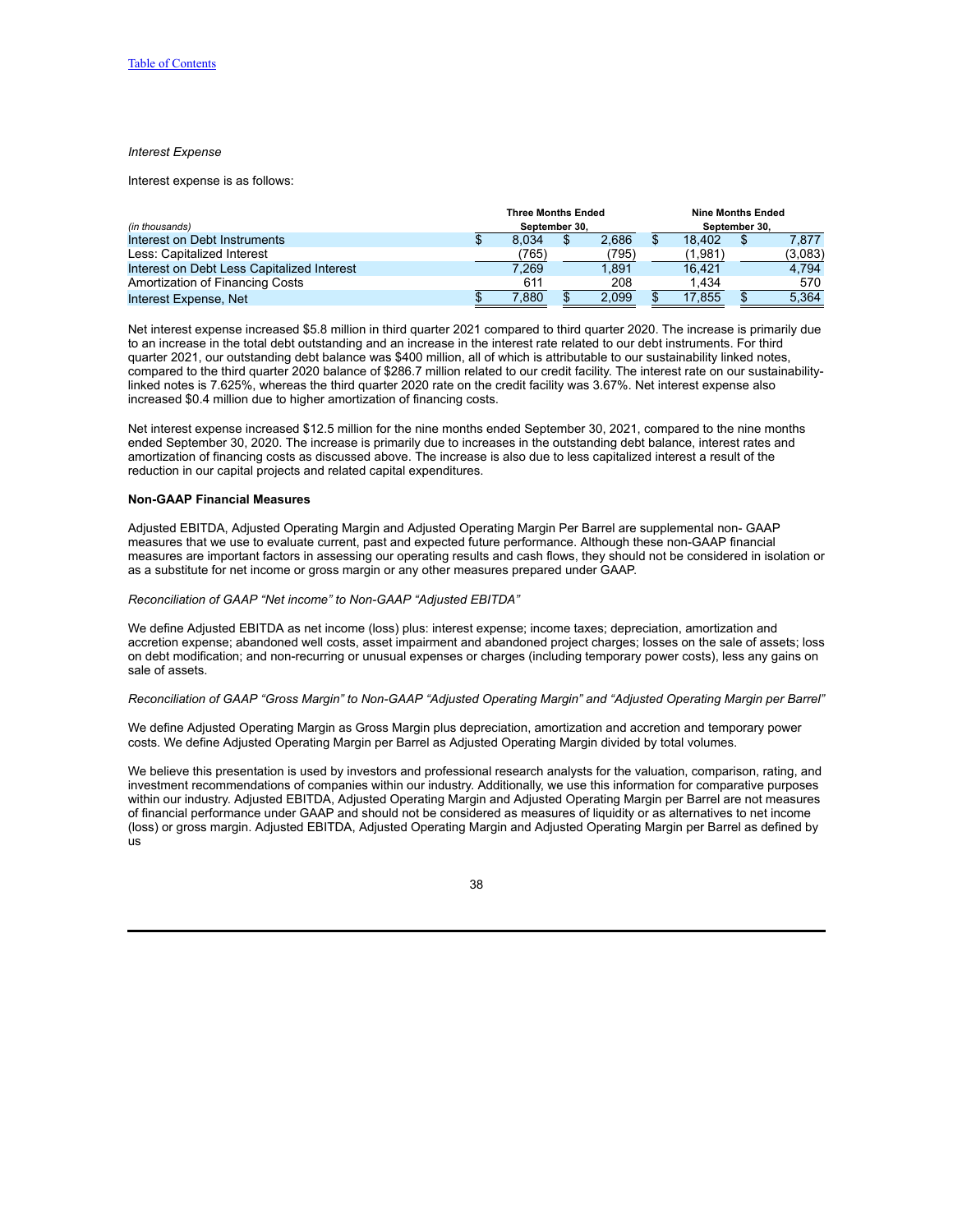may not be comparable to similarly titled measures used by other companies and should be considered in conjunction with net income (loss) and other measures prepared in accordance with GAAP, such as gross margin, operating income or cash flows from operating activities.

The following table sets forth a reconciliation of net income (loss) as determined in accordance with GAAP to Adjusted EBITDA and Adjusted Operating Margin for the periods indicated:

| (in thousands)                           | <b>Three Months Ended</b><br>September 30, |           |                |          |    | <b>Nine Months Ended</b><br>September 30, |                |            |
|------------------------------------------|--------------------------------------------|-----------|----------------|----------|----|-------------------------------------------|----------------|------------|
|                                          |                                            | 2021      | 2020           |          |    | 2021                                      |                | 2020       |
| Net Income (Loss)                        | \$                                         | (20, 743) | $\mathfrak{S}$ | 1,062    | \$ | (13, 367)                                 | $\mathfrak{L}$ | (275)      |
| Interest Expense, Net                    |                                            | 7,880     |                | 2,099    |    | 17,855                                    |                | 5,364      |
| Income Tax (Benefit) Expense             |                                            | (83)      |                | 9        |    | (81)                                      |                | 15         |
| Depreciation, Amortization and Accretion |                                            | 15,378    |                | 11,751   |    | 45,550                                    |                | 31,529     |
| <b>Abandoned Well Costs</b>              |                                            | 27,402    |                |          |    | 27,402                                    |                |            |
| <b>Abandoned Projects</b>                |                                            | 679       |                | 368      |    | 2.035                                     |                | 1,501      |
| Temporary Power Costs (1)                |                                            |           |                | 3,548    |    | 4,253                                     |                | 12,669     |
| Loss on Disposal of Asset, Net           |                                            | 8         |                | 15       |    | 225                                       |                | 82         |
| Loss on Debt Modification                |                                            |           |                |          |    | 380                                       |                |            |
| Settled Litigation (2)                   |                                            |           |                | 714      |    |                                           |                | 1,311      |
| Transaction Costs <sup>(3)</sup>         |                                            | 253       |                | 172      |    | 330                                       |                | 3,271      |
| Severance and Other                      |                                            |           |                |          |    | 221                                       |                | 190        |
| <b>Adjusted EBITDA</b>                   | \$                                         | 30,774    | \$             | 19,738   | \$ | 84,803                                    | \$             | 55,657     |
|                                          |                                            |           |                |          |    |                                           |                |            |
| <b>Total Revenue</b>                     | \$                                         | 59,499    | \$             | 42.456   | \$ | 162,272                                   | \$             | 126,548    |
| Cost of Revenue                          |                                            | (38, 875) |                | (33,958) |    | (112, 253)                                |                | (103, 169) |
| <b>Gross Margin</b>                      |                                            | 20,624    |                | 8,498    |    | 50,019                                    |                | 23,379     |
| Depreciation, Amortization and Accretion |                                            | 15,378    |                | 11,751   |    | 45,550                                    |                | 31,529     |
| <b>Temporary Power Costs</b>             |                                            |           |                | 3,548    |    | 4,253                                     |                | 12,669     |
| <b>Adjusted Operating Margin</b>         | \$                                         | 36,002    | \$             | 23,797   | \$ | 99,822                                    | \$             | 67,577     |
| Total Volumes (Thousands of BBLs)        |                                            | 88,357    |                | 62,103   |    | 245,048                                   |                | 183,438    |
| Adjusted Operating Margin/BBL            | \$                                         | 0.41      | \$             | 0.38     | \$ | 0.41                                      | \$             | 0.37       |

<sup>(1)</sup> See discussion above under "Temporary Power Costs".<br><sup>(2)</sup> Settled Litigation is primarily related to legal expenses associated with a right-of-way dispute that was successfully settled in arbitration.

<sup>(3)</sup> Transaction Costs are primarily related to certain advisory and legal expense associated with a recapitalization process that was terminated in first quarter 2020 and acquisition expenses associated with the Concho L

### **Liquidity and Capital Resources**

#### *Overview*

Our primary needs for cash are permitting, development and construction of water handling and recycling assets to meet customers' needs, payment of contractual obligations including debt, and working capital obligations. Funding for these cash needs may be provided by any combination of internally generated cash flow, borrowings under the Credit Facility, or accessing the capital markets.

In April 2021, we repaid \$297.0 million of total outstanding borrowings under our Credit Facility and redeemed all outstanding redeemable preferred units for \$74.4 million with the proceeds from the issuance of \$400.0 million of our Senior Sustainability-Linked Notes. We also amended and restated our Credit Facility to provide \$200.0 million of committed funds that were undrawn as of September 30, 2021.

As of September 30, 2021, we had working capital, defined as current assets less current liabilities, of \$37.5 million and \$200.0 million of availability under the Credit Facility.

<sup>39</sup>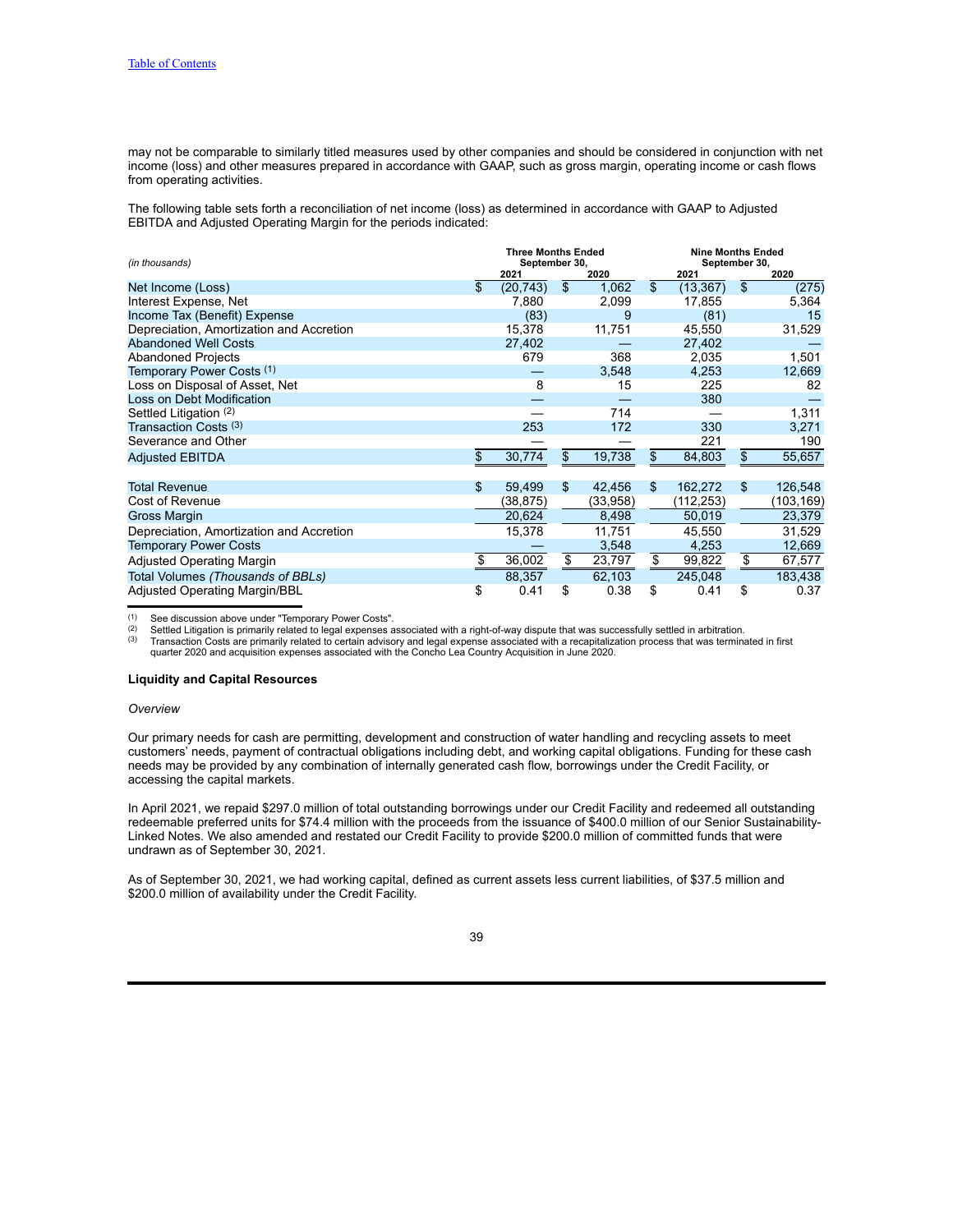### *Cash Flow from Operating Activities*

For the nine months ended September 30, 2021, we had Cash Flow Provided by Operating Activities of \$57.2 million compared to \$50.6 million for the nine months ended September 30, 2020. The increase is primarily driven by increase in revenue as well as changes in working capital driven by timing of collections of accounts receivable and payments of trade accounts payable and interest payable.

### *Cash Flow Used in Investing Activities*

For the nine months ended September 30, 2021, we had Cash Flow Used in Investing Activities of \$62.7 million compared to \$121.8 million for the nine months ended September 30, 2020. We incurred lower capital expenditures in 2021 compared to 2020 due to lower capital expenditure requirements to meet produced water handling capacity needs.

### *Cash Flow Provided by Financing Activities*

For the nine months ended September 30, 2021, we had Cash Flow Provided by Financing Activities of \$17.0 million compared to \$72.5 million for the nine months ended September 30, 2020. Cash Flow Provided by Financing Activities for the nine months ended September 30, 2021 of \$17.0 million was primarily due to the issuance of our \$400.0 million aggregate principal amount of our 7.625% Senior Sustainability-Linked Notes on April 1, 2021 that was used to pay down the Credit Facility of \$297.0 million and redeem the Redeemable Preferred Units of \$74.4 million. We required less external financing for the nine months ended September 30, 2021 versus the nine months ended September 30, 2020 due to lower capital buildout requirements.

### **Capital Requirements**

Our business is capital intensive, requiring the maintenance of existing pipelines, pumps and handling and recycling facilities and the acquisition or construction and development of new assets and facilities.

Our current level of capital expenditures is expected to remain within our internally generated cash flow as we maintain significant flexibility around the timing of capital expenditures. However, we are subject to certain capital requirements to support our customers' development plans associated with acreage dedication agreements.

Accordingly, we work proactively with our customers to anticipate their future needs for water handling and recycling assets to support their activities. For 2021, we expect our capital expenditures to range from \$78-\$83 million.

We intend to fund capital requirements through our primary sources of liquidity, which include cash on hand and cash flows from operations and, if needed, our borrowing capacity under the Credit Facility.

#### **Debt Agreements**

### *Credit Facility*

On April 1, 2021, we entered into our amended and restated credit agreement (the "Restated Credit Agreement") to, among other things, (i) decrease the commitments under the Credit Facility to \$200.0 million, (ii) extend the maturity date to April 1, 2025, (iii) reprice the loans made under the Credit Facility and unused commitment fees to be determined based on a leverage ratio ranging from 3.00:1.00 to 4.50:1.00, (iv) provide for a \$75.0 million incremental revolving facility, which shall be on the same terms as under the Credit Facility, (v) annualize EBITDA for 2021 for the purpose of covenant calculations, (vi) amend the leverage ratio covenant to comprise of a maximum total funded debt to EBITDA ratio, net of \$40.0 million of unrestricted cash and cash equivalents if the facility is drawn, and net of all unrestricted cash and cash equivalents if the facility is undrawn, (vii) increase the leverage ratio covenant test level for the first two fiscal quarters of 2021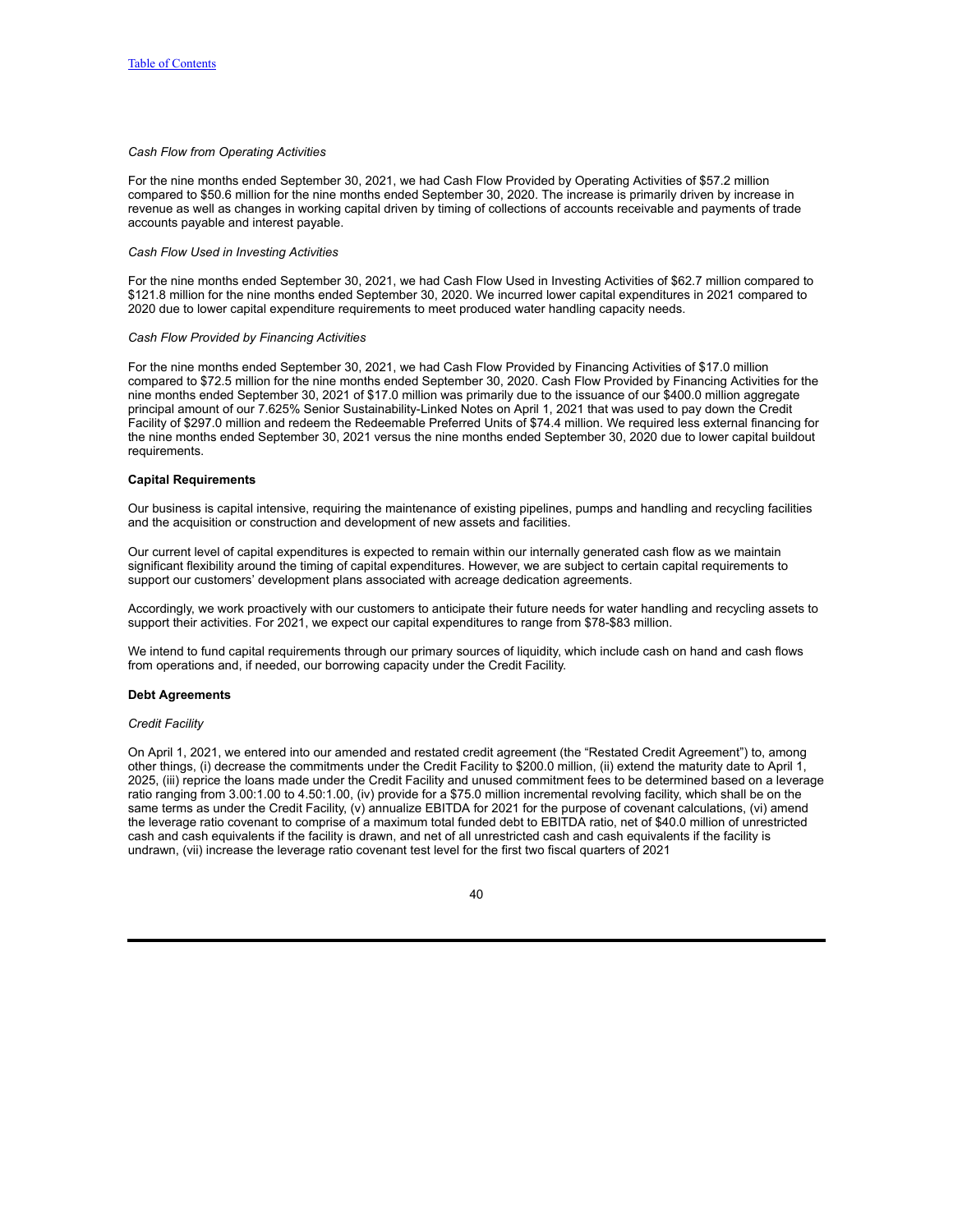to 5.00 to 1.00, for the third quarter of 2021 to 4.75 to 1.00, and thereafter to 4.50 to 1.00 and (viii) add a secured leverage covenant of 2.50 to 1.00. In April 2021, we repaid all borrowings under the prior Credit Facility upon entering into the Restated Credit Agreement. As of September 30, 2021, we were in compliance with all of our covenants under our Credit Facility.

### *Senior Sustainability-Linked Notes*

We have \$400.0 million aggregate principal amount of 7.625% Senior Sustainability-Linked Notes outstanding, which are due April 1, 2026. The Notes were issued by Solaris LLC on April 1, 2021 and are unsecured and effectively subordinated to the Credit Facility to the extent of the value of the collateral securing the Credit Facility. The Notes are guaranteed on a senior unsecured basis by all of Solaris LLC's wholly owned subsidiaries. Interest on the Notes is payable on April 1 and October 1 of each year. We may redeem all or part of the Notes at any time on or after April 1, 2023 at redemption prices ranging from 103.8125% on or after April 1, 2023 to 100% on or after April 1, 2025. In addition, on or before April 1, 2023, we may redeem up to 40% of the aggregate principal amount of the Notes with the net cash proceeds of certain equity offerings, if certain conditions are met, at a redemption price of 107.625% of the principal amount of the notes, plus accrued interest. At any time prior to April 1, 2023, we may also redeem the Notes, in whole or in part, at a price equal to 100% of the principal amount of the notes plus a "make-whole" premium.

Certain of these redemption prices are subject to increase if we fail to satisfy the Sustainability Performance Target (as defined in the indenture governing the notes and referred herein as "SPT") and provide notice of such satisfaction to the trustee. If we undergo a change of control, we may be required to repurchase all or a portion of the notes at a price equal to 101% of the principal amount of the notes, plus accrued interest.

We used the proceeds from the issuance of the Notes to repay all borrowings outstanding under our Credit Facility, to redeem our preferred units in full and for general corporate purposes.

The indenture that governs the Notes contains covenants that, among other things, limit our ability and the ability of our restricted subsidiaries to:

- incur or guarantee additional indebtedness or issue certain preferred stock;
- pay dividends on capital stock or redeem, repurchase or retire our capital stock or subordinated indebtedness;
- transfer or sell assets;
- make investments;
- create certain liens;
- enter into agreements that restrict dividends or other payments from our restricted subsidiaries to us;
- consolidate, merge or transfer all or substantially all of our assets;
- engage in transactions with affiliates; and
- create unrestricted subsidiaries.

Our key performance indicator under our Sustainability-Linked Bond Framework is to increase recycled produced water sold and reduce groundwater withdrawals sold expressed as a percentage of barrels of recycled produced water sold per year divided by total barrels of water sold per year (the "Recycling KPI").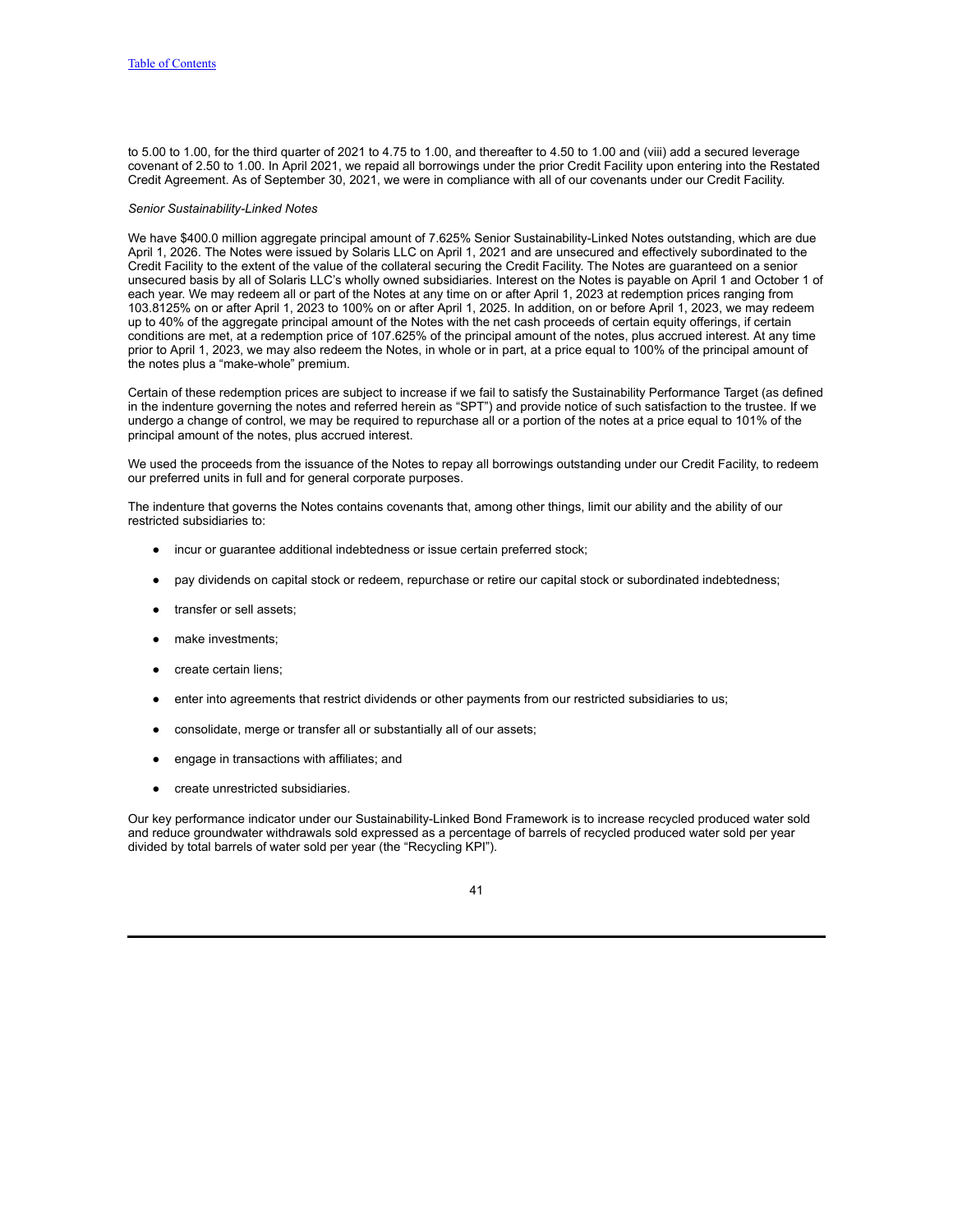The Recycling KPI encompasses 100% of our sourcing operations in the Permian Basin. Our Recycling KPI is designed to reduce groundwater withdrawal for water intensive industrial operations in the water stressed Permian Basin by increasing our sales of recycled produced water. Our SPT is to increase our annual Recycling KPI to 60% by 2022 from a 2020 baseline of 42.1%, with an observation date of December 31, 2022.

To the extent the SPT has not been achieved and verified for the year ended December 31, 2022, the coupon on the Notes will increase to 7.875% beginning with the interest period ending on October 1, 2023 until maturity and there will also be an increase in applicable optional redemption prices.

We were in compliance with all covenants under the indenture governing the Notes as of September 30, 2021.

# **Critical Accounting Policies and Estimates**

The preparation of financial statements and related disclosures in conformity with GAAP requires the selection and application of appropriate accounting principles to the relevant facts and circumstances of our operations and the use of estimates made by management. We have identified the following accounting policies that are most important to the portrayal of our consolidated financial position and results of operations. The application of these accounting policies, which requires subjective or complex judgments regarding estimates and projected outcomes of future events, and changes in these accounting policies, could have a material effect on our financial statements.

### *Revenue Recognition*

We generate revenue by providing services related to Produced Water Handling and Water Solutions. The services related to produced water are fee-based arrangements and are based on the volume of water that flows through our systems and facilities while the sale of recycled produced water and groundwater are priced based on negotiated rates with the customer.

We have customer contracts that contain minimum transportation and/or disposal volume delivery requirements and we are entitled to deficiency payments if such minimum contractual volumes are not delivered by the customer. These deficiency amounts are based on fixed, daily minimum volumes (measured over monthly, quarterly and annual periods depending on the contract) at a fixed rate per barrel. We are typically entitled to shortfall payments if such minimum contractual obligations are not maintained by our customers. We invoice the customer on either a monthly, quarterly or annual basis, as provided in the contract.

We account for revenue in accordance with ASC Topic 606, Revenue from Contracts with Customers, which was adopted effective January 1, 2019, using the modified retrospective approach. No cumulative adjustment to accumulated earnings was required as a result of this adoption.

In determining the appropriate amount of revenue to be recognized as we fulfill our obligations under the contracts, the following steps must be performed at contract inception: (i) identification of the promised goods or services in the contract; (ii) determination of whether the promised goods or services are performance obligations, including whether they are distinct in the context of the contract; (iii) measurement of the transaction price, including the constraint on variable consideration; (iv) allocation of the transaction price to the performance obligations; and (v) recognition of revenue when (or as) we satisfy each performance obligation.

Revenues from Produced Water Handling consist primarily of per barrel fees charged to customer for the use of our system and disposal services. For all of our produced water transfer and disposal contracts, revenue will be recognized over time utilizing the output method based on the volume of wastewater accepted from the customer. We typically charge our customers a disposal and transportation fee on a per barrel basis

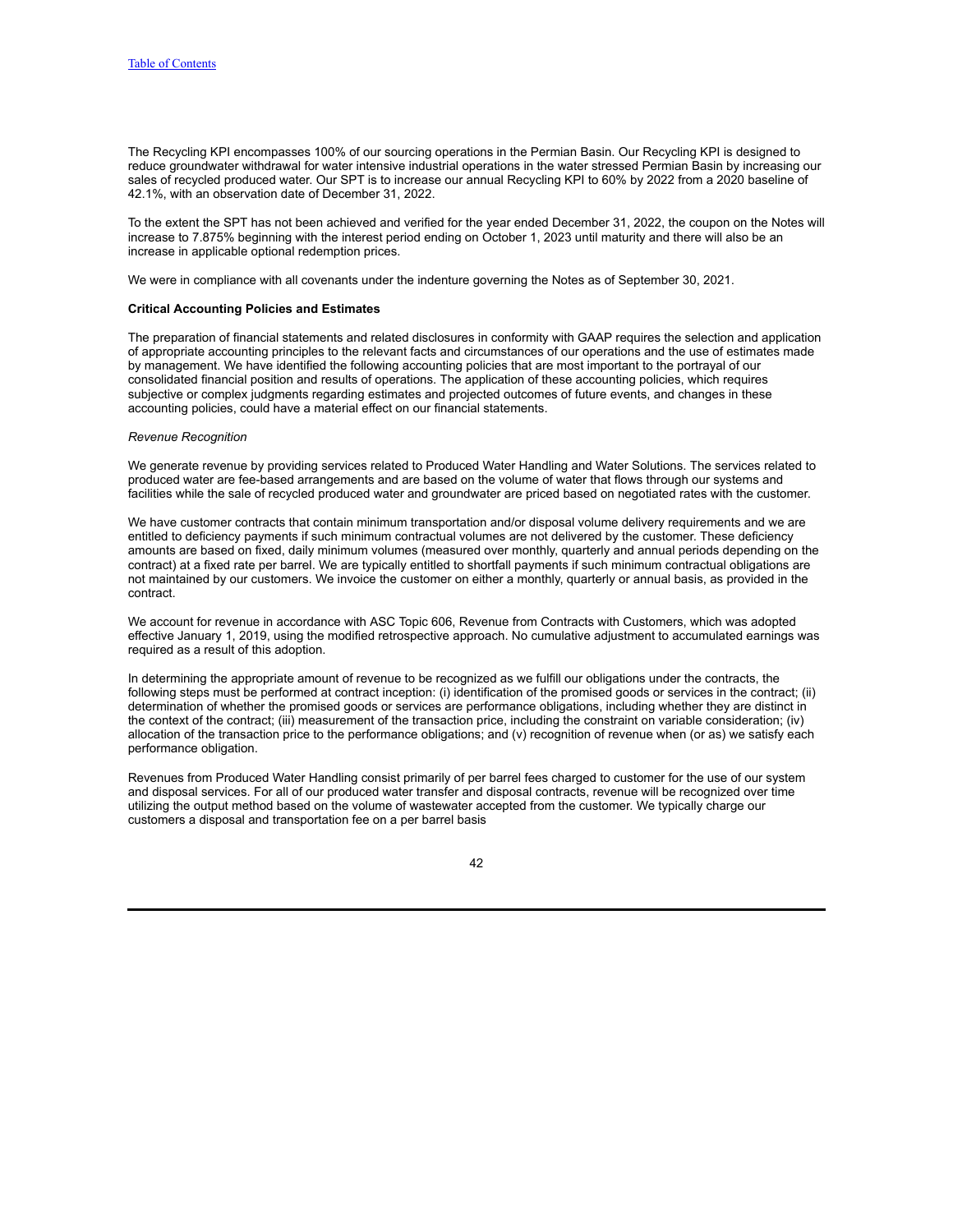under our contracts. In some contracts, we are entitled to shortfall payments if minimum contractual obligations are not satisfied by our customers. Minimum contractual obligations have not been maintained, and thus we have recognized revenues related to shortfalls on such take or pay contractual obligations to date. Some contracts also have a mechanism that allows for shortfalls to be made up over a limited period of time.

For contracts that involve recycled produced water and groundwater, revenue is recognized at a point in time, based on when control of the product is transferred to the purchaser or customer, as the case may be.

#### *Acquisitions*

To determine if a transaction should be accounted for as a business combination or an acquisition of assets, we first calculate the relative fair values of the assets acquired. If substantially all of the relative fair value is concentrated in a single asset or group of similar assets, or if not but the transaction does not include a significant process (does not meet the definition of a business), we record the transaction as an acquisition of assets. For acquisitions of assets, the purchase price is allocated based on the relative fair values. For an acquisition of assets, goodwill is not recorded. All other transactions are recorded as business combinations.

Fair values of assets acquired and liabilities assumed are based upon available information and may involve engaging an independent third party to perform an appraisal. Estimating fair values can be complex and subject to significant business judgment. We must also identify and include in the allocation all acquired tangible and intangible assets that meet certain criteria, including assets that were not previously recorded by the acquired entity. The estimates most commonly involve property, plant and equipment and intangible assets, including those with indefinite lives. The estimates also include the fair value of contracts. For a business combination, the excess of the purchase price over the net fair value of acquired assets and assumed liabilities is recorded as goodwill, which is not amortized but instead is evaluated for impairment at least annually. Pursuant to GAAP, an entity is allowed a reasonable period of time (not to exceed one year) to obtain the information necessary to identify and measure the fair value of the assets acquired and liabilities assumed in a business combination.

#### *Impairment of Long-Lived Assets*

We evaluate the carrying value of our long-lived assets (property, plant and equipment and amortizable intangible assets) for potential impairment when events and circumstances warrant such a review. A long-lived asset group is considered impaired when the anticipated undiscounted future cash flows from the use and eventual disposition of the asset group is less than its carrying value. We compare the carrying value of the long-lived asset to the estimated undiscounted future cash flows expected to be generated from that asset. Estimates of future net cash flows include estimating future volumes and margins, future operating costs and other estimates and assumptions consistent with our business plans. If we determine that an asset's unamortized cost may not be recoverable due to impairment, we may be required to reduce the carrying value and the subsequent useful life of the asset. Any such write-down of the value and unfavorable change in the useful life of a long-lived asset would increase costs and expenses at that time. Fair value calculations for long-lived assets and intangible assets contain uncertainties because it requires the Company to apply judgment and estimates concerning future cash flows, strategic plans, useful lives and market performance. The Company also applies judgment in the selection of a discount rate that reflects the risk inherent in the current business model.

#### *Impairment of Goodwill*

Goodwill is subject to at least an annual assessment for impairment. We perform our annual assessment of impairment during the fourth quarter of our fiscal year, and more frequently if circumstances warrant. Before employing detailed impairment testing methodologies, we may first evaluate the likelihood of impairment by considering qualitative factors relevant to the business, such as macroeconomic, industry, market or any other factors that have a significant bearing on fair value. If we first utilize a qualitative approach and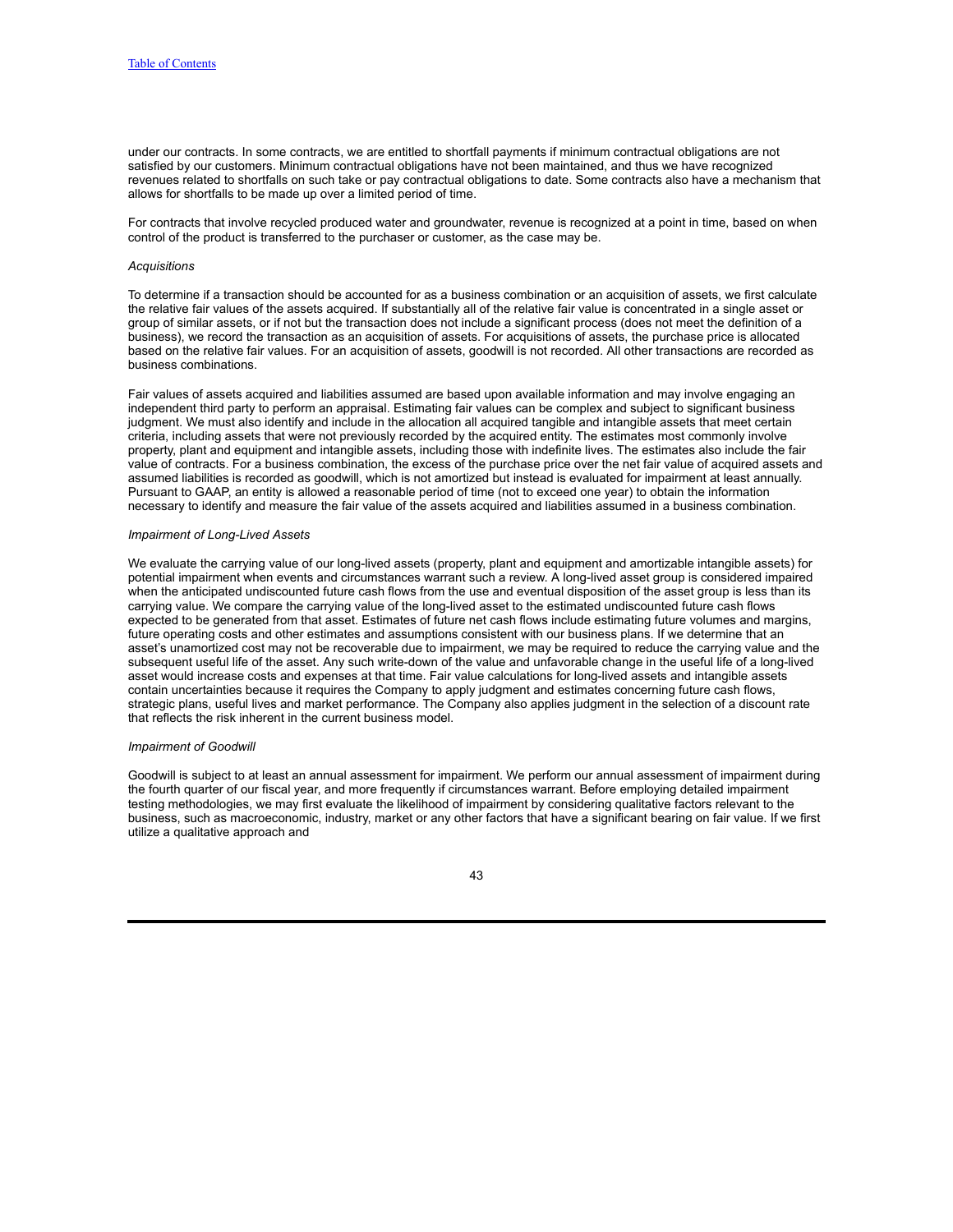determine that it is more likely than not that goodwill is impaired, detailed testing methodologies are then applied. Otherwise, we conclude that no impairment has occurred. We may also choose to bypass a qualitative approach and opt instead to employ detailed testing methodologies, regardless of a possible more likely than not outcome. If we determine through the qualitative approach that detailed testing methodologies are required, or if the qualitative approach is bypassed, we compare the fair value of a reporting unit with its carrying amount under Step 1 of the impairment test. The determination of a reporting unit's fair value is predicated on our assumptions regarding the future economic prospects of the reporting unit. Such assumptions include (i) discrete financial forecasts for the assets contained within the reporting unit, which rely on our estimates of gross margins, (ii) long-term growth rates for cash flows beyond the discrete forecast period, (iii) appropriate discount rates and (iv) estimates of the cash flow multiples to apply in estimating the market value of our reporting units. If the carrying amount exceeds the fair value of a reporting unit, the Company performs Step 2 and compares the fair value of reporting unit goodwill with the carrying amount of that goodwill and recognizes an impairment charge for the amount by which the carrying amount exceeds the implied fair value; however, the loss recognized may not exceed the total amount of goodwill allocated to that reporting unit.

If future results are not consistent with our estimates, we could be exposed to future impairment losses that could be material to our results of operations. We monitor the markets for our products and services, in addition to the overall market, to determine if a triggering event occurs that would indicate that the fair value of a reporting unit is less than its carrying value.

### **Emerging Growth Company Status**

We are an "emerging growth company," as defined in the JOBS Act, and we may take advantage of certain exemptions from various reporting requirements that are applicable to other public companies that are not "emerging growth companies." We may take advantage of these exemptions until we are no longer an "emerging growth company." Section 107 of the JOBS Act provides that an "emerging growth company" can take advantage of the extended transition period afforded by the JOBS Act for the implementation of new or revised accounting standards. We have elected to use the extended transition period for complying with new or revised accounting standards and as a result of this election, our financial statements may not be comparable to companies that comply with public company effective dates. We may take advantage of these exemptions up until the last day of the fiscal year following the fifth anniversary of our initial public offering or such earlier time that we are no longer an emerging growth company. We would cease to be an emerging growth company if we have more than \$1.07 billion in annual revenue, we have more than \$700.0 million in market value of our stock held by non-affiliates (and we have been a public company for at least 12 months and have filed one annual report on Form 10-K) or we issue more than \$1.0 billion of non-convertible debt securities over a three-year period.

### <span id="page-43-0"></span>**Item 3. Quantitative and Qualitative Disclosures about Market Risk**

Market risk is the risk of loss arising from adverse changes in market rates and prices. Currently, our market risks relate to potential changes in the fair value of our long-term debt due to fluctuations in applicable market interest rates. Going forward our market risk exposure generally will be limited to those risks that arise in the normal course of business, as we do not engage in speculative, non-operating transactions, nor do we utilize financial instruments or derivative instruments for trading purposes.

### *Commodity Price Risk*

The market for our services is indirectly exposed to fluctuations in the prices of crude oil and natural gas to the extent such fluctuations impact drilling and completion activity levels and thus impact the activity levels of our customers in the exploration and production and oilfield services industries. We do not currently intend to hedge our indirect exposure to commodity price risk.

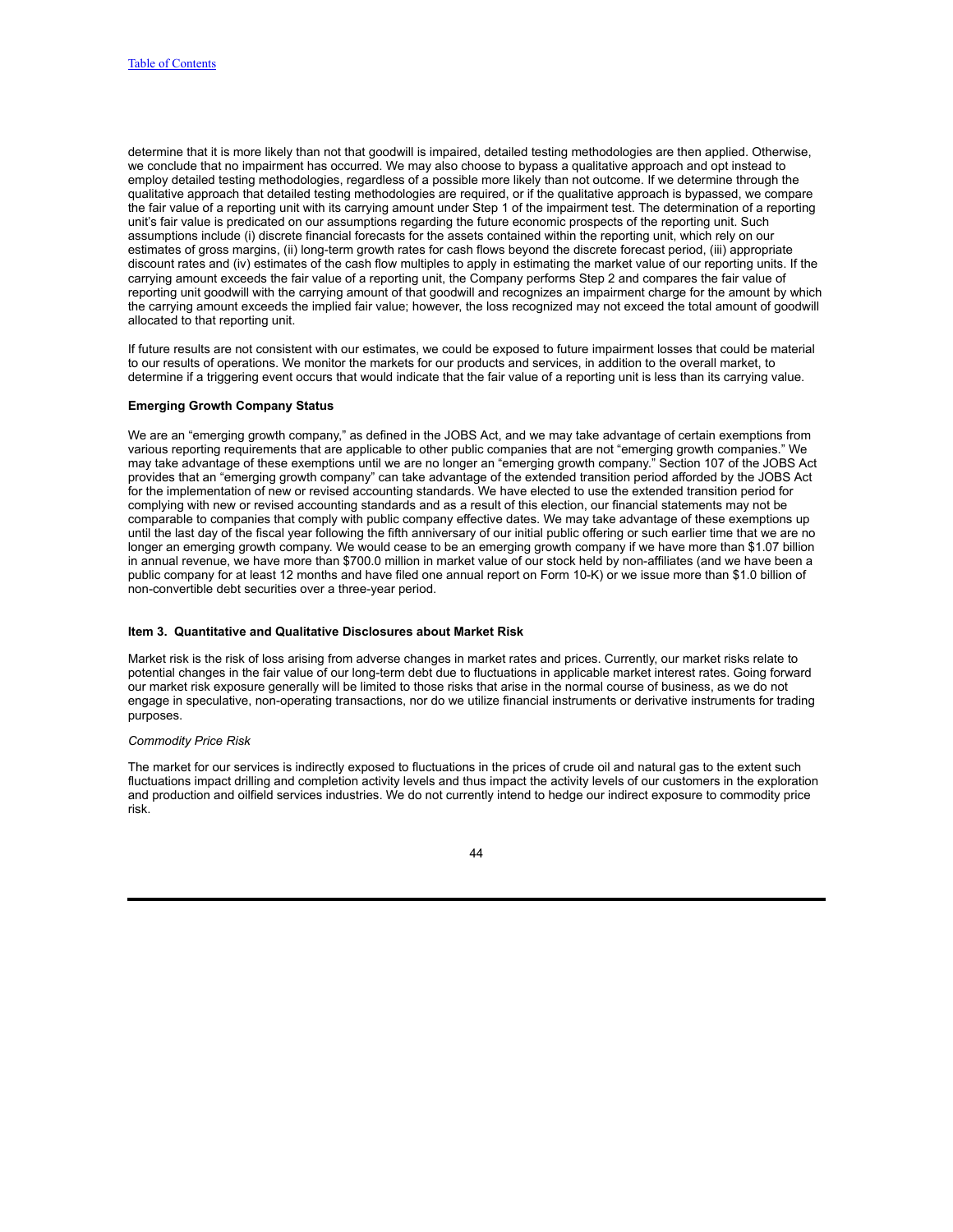## *Interest Rate Risk*

We are subject to interest rate risk on a portion of our long-term debt under the Credit Facility. We do not currently have any borrowings under our Credit Facility.

### <span id="page-44-0"></span>**Item 4. Controls and Procedures**

As required by Rule 13a-15(b) under the Securities Exchange Act of 1934 (the "Exchange Act"), we have evaluated, under the supervision and with the participation of management, including our principal executive officer and principal financial officer, the effectiveness of the design and operation of our disclosure controls and procedures (as defined in Rules 13a-15(e) and 15d‑15(e) under the Exchange Act) as of the end of the period covered by this Quarterly Report on Form 10‑Q.

Our disclosure controls and procedures are designed to provide reasonable assurance that the information required to be disclosed by us in reports that we file or submit under the Exchange Act is accumulated and communicated to management, including our principal executive officer and principal financial officer, as appropriate, to allow timely decisions regarding required disclosure and is recorded, processed, summarized and reported within the time periods specified in the rules and forms of the SEC. Based upon that evaluation, our principal executive officer and principal financial officer concluded that our disclosure controls and procedures were effective as of September 30, 2021.

### *Changes in Internal Control over Financial Reporting*

Except for the adoption of certain corporate governance policies and efforts to remediate our material weakness, each as described below, there were no changes in our internal control over financial reporting that occurred during the quarter ended September 30, 2021 that materially affected, or are reasonably likely to materially affect, our internal control over financial reporting.

In connection with the IPO, we adopted certain corporate governance policies in order to strengthen our corporate governance and comply with the requirements of the New York Stock Exchange. These changes included the appointment of five independent members of the Aris Board of Directors, the establishment of Corporate Governance Guidelines, the adoption of Audit Committee, Compensation Committee and Nominating and Corporate Governance Committee Charters and the adoption of a Code of Business Conduct and Ethics.

As previously disclosed in our Prospectus, in connection with the preparation and review of our financial statements for the year ended December 31, 2020, we identified a material weakness in our internal controls over financial reporting caused by the misapplication of accounting principles related to the estimate of amortization in connection with our intangible assets. The corrected amount was reflected in our year-end 2020 financial statements, and this material weakness was remediated as of September 30, 2021.

## **PART II. OTHER INFORMATION**

### <span id="page-44-2"></span><span id="page-44-1"></span>**Item 1. Legal Proceedings**

Due to the nature of our business, we may become, from time to time, involved in routine litigation or subject to disputes or claims related to our business activities. In the opinion of our management, there are no pending litigation, disputes or claims against us which, if decided adversely, will have a material adverse effect on our financial condition, cash flows or results of operations.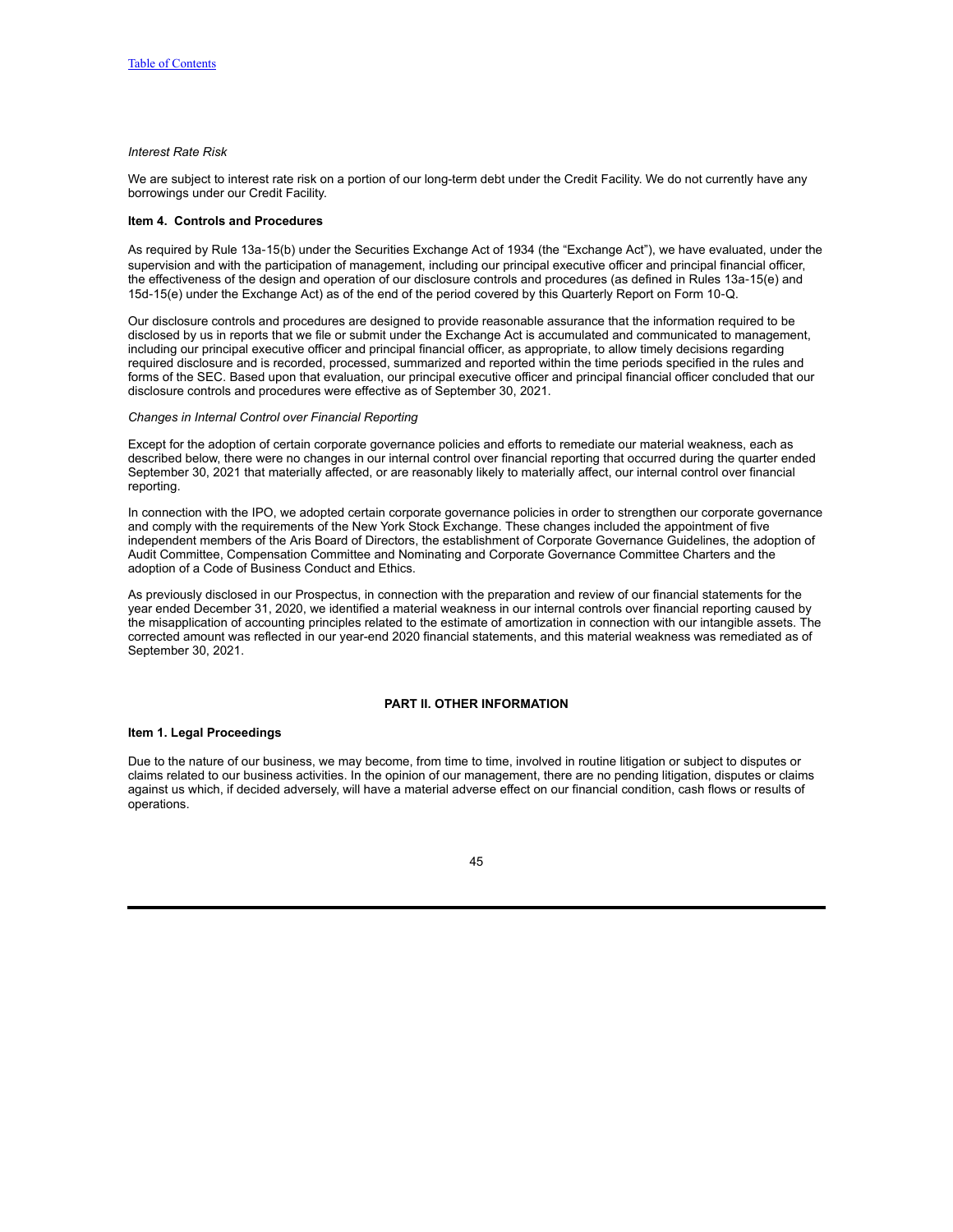## <span id="page-45-0"></span>**Item 1A. Risk Factors**

Factors that could materially adversely affect our business, financial condition, operating results or liquidity and the trading price of our Class A common stock are described under "Risk Factors," included in our Prospectus. This information should be considered carefully, together with other information in this report and other reports and materials we file with the SEC.

### <span id="page-45-1"></span>**Item 2. Unregistered Sales of Equity Securities and Use of Proceeds**

### *Unregistered Sales of Equity Securities*

In connection with our initial public offering, (a) all of the membership interests in Solaris LLC held by the Existing Owners were converted into (i) a single class of units in Solaris LLC, referred to as "Solaris LLC Units," representing in the aggregate 33,202,500 Solaris LLC Units and (ii) the right to receive the distributions of cash and shares of Class B common stock described in clauses (c) and (d) below, (b) Aris Water issued and contributed 33,202,500 shares of its Class B common stock and all of the net proceeds of the IPO to Solaris LLC in exchange for a number of Solaris LLC Units equal to the number of shares of Class A common stock issued in the IPO, (c) Solaris LLC used a portion of the proceeds from the initial public offering to distribute to the Existing Owners, on a pro rata basis, an aggregate amount of cash equal to 14,705,882 times the initial public offering price per share of Class A common stock after underwriting discounts and commissions and (d) Aris distributed to Solaris LLC one share of Class B common stock for each Solaris LLC Unit such Existing Owner holds.

These securities were offered and sold by us in reliance upon the exemption from the registration requirements provided by Section 4(a)(2) of the Securities Act.

### *Use of Proceeds*

On October 21, 2021 our registration statement on Form S-1 (SEC Registration No. 333-259740), as amended through the time of its effectiveness, that Aris Water filed with the SEC relating to the initial public offering was declared effective. The offering did not terminate before all of the shares in the initial public offering that were registered in the registration statement were sold. On October 26, 2021, Aris Water closed the initial public offering of 20,297,500 shares of Class A common stock, at a price to the public of \$13.00 per share (\$12.22 per share net of underwriting discounts and commissions), which included 2,647,500 shares of Class A common stock issued and sold pursuant to the underwriters' exercise of their option in full to purchase additional shares of Class A common stock, resulting in gross proceeds of \$263.9 million, or net proceeds of \$246.1 million after deducting underwriting discounts and commissions.

Aris Water contributed all of the net proceeds of the IPO to Solaris LLC in exchange for Solaris LLC Units. Solaris LLC distributed approximately \$213.3 million of the net proceeds to the Existing Owners as part of the corporate reorganization undertaken in connection with the initial public offering. Solaris LLC retained the remaining \$32.8 million of the net proceeds for general corporate purposes, which may include capital expenditures, working capital and potential acquisitions and strategic transactions.

#### *Issuer Purchases of Equity Securities*

Neither we nor any affiliated purchaser repurchased any of our equity securities during the period covered by this Quarterly Report on Form 10‑Q

### <span id="page-45-2"></span>**Item 3. Defaults upon Senior Securities**

None.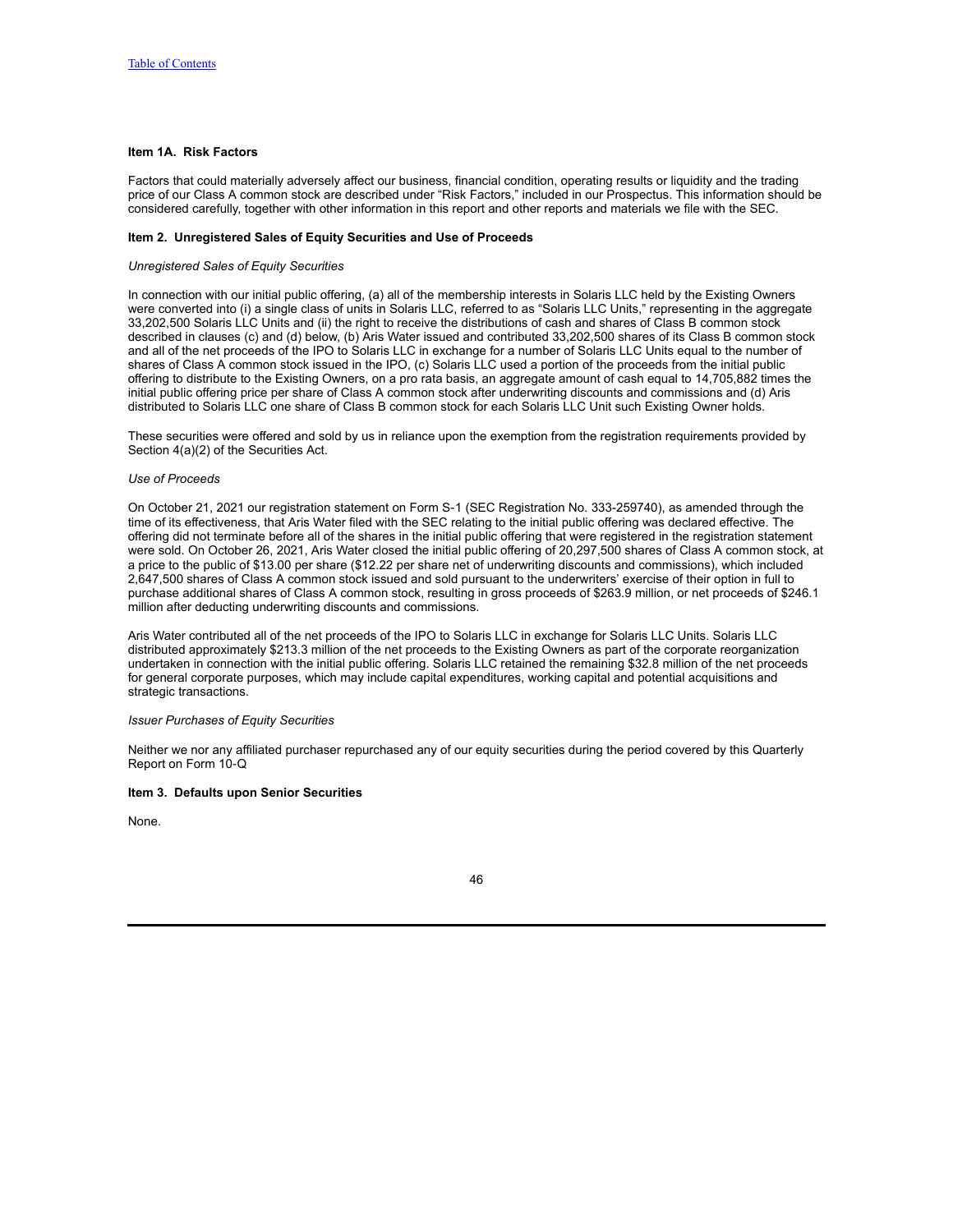# <span id="page-46-0"></span>**Item 4. Mine Safety Disclosures**

None.

<span id="page-46-1"></span>**Item 5. Other Information**

None.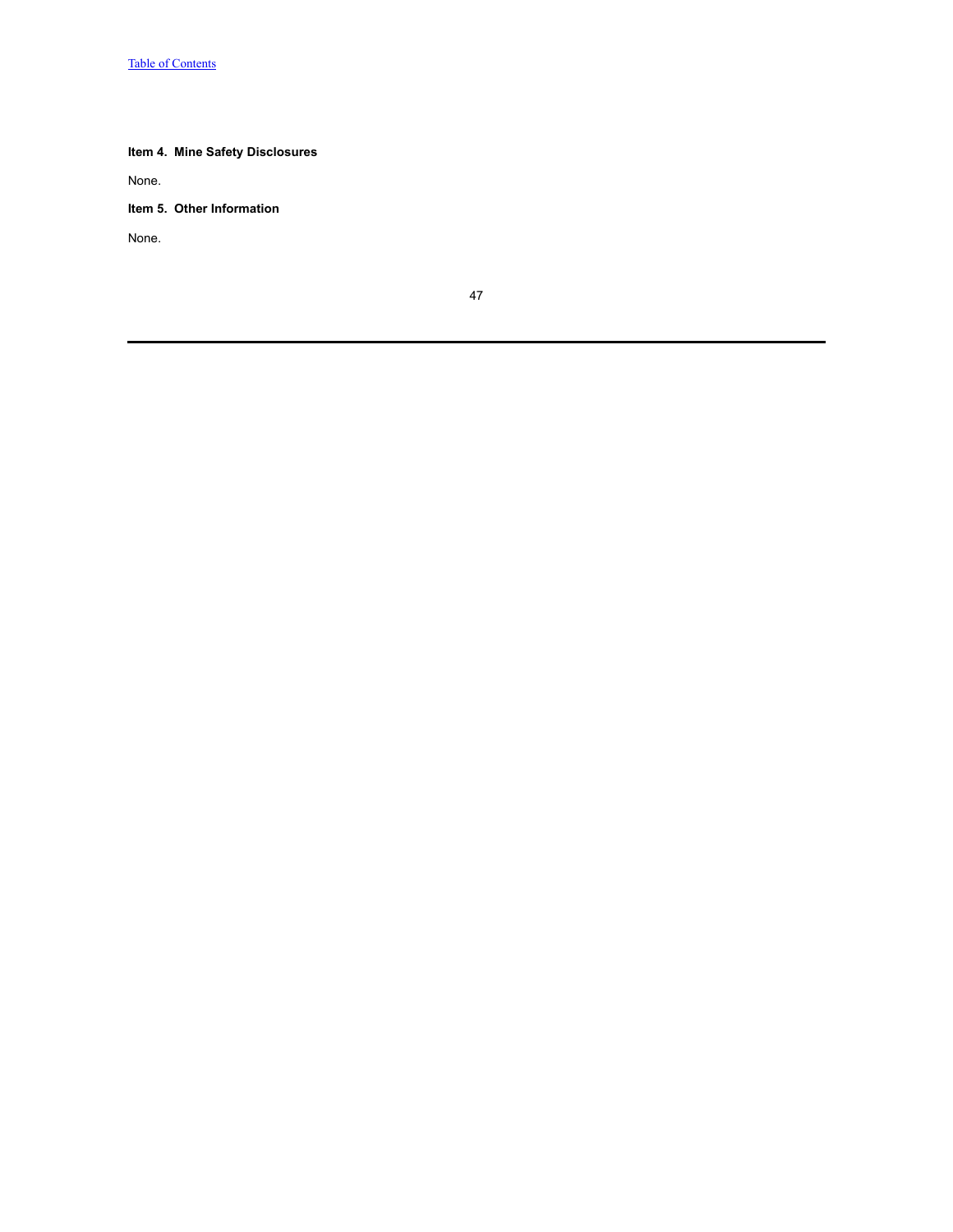## <span id="page-47-0"></span>**Item 6. Exhibits**

The exhibits listed are filed as part of, or incorporated by reference into, this Quarterly Report on Form 10-Q.

3.1 Amended and Restated Certificate of Incorporation of Aris Water Solutions, Inc. (incorporated by reference to Exhibit 4.1 to the Company's Registration Statement on Form S-8 filed on October 26, 2021, File No. [333-260499\).](https://www.sec.gov/Archives/edgar/data/0001865187/000114036121035451/nt10025419x23_ex4-1.htm)

3.2 Amended and Restated Bylaws of Aris Water Solutions, Inc. (incorporated by reference to Exhibit 4.2 to the Company's Registration Statement on Form S-8 filed on October 26, 2021, File No. [333-260499\).](https://www.sec.gov/Archives/edgar/data/1865187/000114036121035451/nt10025419x23_ex4-2.htm)

4.1 Registration Rights Agreement, dated October 26, 2021, by and among Aris Water Solutions, Inc., Solaris Midstream Holdings, LLC and the other parties thereto (incorporated by reference to Exhibit 4.1 to the Company's Current Report on Form 8-K filed on October 27, 2021, File No. [333-260499\).](https://www.sec.gov/Archives/edgar/data/1865187/000114036121035664/nt10025419x24_ex4-1.htm)

10.1 Fourth Amended and Restated Limited Liability Company Agreement of Solaris Midstream Holdings, LLC (incorporated by reference to Exhibit 10.1 to the Company's Current Report on Form 8-K filed on October 27, 2021, File No. [333-260499\).](https://www.sec.gov/Archives/edgar/data/1865187/000114036121035664/nt10025419x24_ex10-1.htm)

10.2 [Indemnification](https://www.sec.gov/Archives/edgar/data/1865187/000114036121035664/nt10025419x24_ex10-2.htm) Agreement (William A. Zartler) (incorporated by reference to Exhibit 10.2 to the Company's Current Report on Form 8-K filed on October 27, 2021, File No. 333-260499).

10.3 [Indemnification](https://www.sec.gov/Archives/edgar/data/1865187/000114036121035664/nt10025419x24_ex10-3.htm) Agreement (Amanda M. Brock) (incorporated by reference to Exhibit 10.3 to the Company's Current Report on Form 8-K filed on October 27, 2021, File No. 333-260499).

10.4 [Indemnification](https://www.sec.gov/Archives/edgar/data/1865187/000114036121035664/nt10025419x24_ex10-4.htm) Agreement (Brenda R. Schroer) (incorporated by reference to Exhibit 10.4 to the Company's Current Report on Form 8-K filed on October 27, 2021, File No. 333-260499).

10.5 [Indemnification](https://www.sec.gov/Archives/edgar/data/0001865187/000114036121035664/nt10025419x24_ex10-5.htm) Agreement (Dustin A. Hatley) (incorporated by reference to Exhibit 10.5 to the Company's Current Report on Form 8-K filed on October 27, 2021, File No. 333-260499).

10.6 [Indemnification](https://www.sec.gov/Archives/edgar/data/1865187/000114036121035664/nt10025419x24_ex10-6.htm) Agreement (Joseph Colonnetta) (incorporated by reference to Exhibit 10.6 to the Company's Current Report on Form 8-K filed on October 27, 2021, File No. 333-260499).

10.7 [Indemnification](https://www.sec.gov/Archives/edgar/data/1865187/000114036121035664/nt10025419x24_ex10-7.htm) Agreement (Debra Coy) (incorporated by reference to Exhibit 10.7 to the Company's Current Report on Form 8-K filed on October 27, 2021, File No. 333-260499).

10.8 [Indemnification](https://www.sec.gov/Archives/edgar/data/1865187/000114036121035664/nt10025419x24_ex10-8.htm) Agreement (W. Howard Keenan, Jr.) (incorporated by reference to Exhibit 10.8 to the Company's Current Report on Form 8-K filed on October 27, 2021, File No. 333-260499).

10.9 [Indemnification](https://www.sec.gov/Archives/edgar/data/1865187/000114036121035664/nt10025419x24_ex10-9.htm) Agreement (Andrew O'Brien) (incorporated by reference to Exhibit 10.9 to the Company's Current Report on Form 8-K filed on October 27, 2021, File No. 333-260499).

10.10 [Indemnification](https://www.sec.gov/Archives/edgar/data/1865187/000114036121035664/nt10025419x24_ex10-10.htm) Agreement (Donald C. Templin) (incorporated by reference to Exhibit 10.10 to the Company's Current Report on Form 8-K filed on October 27, 2021, File No. 333-260499).

10.11 [Indemnification](https://www.sec.gov/Archives/edgar/data/1865187/000114036121035664/nt10025419x24_ex10-11.htm) Agreement (M. Max Yzaguirre) (incorporated by reference to Exhibit 10.11 to the Company's Current Report on Form 8-K filed on October 27, 2021, File No. 333-260499).

10.12 Director Nomination Agreement, dated October 26, 2021, by and among Aris Water Solutions, Inc., COG Operating LLC and Yorktown Energy Partners XI, L.P (incorporated by reference to Exhibit 10.12 to the Company's Current Report on Form 8-K filed on October 27, 2021, File No. [333-260499\).](https://www.sec.gov/Archives/edgar/data/1865187/000114036121035664/nt10025419x24_ex10-12.htm)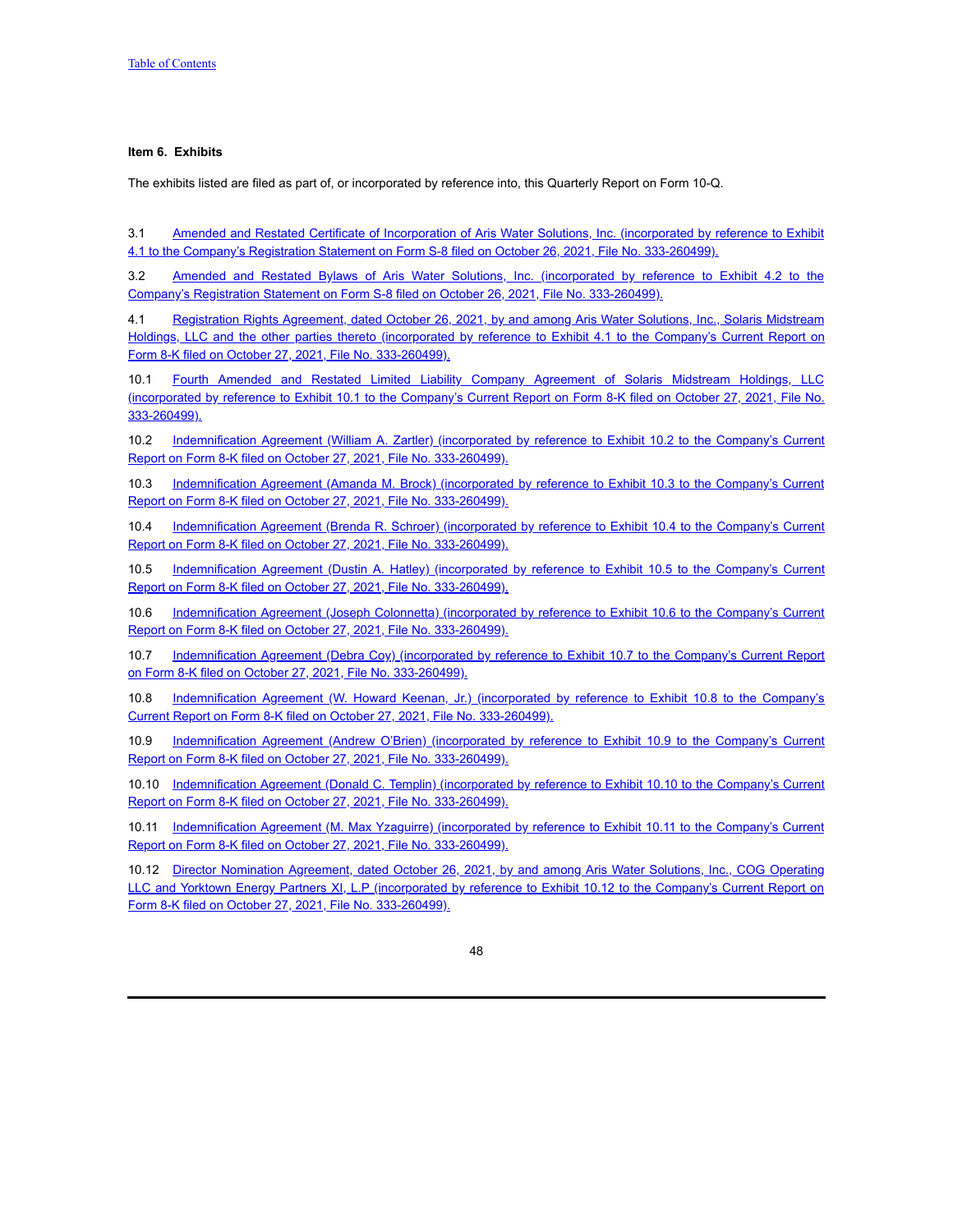10.13 Tax Receivable Agreement, dated October 26, 2021, by and among Aris Water Solutions, Inc. and the other parties thereto [\(incorporated](https://www.sec.gov/Archives/edgar/data/1865187/000114036121035664/nt10025419x24_ex10-13.htm) by reference to Exhibit 10.13 to the Company's Current Report on Form 8-K filed on October 27, 2021, File No. 333-260499).

10.14† Aris Water Solutions, Inc. 2021 Equity Incentive Plan (incorporated by reference to Exhibit 99.1 to the Company's Registration Statement on Form S-8 filed on October 26, 2021, File No. [333-260499\).](https://www.sec.gov/Archives/edgar/data/1865187/000114036121035451/nt10025419x23_ex99-1.htm)

31.1\* Certification of Amanda M. Brock pursuant to Rule 13a-14(a) or 15d-14(a) of the Securities Exchange Act of 1934, as adopted pursuant to Section 302 of the [Sarbanes-Oxley](https://s3.amazonaws.com/content.stockpr.com/sec/0001558370-21-015501/aris-20210930xex31d1.htm) Act of 2002.

31.2\* Certification of Brenda R. Schroer pursuant to Rule 13a-14(a) or 15d-14(a) of the Securities Exchange Act of 1934, as adopted pursuant to Section 302 of the [Sarbanes-Oxley](https://s3.amazonaws.com/content.stockpr.com/sec/0001558370-21-015501/aris-20210930xex31d2.htm) Act of 2002.

32.1\*\* Certification of Amanda M. Brock pursuant to 18 U.S.C. Section 1350, as adopted pursuant to Section 906 of the [Sarbanes-Oxley](https://s3.amazonaws.com/content.stockpr.com/sec/0001558370-21-015501/aris-20210930xex32d1.htm) Act of 2002.

32.2\*\* Certification of Brenda R. Schroer pursuant to 18 U.S.C. Section 1350, as adopted pursuant to Section 906 of the [Sarbanes-Oxley](https://s3.amazonaws.com/content.stockpr.com/sec/0001558370-21-015501/aris-20210930xex32d2.htm) Act of 2002.

101.INS\* XBRL Instance Document - the instance document does not appear in the Interactive Data File because its XBRL tags are embedded within the Inline XBRL document.

101.SCH\* Inline XBRL Schema Document.

101.CAL\* Inline XBRL Calculation Linkbase Document.

101.DEF\* Inline XBRL Definition Linkbase Document.

101.LAB\* Inline XBRL Label Linkbase Document.

101.PRE\* Inline XBRL Presentation Linkbase Document.

104\* Cover Page Interactive Data File (formatted as Inline XBRL and contained in Exhibit 101)

Filed herewith.

\*\* Furnished herewith and not deemed to be "filed" for purposes of Section 18 of the Securities Exchange Act of 1934, as amended, and shall not be deemed to be incorporated by reference into any filing under the Securities Act of 1933, as amended, or the Securities Exchange Act of 1934, as amended.

† Management contract or compensatory plan or arrangement.

Filed herewith.

\*\* Furnished herewith and not deemed to be "filed" for purposes of Section 18 of the Securities Exchange Act of 1934, as amended, and shall not be deemed to be incorporated by reference into any filing under the Securities Act of 1933, as amended, or the Securities Exchange Act of 1934, as amended.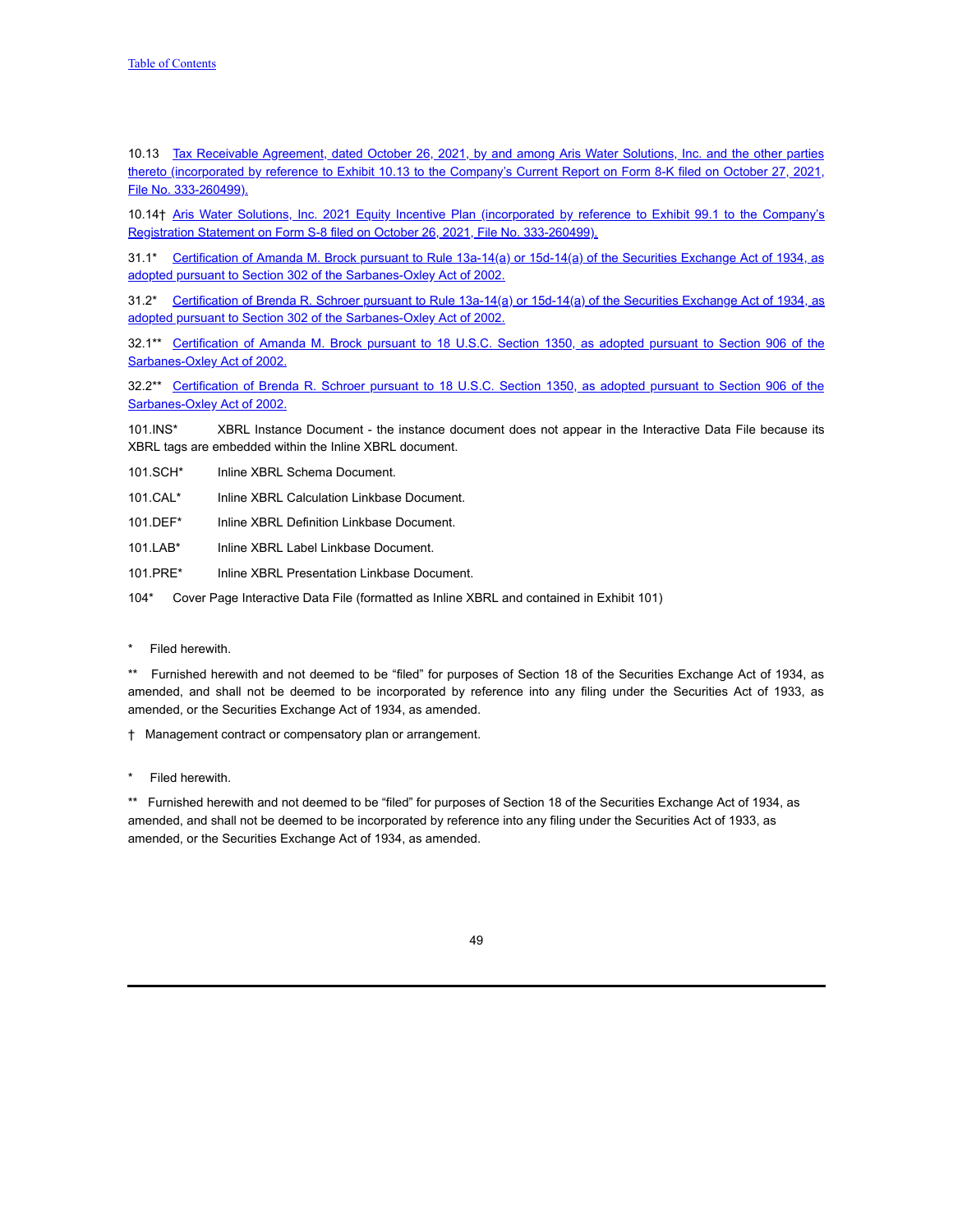## **Signatures**

<span id="page-49-0"></span>Pursuant to the requirements of the Securities Exchange Act of 1934, the registrant has duly caused this report to be signed on its behalf by the undersigned thereunto duly authorized.

November 10, 2021 Aris Water Solutions, Inc.

By: /s/ Amanda M. Brock Amanda M. Brock *President, Chief Executive Officer*

> /s/ Brenda R. Schroer Brenda R. Schroer *Chief Financial Officer*

/s/ Dustin A. Hatley Dustin A. Hatley *Chief Accounting Officer*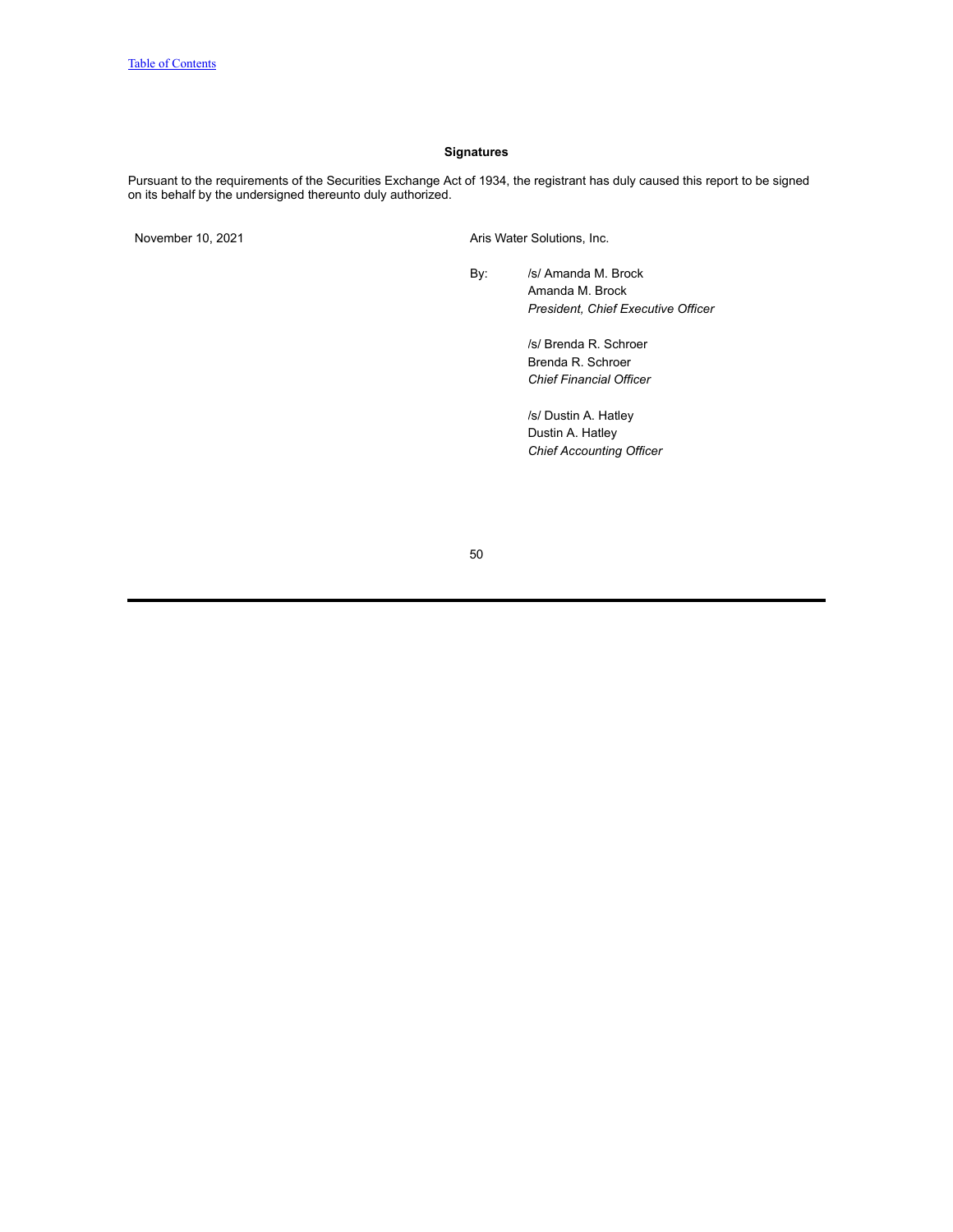### **CERTIFICATION OF CHIEF EXECUTIVE OFFICER PURSUANT TO RULE 13A-14(A) AND RULE 15D-14(A) OF THE SECURITIES EXCHANGE ACT OF 1934, AS AMENDED**

I, Amanda M. Brock, certify that:

- 1. I have reviewed this quarterly report on Form 10-Q of Aris Water Solutions, Inc. (the "registrant");
- 2. Based on my knowledge, this report does not contain any untrue statement of a material fact or omit to state a material fact necessary to make the statements made, in light of the circumstances under which such statements were made, not misleading with respect to the period covered by this report;
- 3. Based on my knowledge, the financial statements, and other financial information included in this report, fairly present in all material respects the financial condition, results of operations and cash flows of the registrant as of, and for, the periods presented in this report;
- 4. The registrant's other certifying officer(s) and I are responsible for establishing and maintaining disclosure controls and procedures (as defined in Exchange Act Rules 13a-15(e) and 15d-15(e)) for the registrant and have:
	- a) designed such disclosure controls and procedures, or caused such disclosure controls and procedures to be designed under our supervision, to ensure that material information relating to the registrant, including its consolidated subsidiaries, is made known to us by others within those entities, particularly during the period in which this report is being prepared;
	- b) evaluated the effectiveness of the registrant's disclosure controls and procedures and presented in this report our conclusions about the effectiveness of the disclosure controls and procedures, as of the end of the period covered by this report based on such evaluation; and
	- c) disclosed in this report any change in the registrant's internal control over financial reporting that occurred during the registrant's most recent fiscal quarter (the registrant's fourth fiscal quarter in the case of an annual report) that has materially affected, or is reasonably likely to materially affect, the registrant's internal control over financial reporting; and
- 5. The registrant's other certifying officer(s) and I have disclosed, based on our most recent evaluation of internal control over financial reporting, to the registrant's auditors and the audit committee of the registrant's board of directors (or persons performing the equivalent functions):
	- a) all significant deficiencies and material weaknesses in the design or operation of internal control over financial reporting which are reasonably likely to adversely affect the registrant's ability to record, process, summarize and report financial information; and
	- b) any fraud, whether or not material, that involves management or other employees who have a significant role in the registrant's internal control over financial reporting.

Date: November 10, 2021

/s/ Amanda M. Brock Amanda M. Brock President and Chief Executive Officer (Principal Executive Officer)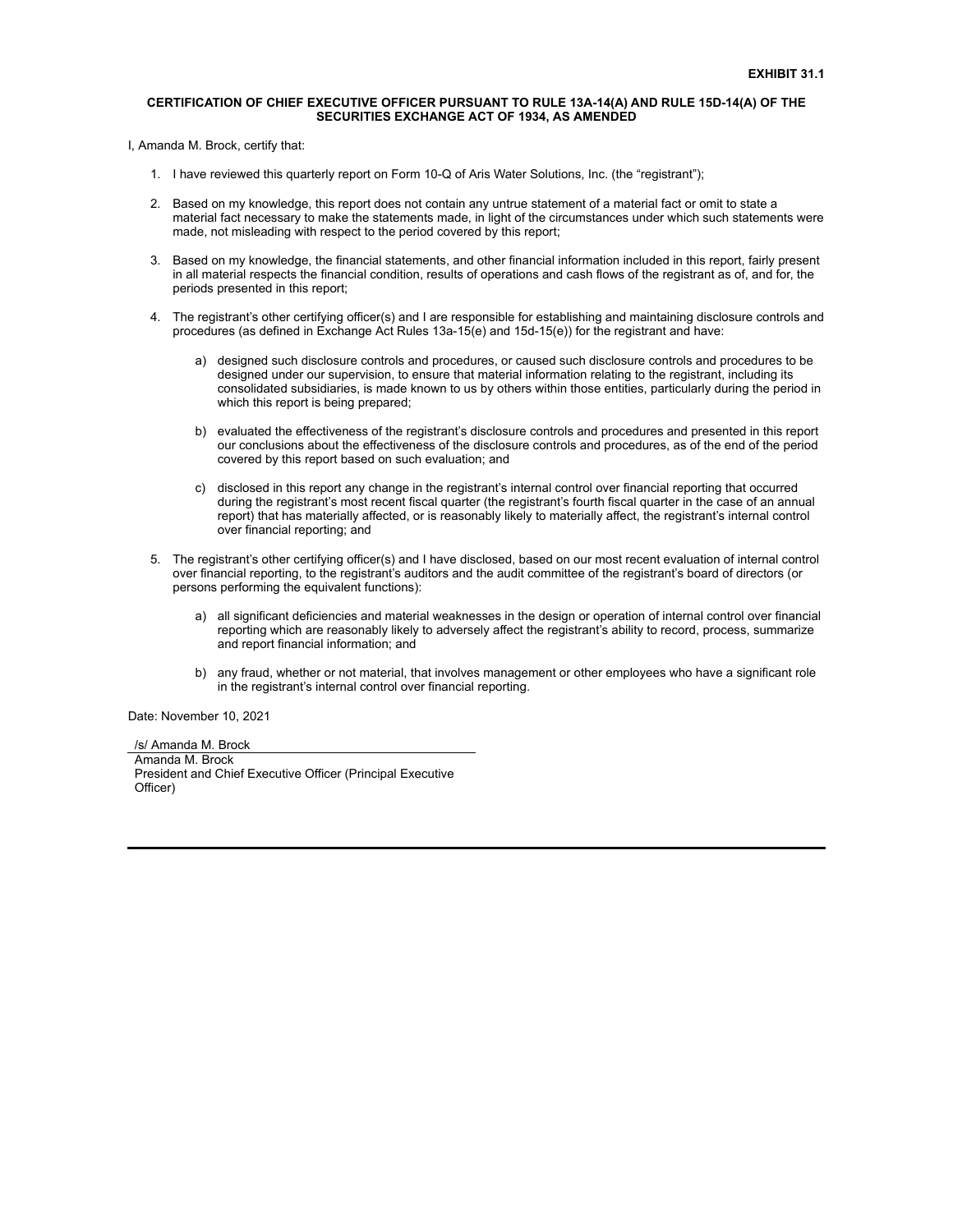### **CERTIFICATION OF CHIEF FINANCIAL OFFICER PURSUANT TO RULE 13A-14(A) AND RULE 15D-14(A) OF THE SECURITIES EXCHANGE ACT OF 1934, AS AMENDED**

I, Brenda R. Schroer, certify that:

- 1. I have reviewed this quarterly report on Form 10-Q of Aris Water Solutions, Inc. (the "registrant");
- 2. Based on my knowledge, this report does not contain any untrue statement of a material fact or omit to state a material fact necessary to make the statements made, in light of the circumstances under which such statements were made, not misleading with respect to the period covered by this report;
- 3. Based on my knowledge, the financial statements, and other financial information included in this report, fairly present in all material respects the financial condition, results of operations and cash flows of the registrant as of, and for, the periods presented in this report;
- 4. The registrant's other certifying officer(s) and I are responsible for establishing and maintaining disclosure controls and procedures (as defined in Exchange Act Rules 13a-15(e) and 15d-15(e)) for the registrant and have:
	- a) designed such disclosure controls and procedures, or caused such disclosure controls and procedures to be designed under our supervision, to ensure that material information relating to the registrant, including its consolidated subsidiaries, is made known to us by others within those entities, particularly during the period in which this report is being prepared;
	- b) evaluated the effectiveness of the registrant's disclosure controls and procedures and presented in this report our conclusions about the effectiveness of the disclosure controls and procedures, as of the end of the period covered by this report based on such evaluation; and
	- c) disclosed in this report any change in the registrant's internal control over financial reporting that occurred during the registrant's most recent fiscal quarter (the registrant's fourth fiscal quarter in the case of an annual report) that has materially affected, or is reasonably likely to materially affect, the registrant's internal control over financial reporting; and
- 5. The registrant's other certifying officer(s) and I have disclosed, based on our most recent evaluation of internal control over financial reporting, to the registrant's auditors and the audit committee of the registrant's board of directors (or persons performing the equivalent functions):
	- a) all significant deficiencies and material weaknesses in the design or operation of internal control over financial reporting which are reasonably likely to adversely affect the registrant's ability to record, process, summarize and report financial information; and
	- b) any fraud, whether or not material, that involves management or other employees who have a significant role in the registrant's internal control over financial reporting.

Date: November 10, 2021

/s/ Brenda R. Schroer Brenda R. Schroer Chief Financial Officer (Principal Financial Officer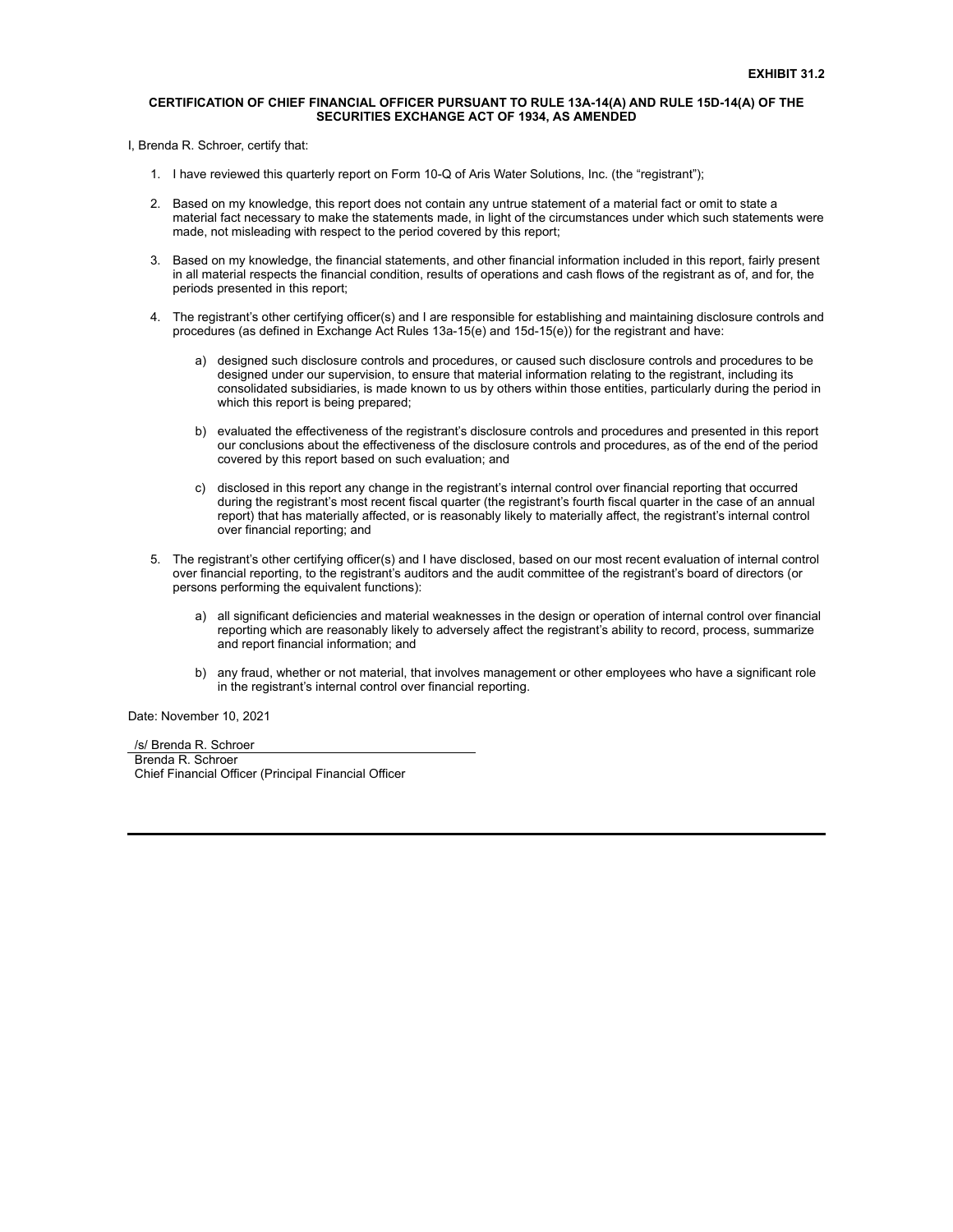## **CERTIFICATION OF CHIEF EXECUTIVE OFFICER PURSUANT TO SECTION 906 OF THE SARBANES-OXLEY ACT OF 2002 (SUBSECTIONS (a) AND (b) OF SECTION 1350, CHAPTER 63 OF TITLE 18, UNITED STATES CODE)**

Pursuant to Section 906 of the Sarbanes-Oxley Act of 2002 (Subsections (a) and (b) of Section 1350, Chapter 63 of Title 18, United States Code), I, Amanda M. Brock, President and Chief Executive Officer of Aris Water Solutions, Inc., (the "Company"), hereby certify, to my knowledge, that:

- (1) the Company's Quarterly Report on Form 10-Q for the quarter ended September 30, 2021 (the "Report") fully complies with the requirements of Section 13(a) or 15(d) of the Securities Exchange Act of 1934; and
- (2) information contained in the Report fairly presents, in all material respects, the financial condition and results of operations of the Company.

Date: November 10, 2021

/s/ Amanda M. Brock Amanda M. Brock President and Chief Executive Officer